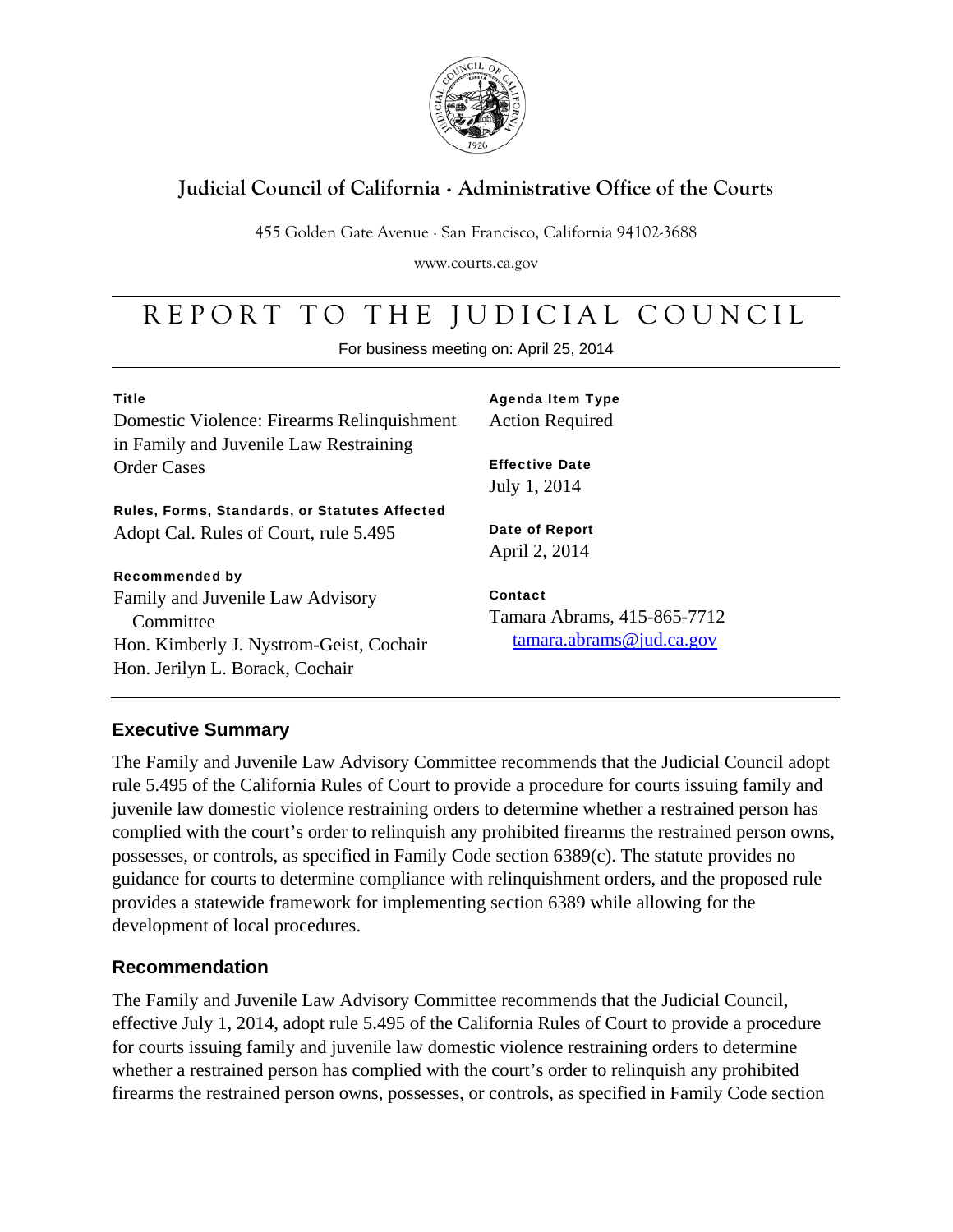6389(c). The rule would apply to all protective orders as defined in Family Code section 6218 and Welfare and Institutions Code section 213.5.

The text of rule 5.495 is attached at pages 9–12.

#### **Previous Council Action**

In July 2010, the council adopted California Rules of Court, rule 4.700, which applies to criminal domestic violence restraining order cases and addresses the same procedural gap as is addressed by rule 5.495. During 2011, information was sought about implementation of rule 4.700 from judicial offices, prosecutors, defense attorneys, probation officers, and other justice system personnel. Judicial officers reported that implementation of the rule resulted in no significant increase in court time or resources. The Domestic Violence Practice and Procedure Task Force presented this information to the council in February 2012.<sup>1</sup>

Rule 5.495 was developed jointly by the Family and Juvenile Law Advisory Committee and the Domestic Violence Practice and Procedure Task Force. Although the task force concluded its duties on September 1, 2013, the Judicial Council, at its August 2013 meeting, directed the Family and Juvenile Law Advisory Committee to move forward with this proposed firearms rule after September 1, 2013. $2$ 

#### **Rationale for Recommendation**

Under Family Code section 6389(a), anyone subject to a specified family or juvenile law domestic violence restraining order is prohibited from owning, possessing, purchasing, or receiving a firearm except under rare circumstances. Additionally, the court is required to order the restrained person to relinquish any firearm in that person's immediate possession or control, or subject to that person's immediate possession or control, within 24 hours of being served with the order, either by surrendering the firearm to the control of local law enforcement officials or by selling the firearm to, or storing the firearm with, a licensed gun dealer.<sup>3</sup> The restrained person must file with the court a receipt showing that the firearm was surrendered to the local law enforcement agency or sold to or stored with a licensed gun dealer within 48 hours of receiving the order (Fam. Code, § 6389(c)).

#### **Addressing a procedural gap in statute**

There is no provision in Family Code section 6389 for a procedure to ensure that the court's order to relinquish a prohibited firearm has been followed. Rule 5.495 sets forth a consistent statewide procedure to do so. The rule:

 $\overline{a}$ <sup>1</sup> The report is available at *www.courts.ca.gov/documents/jc-20120228-info1.pdf.* 

<sup>2</sup> See item J of the council meeting minutes posted at *www.courts.ca.gov/documents/jc-20130823-minutes.pdf*.

 $3$  The court may grant an exemption from the relinquishment requirement for a particular firearm if the respondent can show that the firearm is necessary as a condition of continued employment (Fam. Code, § 6389(h)). Effective July 1, 2014, the restrained person may choose to store his or her firearm with a licensed gun dealer as one of the relinquishment options (Assem. Bill 539; Stats. 2013, ch. 739).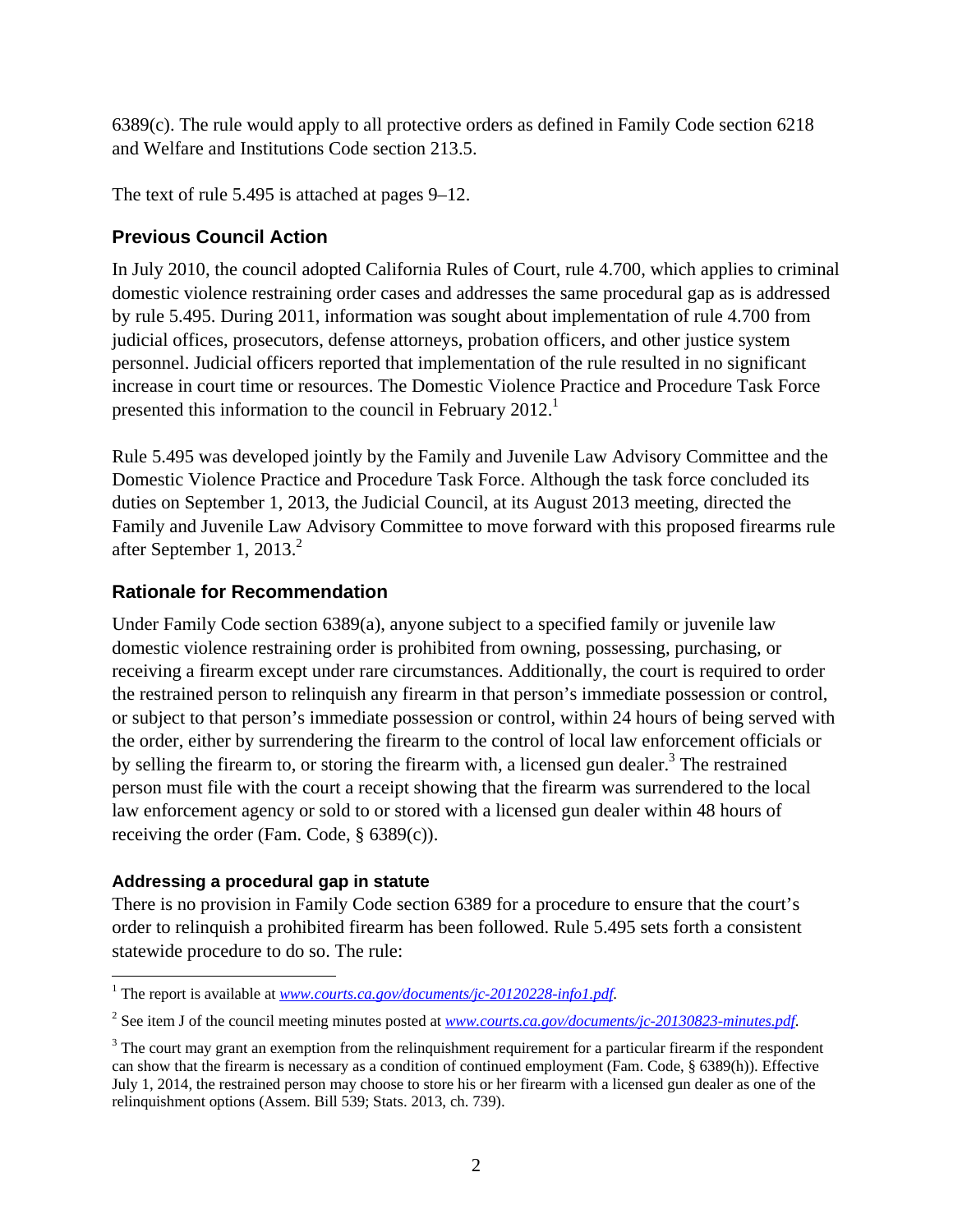- Specifies that the court must consider relevant information, when presented at a noticed hearing, to determine whether the person subject to a family or juvenile law protective order has a prohibited firearm;
- Provides procedures regarding the court's determination, including considering whether the restrained person filed a relinquishment, storage or sale receipt required by Family Code section 6389(c) or if an exemption from the firearm prohibition was granted under Family Code section 6389(h);
- Provides that the court may make its determination at the time a domestic violence protective order is issued or at a subsequent noticed hearing while the order remains in effect;
- Specifies that documentation of the court's determination be provided to the parties;
- Specifies remedies to be applied if the court determines that a restrained person has failed to relinquish a prohibited firearm; and
- For cases in which the court defers consideration of the matter to a review hearing, specifies the timing of that hearing, requires the protected person to provide notice of the hearing either in person or by mail to the restrained person if that person was not present when the court set the review hearing, specifies who must be present at the review hearing, and provides that a party may appear by telephone at the review hearing under rule 5.9.

**Enhancing information available to the court in complex family and juvenile law matters** Rule 5.495 supports the goal of enhancing information available to the court in complex family and juvenile law matters relating to child custody and safety of children, including whether a parent has failed to comply with the court's order to relinquish a firearm.

The Judicial Council recently demonstrated its intent to enhance the information available to courts about whether a restrained person has a prohibited firearm when it revised the *Emergency Protective Order* (form EPO-001),<sup>4</sup> which is used by law enforcement to request a restraining order that is valid for up to seven calendar days. The revisions include the addition of check boxes for law enforcement to indicate whether firearms were observed, reported, searched for, or seized. A copy of the form may later be provided to the family or juvenile court in connection with a request for a restraining order. In such a case, the court could have information that a firearm was reported to, observed, or searched for by law enforcement but no specified procedure to ensure that the firearm was relinquished as required. Rule 5.495 provides such a procedure.

 $\overline{a}$ 

<sup>4</sup> The report is available at *www.courts.ca.gov/documents/jc-20121026-itemA26.pdf*.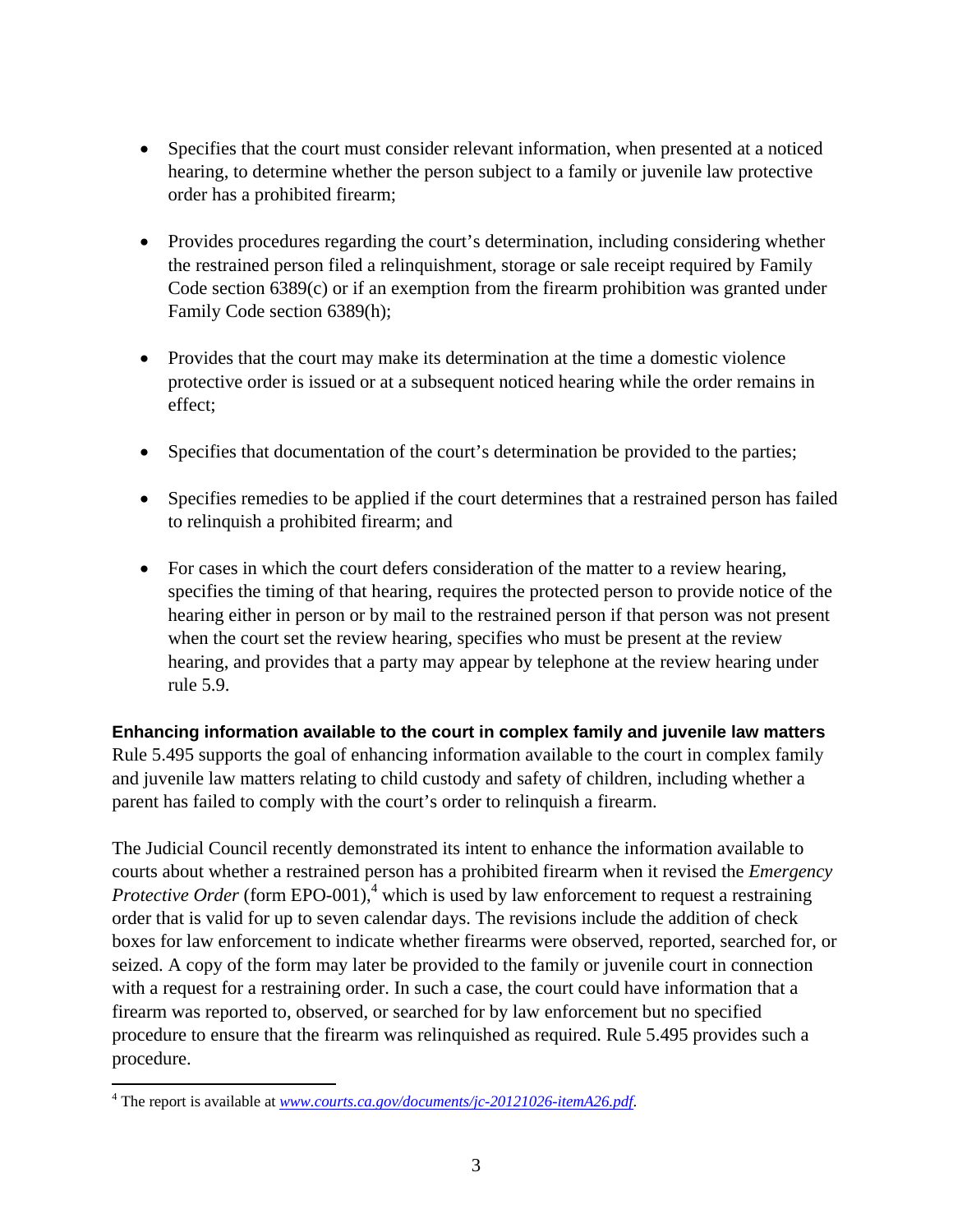#### **Addressing fiscal and operational issues**

The rule may reduce the likelihood of additional court hearings on restraining order violations, thus reducing the fiscal burden on the courts. When a restrained person fails to relinquish a firearm as ordered, he or she may be subject to criminal prosecution or a contempt proceeding brought by the protected party. The rule would allow the court to consider whether the restrained person complied with the relinquishment order at an existing noticed court hearing, rather than requiring additional court time and resources for a later-filed action.

The rule requires court action only in a case where relevant information is presented that the restrained person has a prohibited firearm in his or her immediate possession or control precisely the case that poses a serious risk of lethality. Several courts that have implemented local firearm relinquishment procedures report that implementation of their procedures has required minimal additional court resources.

However, development of local rules requires resources and time that many courts do not have in the current budget climate. A statewide approach obviates the need for individual courts to expend their time and resources developing local rules and does not discourage development of local procedures when deemed necessary by the courts. The Advisory Committee Comment at the end of rule 5.495 specifically encourages courts to develop local procedures for firearm relinquishment review hearings.

#### **Reducing public confusion**

The committee reviewed existing procedures and noted that many courts have no procedure to review whether a restrained person has relinquished his or her firearm as ordered. The public's confusion over the court's responsibility and lack of court follow-up on the firearm relinquishment order could pose a serious threat to the safety of the public at large and the protected persons. A statewide rule would also provide consistent information to the restrained person about compliance with the court's order.

#### **Comments, Alternatives Considered, and Policy Implications**

The proposal was circulated to the standard mailing lists for family and juvenile law proposals during the regular winter comment cycle from December 13, 2013 to January 24, 2014. Included on the lists were appellate presiding justices, appellate court administrators, trial court presiding judges, trial court executive officers, judges, court administrators and clerks, attorneys, social workers, probation officers, and other family law professionals, such as family law facilitators. The committee also sought comment from legal aid attorneys and attorneys working for domestic violence victim support agencies in the greater San Francisco Bay Area, the California Department of Justice (DOJ), and law enforcement agencies identified by the California DOJ.

The committee received comments from 13 commentators. Of those, 3 agreed with the proposal, 7 agreed if modified, and 3 did not state a position. A chart presenting the comments and the committee's responses is attached at pages 13–35. In general, the comments supported the rule.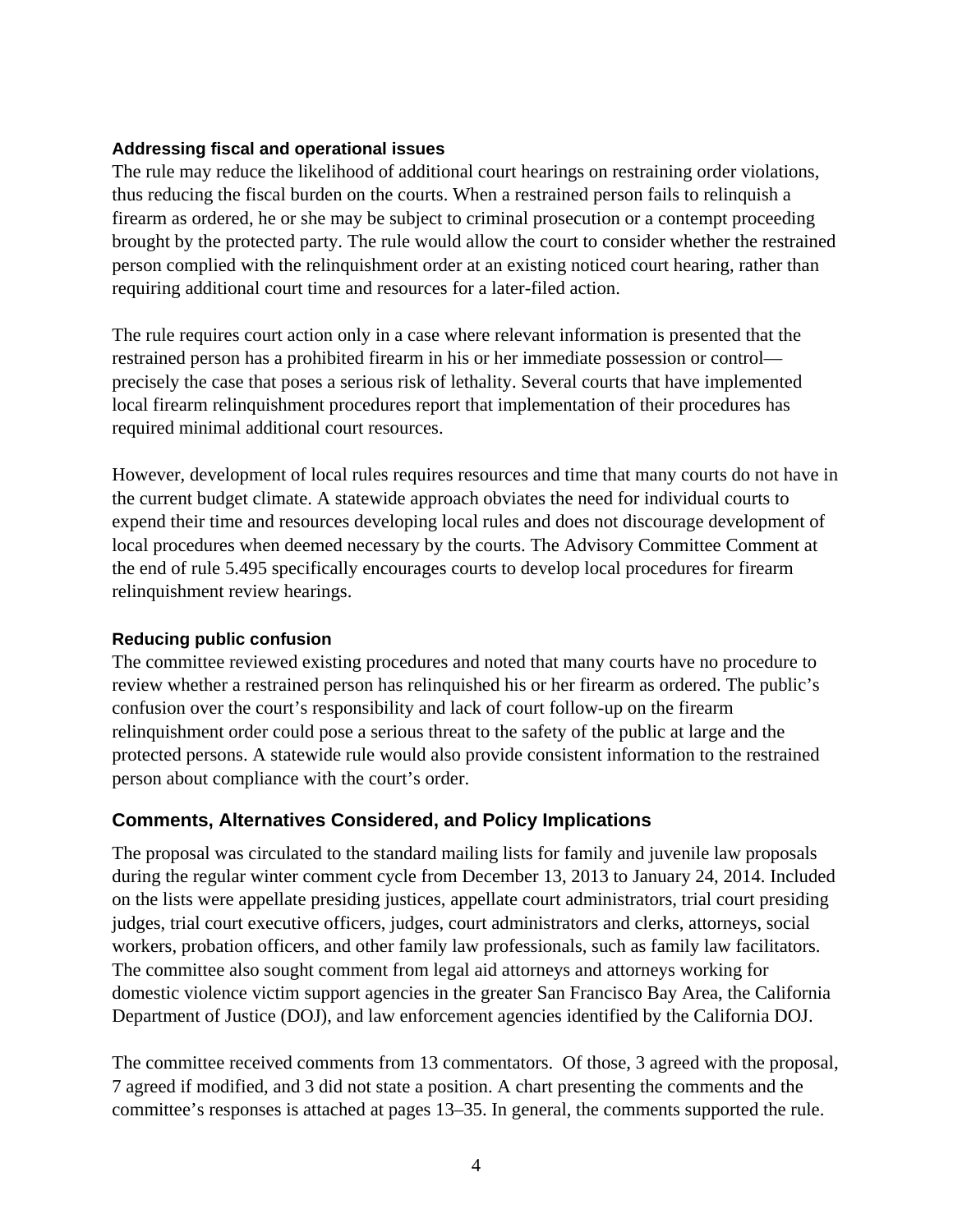#### **Alternatives considered**

The committee carefully considered whether limiting firearm relinquishment procedures to local practice would sufficiently address the safety, operational, and fiscal issues addressed by the rule. The committee rejected relying solely on a local approach because statewide consistency provides needed information about firearm relinquishment to the parties and the court, reduces the likelihood of additional court hearings for restraining order violations, and eliminates the need for courts to develop local rules. A more detailed explanation of the committee's analysis follows.

#### **Comments on issues specified by the committee**

The committee specifically requested public comment on two issues:

- Whether the proposal appropriately addresses the stated purpose, and
- In those cases where the court sets a review hearing, whether the rule should specify that the restrained person be notified by personal service or by mail.

Among the commentators who responded to whether the proposal addresses the stated purpose, all responded affirmatively.

Many commentators responded to the issue of the method of notice of a review hearing. The rule does not require a review hearing, but courts may schedule one at their discretion. The proposal as circulated would have required the protected person to provide personal service of a review hearing date when the restrained person was not present at the noticed hearing.

Commentators overwhelmingly favored service of process by mail for any subsequent review hearing, with many noting that personal service of a review hearing on the volatile and potentially lethal issue of firearms could be very dangerous. Furthermore, commentators noted that it would be difficult for the sheriff's office to effectuate service in three days as was required by the rule that was circulated for comment. Finally, commentators noted that the restrained person would have already been personally served by the time a noticed hearing took place so service by mail of a subsequent review hearing on an issue highlighted in the temporary restraining order would be sufficient. The committee notes that the documents personally served on a respondent in an action for a Domestic Violence Prevention Act restraining order include a notice that the court will ask for proof that a prohibited firearm was relinquished as ordered.<sup>5</sup>

In response to these comments, the committee incorporated the suggestion to allow service of process of any subsequent review hearing either personally or by mail, to allow flexibility. In order to account for mail delivery, the length of time between the noticed hearing and the review hearing was lengthened to 10 days.

 $\overline{a}$ 5 See form DV-110, *Temporary Restraining Order*, "Warnings and Notices to the Restrained Person in (2)*.*"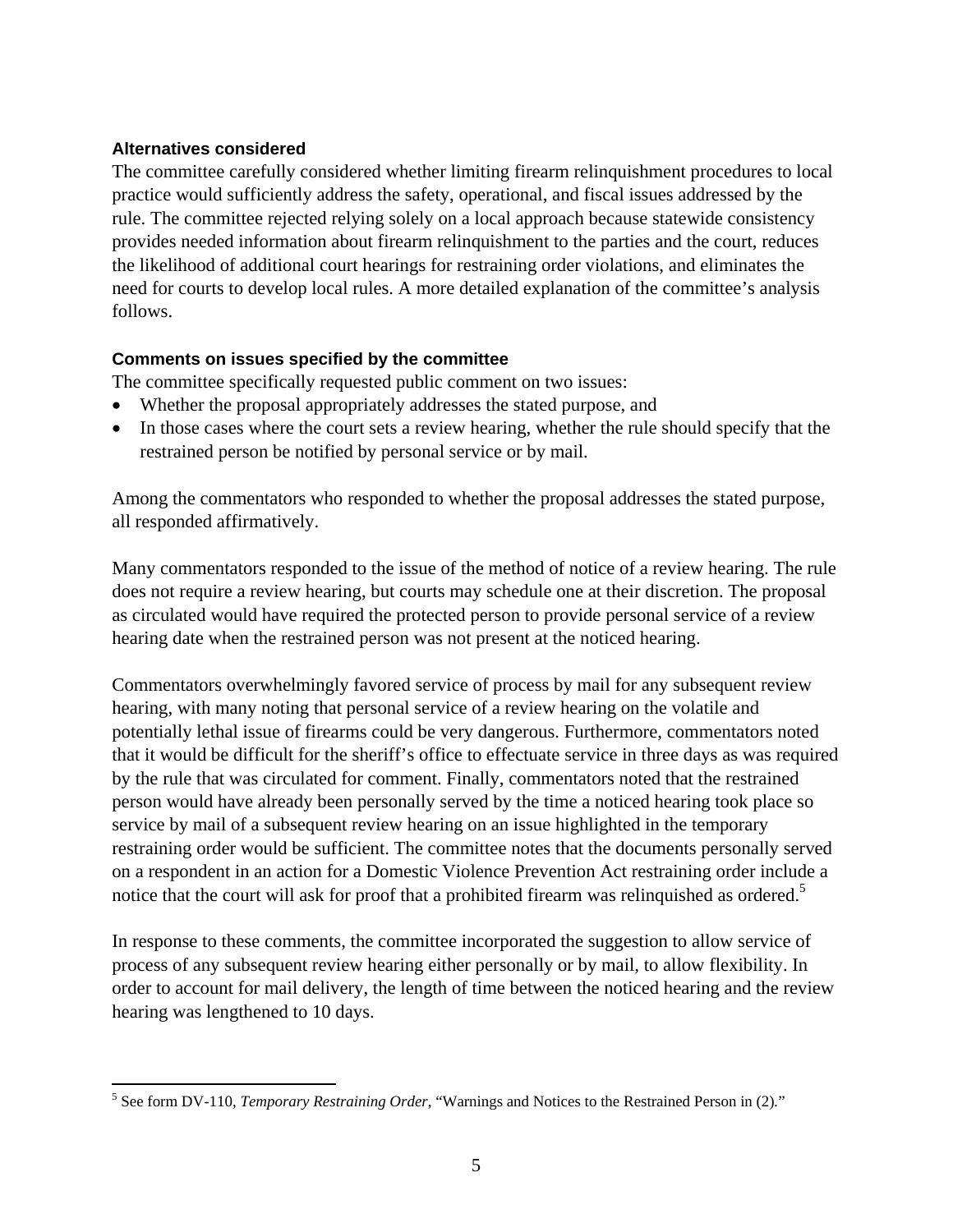#### **Comments on other issues**

In response to the procedures outlined in subdivision (d) concerning the court's determination of whether a restrained person subject to a firearm relinquishment order still has a firearm, one commentator suggested that the term "determination" in (d)(3) be replaced with "finding" to more appropriately reflect the court's action. Though the terms have similar meaning, "determination" more closely aligns with the conclusion that the court reaches, based on a variety of facts that the court may consider. In addition, changing one instance of "determination" to "finding" in the rule may cause confusion. For these reasons, the committee did not modify the circulated rule as suggested.

One commentator expressed concern that the rule may preempt their court's firearm relinquishment procedures. The commentator suggested that wording be added to the rule to (1) clarify that courts are encouraged to develop local procedures to ensure the restrained person has no firearms or has complied with the relinquishment order and (2) state that the rule is not intended to preempt local procedures. The committee notes that rule 5.495 would preempt local procedures only in situations where the local procedures conflict with the rule. The committee also notes that the suggested text is advisory in nature and therefore is more appropriate for the Advisory Committee Comment.

Two commentators suggested that subdivision (f), on child custody and visitation orders, be distinguished from other orders the court may make. In response, the committee has moved the remedies such as contempt or money sanctions to a new subdivision (g).

Two commentators questioned the utility of the court providing its determination in writing to the parties. One commentator questioned how a protected person might use the determination and expressed concern that the only remedy for a protected person was a difficult contempt action. The committee notes that failure to file a relinquishment, sale, or storage receipt demonstrating compliance with the relinquishment order constitutes a violation of the restraining order. (Fam. Code, § 6389(b)(2)(B).) If the court makes a written determination that the restrained person failed to file the receipt, the protected person may utilize the determination to attempt to initiate a criminal justice response in addition to or instead of a civil proceeding.

Three commentators commented on court resources necessary to implement the rule. One judicial officer stated that the rule would not constitute a cost savings and would add costs but that the costs are necessary. Another court commentator noted that clarifying the court's role in enforcing firearm relinquishment "is much needed" and should be replicated in other restraining order matters such as civil harassment, workplace violence, and elder and dependent adult abuse. This commentator also noted that most courts are overwhelmed with court hearings and that additional resources to respond to the requirements of the rule are needed.

The Trial Court Presiding Judges Advisory Committee/Court Executives Advisory Committee Joint Rules Working Group (rules working group) agreed with the proposal, if modified. The committee revised the rule to respond to several of the rules working group's suggestions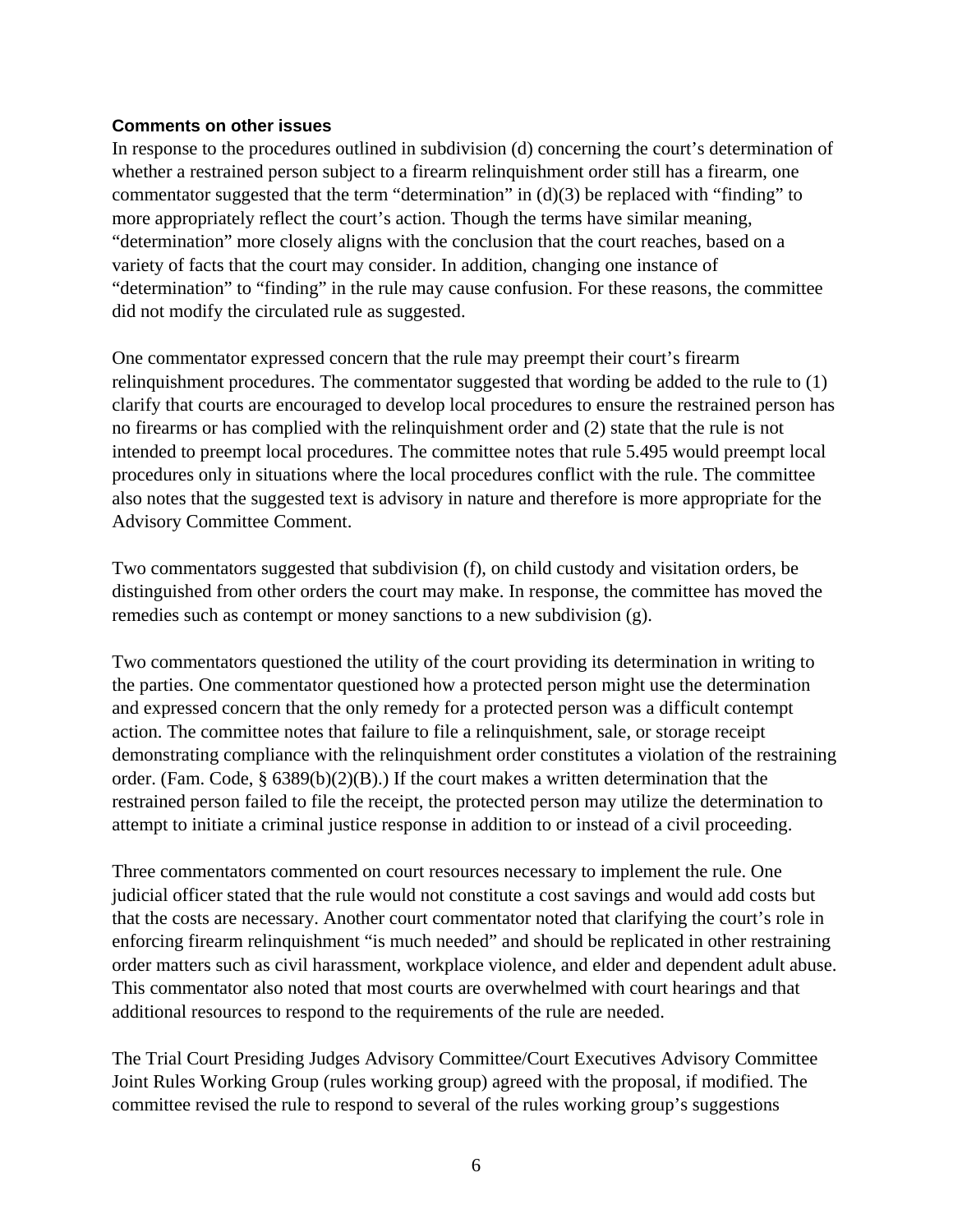including to (1) clarify that the rule is applicable only at a noticed hearing and (2) allow notice of a subsequent review hearing to be served by mail. The rules working group suggested that service of process by a probation officer or child welfare department be authorized if the case involves a juvenile restraining order. The committee notes that this suggestion would create additional duties for governmental agencies and would therefore need to be circulated for public comment. The rules working group also suggested a requirement for the probation department to file a firearm receipt upon seizure of any prohibited firearms. The committee notes that the suggestion would create additional duties for governmental agencies and would need to be circulated for public comment.

In response to the committee's public comment request for information on how the proposal would impact the courts, the rules working group commented that courts would be required to create new event codes, docket codes, and wording for minute orders. In addition, court staff would be required to (1) expedite processing of receipts for input and imaging; (2) prepare calendars for firearm relinquishment review hearings, including file reviews for proofs of service and relinquishment receipts; and (3) provide judicial officers with printouts of specified reports.

Commentators suggested that if the court makes a determination that the restrained person has a firearm in violation of the law, the court should provide a copy of its determination to the parties, rather than wait for a request from a party as was indicated in the proposal that was circulated for comment. The commentators noted that self-represented litigants would not know to ask the court for a copy. In response, the committee revised the rule to require the court to provide a copy of its determination to the parties who are present at a noticed hearing and, upon request, to any party not present. The committee notes that current budget constraints do not allow courts to provide service of the determination by mail to parties. Typically the protected person will be present at the noticed hearing when the court makes its determination so he or she will receive a copy of the determination.

One commentator suggested modifying the circulated rule to clarify its applicability to cases in which a juvenile protective order has issued. In response, the committee added language to subdivision (a) specifying the rule's applicability to cases in which a protective order has been issued under Welfare and Institutions Code section 213.5.

One commentator suggested that since rule 5.630 governs restraining orders in juvenile court proceedings, a reference to rule 5.495 should be included in that rule. The committee recommends amending rule 5.630 to include a reference to rule 5.495. If rule 5.495 is not adopted by the Judicial Council, the reference to it would be removed from rule 5.630. Rule 5.630 is also on the agenda for the April 2014 Judicial Council meeting in a report entitled *Domestic Violence: Changes to Rule and Forms for Family and Juvenile Law Restraining Orders.*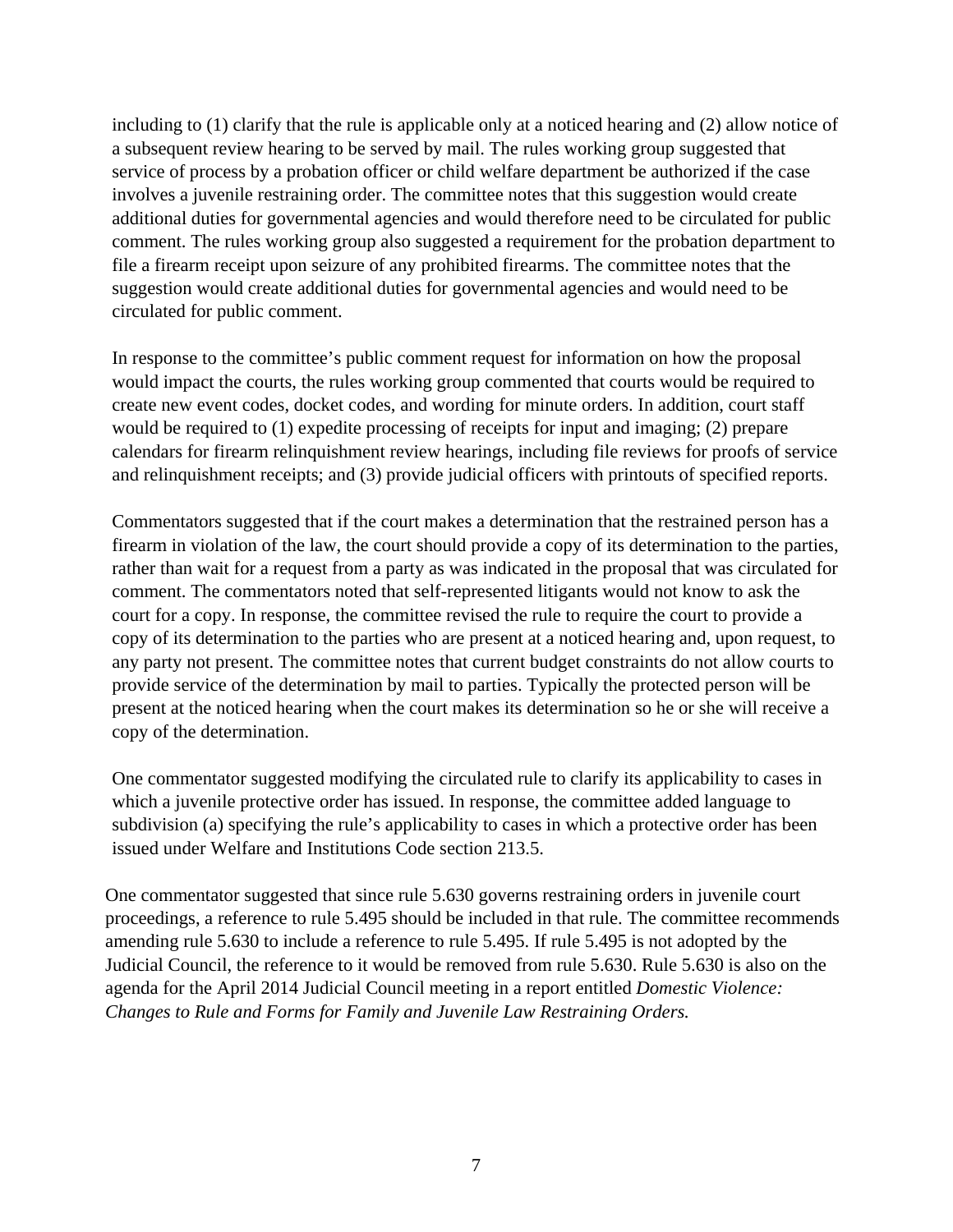#### **Implementation Requirements, Costs, and Operational Impacts**

Implementation of the rule may involve limited additional discretionary review hearings and, in those counties that have not already implemented similar procedures, may require education and training of court personnel.

#### **Attachments**

- 1. Cal. Rules of Court, rule 5.495, at pages 9–12
- 2. Comment chart, at pages 13–35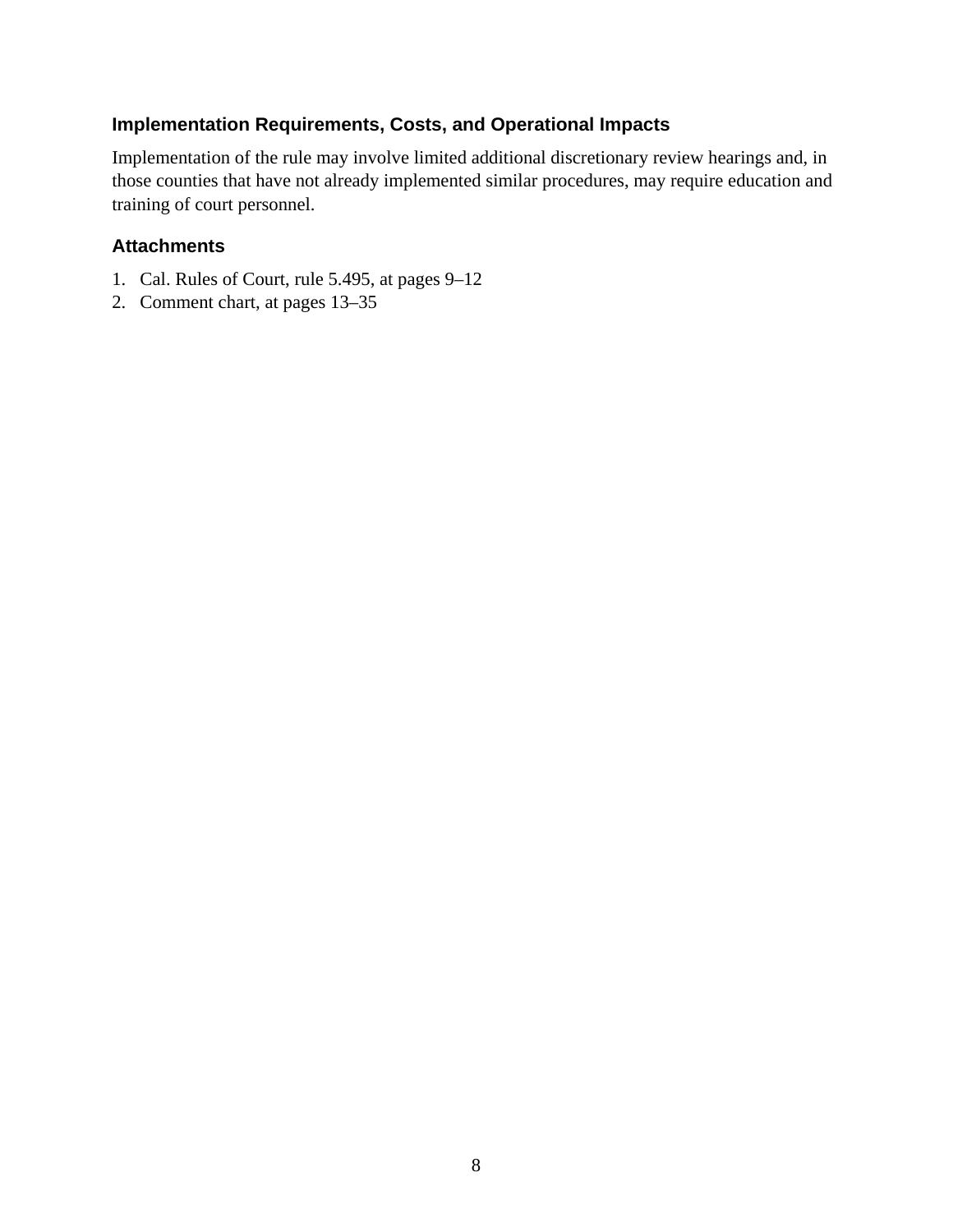| $\mathbf{1}$<br>$\begin{array}{c} 2 \\ 3 \\ 4 \end{array}$ |                             | <b>Division 2</b><br><b>Chapter 4: Protective Orders</b>                                                                                                                                                                                                                                                                                                                                                                                                                                |  |  |  |  |  |  |  |  |
|------------------------------------------------------------|-----------------------------|-----------------------------------------------------------------------------------------------------------------------------------------------------------------------------------------------------------------------------------------------------------------------------------------------------------------------------------------------------------------------------------------------------------------------------------------------------------------------------------------|--|--|--|--|--|--|--|--|
| 5                                                          |                             | Rule 5.495. Firearm relinquishment procedures                                                                                                                                                                                                                                                                                                                                                                                                                                           |  |  |  |  |  |  |  |  |
| 6<br>$\sqrt{ }$                                            | <u>(a)</u>                  | <b>Application of rule</b>                                                                                                                                                                                                                                                                                                                                                                                                                                                              |  |  |  |  |  |  |  |  |
| 8<br>9<br>10<br>11<br>12                                   |                             | This rule applies when a family or juvenile law domestic violence protective order as<br>defined in Family Code section 6218 or Welfare and Institutions Code section 213.5 is<br>issued or in effect.                                                                                                                                                                                                                                                                                  |  |  |  |  |  |  |  |  |
| 13                                                         | <u>(b)</u>                  | <b>Purpose</b>                                                                                                                                                                                                                                                                                                                                                                                                                                                                          |  |  |  |  |  |  |  |  |
| 14<br>15<br>16<br>17<br>18                                 |                             | This rule addresses situations in which information is presented to the court about firearms<br>and provides the court with options for appropriately addressing the issue. This rule is<br>intended to:                                                                                                                                                                                                                                                                                |  |  |  |  |  |  |  |  |
| 19<br>20<br>21<br>22                                       |                             | Assist courts issuing domestic violence protective orders in determining whether a<br>(1)<br>restrained person has a firearm in or subject to his or her immediate possession or<br>control.                                                                                                                                                                                                                                                                                            |  |  |  |  |  |  |  |  |
| 23<br>24<br>25<br>26                                       |                             | Assist courts that have issued domestic violence protective orders in determining<br>(2)<br>whether a restrained person has complied with the court's order to relinquish, store,<br>or sell the firearm under Family Code section 6389(c).                                                                                                                                                                                                                                             |  |  |  |  |  |  |  |  |
| 27                                                         | $\left( \mathbf{c} \right)$ | <b>Firearm determination</b>                                                                                                                                                                                                                                                                                                                                                                                                                                                            |  |  |  |  |  |  |  |  |
| 28<br>29<br>30<br>31<br>32<br>33<br>34<br>35               |                             | When relevant information is presented to the court at any noticed hearing that a restrained<br>person has a firearm, the court must consider that information to determine, by a<br>preponderance of the evidence, whether the person subject to a protective order as defined<br>in Family Code section 6218 or Welfare and Institutions Code section 213.5 has a firearm<br>in or subject to his or her immediate possession or control in violation of Family Code<br>section 6389. |  |  |  |  |  |  |  |  |
| 36                                                         | <u>(d)</u>                  | <b>Determination procedures</b>                                                                                                                                                                                                                                                                                                                                                                                                                                                         |  |  |  |  |  |  |  |  |
| 37<br>38<br>39<br>40<br>41<br>42                           |                             | In making a determination under this rule, the court may consider whether the<br>(1)<br>restrained person filed a firearm relinquishment, storage, or sales receipt or if an<br>exemption from the firearm prohibition was granted under Family Code section<br>$6389(h)$ .                                                                                                                                                                                                             |  |  |  |  |  |  |  |  |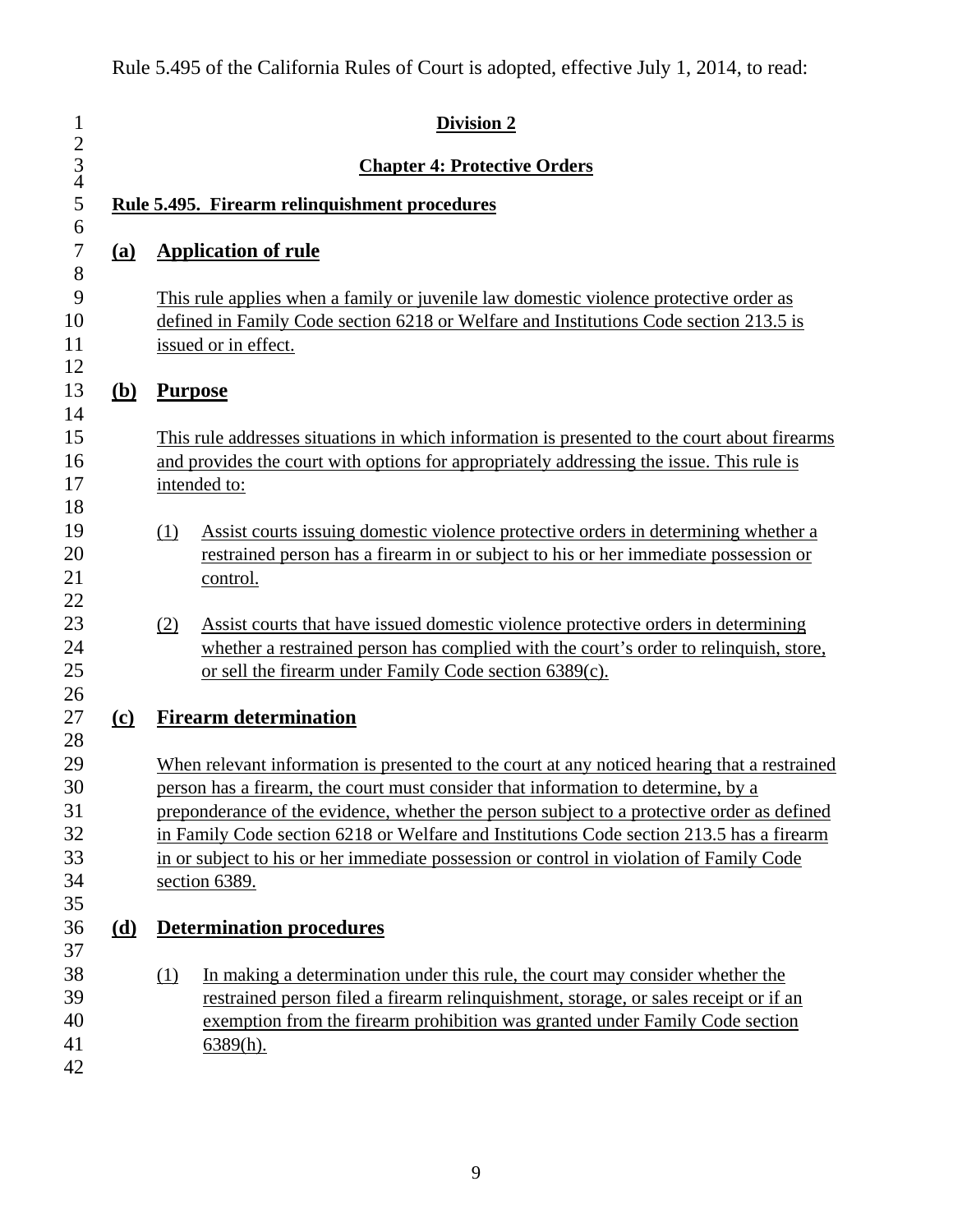| $\overline{c}$<br>violence protective order is issued, at a subsequent review hearing, or at any<br>$\overline{3}$<br>subsequent family or juvenile law hearing while the order remains in effect.<br>$\overline{4}$<br>5<br>If the court makes a determination that the restrained person has a firearm in<br>$\left(3\right)$<br>6<br>violation of Family Code section 6389, the court must make a written record of the<br>$\overline{7}$<br>determination and provide a copy to any party who is present at the hearing and,<br>8<br>upon request, to any party not present at the hearing.<br>9<br>10<br><b>Subsequent review hearing</b><br><u>(e)</u><br>11<br>12<br>When presented with information under $(c)$ , the court may set a review hearing to<br>(1)<br>13<br>determine whether a violation of Family Code section 6389 has taken place.<br>14<br>15<br>The review hearing must be held within 10 court days after the noticed hearing at<br>(2)<br>16<br>which the information was presented. If the restrained person is not present when the<br>17<br>court sets the review hearing, the protected person must provide notice of the review<br>18<br>hearing to the restrained person at least 2 court days before the review hearing, in<br>19<br>accordance with Code of Civil Procedure 414.10, by personal service or by mail to<br>20<br>the restrained person's last known address.<br>21<br>$22\,$<br>The court may for good cause extend the date of the review hearing for a reasonable<br>(3)<br>23<br>period or remove it from the calendar.<br>24<br>25<br>The court must order the restrained person to appear at the review hearing.<br>$\underline{(4)}$<br>26<br>27<br>The court may conduct the review hearing in the absence of the protected person.<br>(5)<br>28<br>29<br>Nothing in this rule prohibits the court from permitting a party to appear by<br>$\underline{(6)}$<br>30<br>telephone under California Rules of Court, rule 5.9.<br>31<br>32<br><u>(f)</u><br>Child custody and visitation<br>33<br>34<br>If the court determines that the restrained person has a firearm in violation of Family<br>(1)<br>35<br>Code section 6389, the court must consider that determination when deciding<br>36<br>whether the restrained person has overcome the presumption in Family Code section<br>37<br>3044. | $\mathbf{1}$ | (2) | The court may make the determination at any noticed hearing when a domestic |
|------------------------------------------------------------------------------------------------------------------------------------------------------------------------------------------------------------------------------------------------------------------------------------------------------------------------------------------------------------------------------------------------------------------------------------------------------------------------------------------------------------------------------------------------------------------------------------------------------------------------------------------------------------------------------------------------------------------------------------------------------------------------------------------------------------------------------------------------------------------------------------------------------------------------------------------------------------------------------------------------------------------------------------------------------------------------------------------------------------------------------------------------------------------------------------------------------------------------------------------------------------------------------------------------------------------------------------------------------------------------------------------------------------------------------------------------------------------------------------------------------------------------------------------------------------------------------------------------------------------------------------------------------------------------------------------------------------------------------------------------------------------------------------------------------------------------------------------------------------------------------------------------------------------------------------------------------------------------------------------------------------------------------------------------------------------------------------------------------------------------------------------------------------------------------------------------------------------------------------------------------------------------------------------------------------------------------------------------------------|--------------|-----|-----------------------------------------------------------------------------|
|                                                                                                                                                                                                                                                                                                                                                                                                                                                                                                                                                                                                                                                                                                                                                                                                                                                                                                                                                                                                                                                                                                                                                                                                                                                                                                                                                                                                                                                                                                                                                                                                                                                                                                                                                                                                                                                                                                                                                                                                                                                                                                                                                                                                                                                                                                                                                            |              |     |                                                                             |
|                                                                                                                                                                                                                                                                                                                                                                                                                                                                                                                                                                                                                                                                                                                                                                                                                                                                                                                                                                                                                                                                                                                                                                                                                                                                                                                                                                                                                                                                                                                                                                                                                                                                                                                                                                                                                                                                                                                                                                                                                                                                                                                                                                                                                                                                                                                                                            |              |     |                                                                             |
|                                                                                                                                                                                                                                                                                                                                                                                                                                                                                                                                                                                                                                                                                                                                                                                                                                                                                                                                                                                                                                                                                                                                                                                                                                                                                                                                                                                                                                                                                                                                                                                                                                                                                                                                                                                                                                                                                                                                                                                                                                                                                                                                                                                                                                                                                                                                                            |              |     |                                                                             |
|                                                                                                                                                                                                                                                                                                                                                                                                                                                                                                                                                                                                                                                                                                                                                                                                                                                                                                                                                                                                                                                                                                                                                                                                                                                                                                                                                                                                                                                                                                                                                                                                                                                                                                                                                                                                                                                                                                                                                                                                                                                                                                                                                                                                                                                                                                                                                            |              |     |                                                                             |
|                                                                                                                                                                                                                                                                                                                                                                                                                                                                                                                                                                                                                                                                                                                                                                                                                                                                                                                                                                                                                                                                                                                                                                                                                                                                                                                                                                                                                                                                                                                                                                                                                                                                                                                                                                                                                                                                                                                                                                                                                                                                                                                                                                                                                                                                                                                                                            |              |     |                                                                             |
|                                                                                                                                                                                                                                                                                                                                                                                                                                                                                                                                                                                                                                                                                                                                                                                                                                                                                                                                                                                                                                                                                                                                                                                                                                                                                                                                                                                                                                                                                                                                                                                                                                                                                                                                                                                                                                                                                                                                                                                                                                                                                                                                                                                                                                                                                                                                                            |              |     |                                                                             |
|                                                                                                                                                                                                                                                                                                                                                                                                                                                                                                                                                                                                                                                                                                                                                                                                                                                                                                                                                                                                                                                                                                                                                                                                                                                                                                                                                                                                                                                                                                                                                                                                                                                                                                                                                                                                                                                                                                                                                                                                                                                                                                                                                                                                                                                                                                                                                            |              |     |                                                                             |
|                                                                                                                                                                                                                                                                                                                                                                                                                                                                                                                                                                                                                                                                                                                                                                                                                                                                                                                                                                                                                                                                                                                                                                                                                                                                                                                                                                                                                                                                                                                                                                                                                                                                                                                                                                                                                                                                                                                                                                                                                                                                                                                                                                                                                                                                                                                                                            |              |     |                                                                             |
|                                                                                                                                                                                                                                                                                                                                                                                                                                                                                                                                                                                                                                                                                                                                                                                                                                                                                                                                                                                                                                                                                                                                                                                                                                                                                                                                                                                                                                                                                                                                                                                                                                                                                                                                                                                                                                                                                                                                                                                                                                                                                                                                                                                                                                                                                                                                                            |              |     |                                                                             |
|                                                                                                                                                                                                                                                                                                                                                                                                                                                                                                                                                                                                                                                                                                                                                                                                                                                                                                                                                                                                                                                                                                                                                                                                                                                                                                                                                                                                                                                                                                                                                                                                                                                                                                                                                                                                                                                                                                                                                                                                                                                                                                                                                                                                                                                                                                                                                            |              |     |                                                                             |
|                                                                                                                                                                                                                                                                                                                                                                                                                                                                                                                                                                                                                                                                                                                                                                                                                                                                                                                                                                                                                                                                                                                                                                                                                                                                                                                                                                                                                                                                                                                                                                                                                                                                                                                                                                                                                                                                                                                                                                                                                                                                                                                                                                                                                                                                                                                                                            |              |     |                                                                             |
|                                                                                                                                                                                                                                                                                                                                                                                                                                                                                                                                                                                                                                                                                                                                                                                                                                                                                                                                                                                                                                                                                                                                                                                                                                                                                                                                                                                                                                                                                                                                                                                                                                                                                                                                                                                                                                                                                                                                                                                                                                                                                                                                                                                                                                                                                                                                                            |              |     |                                                                             |
|                                                                                                                                                                                                                                                                                                                                                                                                                                                                                                                                                                                                                                                                                                                                                                                                                                                                                                                                                                                                                                                                                                                                                                                                                                                                                                                                                                                                                                                                                                                                                                                                                                                                                                                                                                                                                                                                                                                                                                                                                                                                                                                                                                                                                                                                                                                                                            |              |     |                                                                             |
|                                                                                                                                                                                                                                                                                                                                                                                                                                                                                                                                                                                                                                                                                                                                                                                                                                                                                                                                                                                                                                                                                                                                                                                                                                                                                                                                                                                                                                                                                                                                                                                                                                                                                                                                                                                                                                                                                                                                                                                                                                                                                                                                                                                                                                                                                                                                                            |              |     |                                                                             |
|                                                                                                                                                                                                                                                                                                                                                                                                                                                                                                                                                                                                                                                                                                                                                                                                                                                                                                                                                                                                                                                                                                                                                                                                                                                                                                                                                                                                                                                                                                                                                                                                                                                                                                                                                                                                                                                                                                                                                                                                                                                                                                                                                                                                                                                                                                                                                            |              |     |                                                                             |
|                                                                                                                                                                                                                                                                                                                                                                                                                                                                                                                                                                                                                                                                                                                                                                                                                                                                                                                                                                                                                                                                                                                                                                                                                                                                                                                                                                                                                                                                                                                                                                                                                                                                                                                                                                                                                                                                                                                                                                                                                                                                                                                                                                                                                                                                                                                                                            |              |     |                                                                             |
|                                                                                                                                                                                                                                                                                                                                                                                                                                                                                                                                                                                                                                                                                                                                                                                                                                                                                                                                                                                                                                                                                                                                                                                                                                                                                                                                                                                                                                                                                                                                                                                                                                                                                                                                                                                                                                                                                                                                                                                                                                                                                                                                                                                                                                                                                                                                                            |              |     |                                                                             |
|                                                                                                                                                                                                                                                                                                                                                                                                                                                                                                                                                                                                                                                                                                                                                                                                                                                                                                                                                                                                                                                                                                                                                                                                                                                                                                                                                                                                                                                                                                                                                                                                                                                                                                                                                                                                                                                                                                                                                                                                                                                                                                                                                                                                                                                                                                                                                            |              |     |                                                                             |
|                                                                                                                                                                                                                                                                                                                                                                                                                                                                                                                                                                                                                                                                                                                                                                                                                                                                                                                                                                                                                                                                                                                                                                                                                                                                                                                                                                                                                                                                                                                                                                                                                                                                                                                                                                                                                                                                                                                                                                                                                                                                                                                                                                                                                                                                                                                                                            |              |     |                                                                             |
|                                                                                                                                                                                                                                                                                                                                                                                                                                                                                                                                                                                                                                                                                                                                                                                                                                                                                                                                                                                                                                                                                                                                                                                                                                                                                                                                                                                                                                                                                                                                                                                                                                                                                                                                                                                                                                                                                                                                                                                                                                                                                                                                                                                                                                                                                                                                                            |              |     |                                                                             |
|                                                                                                                                                                                                                                                                                                                                                                                                                                                                                                                                                                                                                                                                                                                                                                                                                                                                                                                                                                                                                                                                                                                                                                                                                                                                                                                                                                                                                                                                                                                                                                                                                                                                                                                                                                                                                                                                                                                                                                                                                                                                                                                                                                                                                                                                                                                                                            |              |     |                                                                             |
|                                                                                                                                                                                                                                                                                                                                                                                                                                                                                                                                                                                                                                                                                                                                                                                                                                                                                                                                                                                                                                                                                                                                                                                                                                                                                                                                                                                                                                                                                                                                                                                                                                                                                                                                                                                                                                                                                                                                                                                                                                                                                                                                                                                                                                                                                                                                                            |              |     |                                                                             |
|                                                                                                                                                                                                                                                                                                                                                                                                                                                                                                                                                                                                                                                                                                                                                                                                                                                                                                                                                                                                                                                                                                                                                                                                                                                                                                                                                                                                                                                                                                                                                                                                                                                                                                                                                                                                                                                                                                                                                                                                                                                                                                                                                                                                                                                                                                                                                            |              |     |                                                                             |
|                                                                                                                                                                                                                                                                                                                                                                                                                                                                                                                                                                                                                                                                                                                                                                                                                                                                                                                                                                                                                                                                                                                                                                                                                                                                                                                                                                                                                                                                                                                                                                                                                                                                                                                                                                                                                                                                                                                                                                                                                                                                                                                                                                                                                                                                                                                                                            |              |     |                                                                             |
|                                                                                                                                                                                                                                                                                                                                                                                                                                                                                                                                                                                                                                                                                                                                                                                                                                                                                                                                                                                                                                                                                                                                                                                                                                                                                                                                                                                                                                                                                                                                                                                                                                                                                                                                                                                                                                                                                                                                                                                                                                                                                                                                                                                                                                                                                                                                                            |              |     |                                                                             |
|                                                                                                                                                                                                                                                                                                                                                                                                                                                                                                                                                                                                                                                                                                                                                                                                                                                                                                                                                                                                                                                                                                                                                                                                                                                                                                                                                                                                                                                                                                                                                                                                                                                                                                                                                                                                                                                                                                                                                                                                                                                                                                                                                                                                                                                                                                                                                            |              |     |                                                                             |
|                                                                                                                                                                                                                                                                                                                                                                                                                                                                                                                                                                                                                                                                                                                                                                                                                                                                                                                                                                                                                                                                                                                                                                                                                                                                                                                                                                                                                                                                                                                                                                                                                                                                                                                                                                                                                                                                                                                                                                                                                                                                                                                                                                                                                                                                                                                                                            |              |     |                                                                             |
|                                                                                                                                                                                                                                                                                                                                                                                                                                                                                                                                                                                                                                                                                                                                                                                                                                                                                                                                                                                                                                                                                                                                                                                                                                                                                                                                                                                                                                                                                                                                                                                                                                                                                                                                                                                                                                                                                                                                                                                                                                                                                                                                                                                                                                                                                                                                                            |              |     |                                                                             |
|                                                                                                                                                                                                                                                                                                                                                                                                                                                                                                                                                                                                                                                                                                                                                                                                                                                                                                                                                                                                                                                                                                                                                                                                                                                                                                                                                                                                                                                                                                                                                                                                                                                                                                                                                                                                                                                                                                                                                                                                                                                                                                                                                                                                                                                                                                                                                            |              |     |                                                                             |
|                                                                                                                                                                                                                                                                                                                                                                                                                                                                                                                                                                                                                                                                                                                                                                                                                                                                                                                                                                                                                                                                                                                                                                                                                                                                                                                                                                                                                                                                                                                                                                                                                                                                                                                                                                                                                                                                                                                                                                                                                                                                                                                                                                                                                                                                                                                                                            |              |     |                                                                             |
|                                                                                                                                                                                                                                                                                                                                                                                                                                                                                                                                                                                                                                                                                                                                                                                                                                                                                                                                                                                                                                                                                                                                                                                                                                                                                                                                                                                                                                                                                                                                                                                                                                                                                                                                                                                                                                                                                                                                                                                                                                                                                                                                                                                                                                                                                                                                                            |              |     |                                                                             |
|                                                                                                                                                                                                                                                                                                                                                                                                                                                                                                                                                                                                                                                                                                                                                                                                                                                                                                                                                                                                                                                                                                                                                                                                                                                                                                                                                                                                                                                                                                                                                                                                                                                                                                                                                                                                                                                                                                                                                                                                                                                                                                                                                                                                                                                                                                                                                            |              |     |                                                                             |
|                                                                                                                                                                                                                                                                                                                                                                                                                                                                                                                                                                                                                                                                                                                                                                                                                                                                                                                                                                                                                                                                                                                                                                                                                                                                                                                                                                                                                                                                                                                                                                                                                                                                                                                                                                                                                                                                                                                                                                                                                                                                                                                                                                                                                                                                                                                                                            |              |     |                                                                             |
|                                                                                                                                                                                                                                                                                                                                                                                                                                                                                                                                                                                                                                                                                                                                                                                                                                                                                                                                                                                                                                                                                                                                                                                                                                                                                                                                                                                                                                                                                                                                                                                                                                                                                                                                                                                                                                                                                                                                                                                                                                                                                                                                                                                                                                                                                                                                                            |              |     |                                                                             |
|                                                                                                                                                                                                                                                                                                                                                                                                                                                                                                                                                                                                                                                                                                                                                                                                                                                                                                                                                                                                                                                                                                                                                                                                                                                                                                                                                                                                                                                                                                                                                                                                                                                                                                                                                                                                                                                                                                                                                                                                                                                                                                                                                                                                                                                                                                                                                            |              |     |                                                                             |
|                                                                                                                                                                                                                                                                                                                                                                                                                                                                                                                                                                                                                                                                                                                                                                                                                                                                                                                                                                                                                                                                                                                                                                                                                                                                                                                                                                                                                                                                                                                                                                                                                                                                                                                                                                                                                                                                                                                                                                                                                                                                                                                                                                                                                                                                                                                                                            | 38           |     |                                                                             |
| 39<br>An order for custody or visitation issued at any time during a family law matter must<br>(2)                                                                                                                                                                                                                                                                                                                                                                                                                                                                                                                                                                                                                                                                                                                                                                                                                                                                                                                                                                                                                                                                                                                                                                                                                                                                                                                                                                                                                                                                                                                                                                                                                                                                                                                                                                                                                                                                                                                                                                                                                                                                                                                                                                                                                                                         |              |     |                                                                             |
| 40<br>be made in a manner that ensures the health, safety, and welfare of the child and the                                                                                                                                                                                                                                                                                                                                                                                                                                                                                                                                                                                                                                                                                                                                                                                                                                                                                                                                                                                                                                                                                                                                                                                                                                                                                                                                                                                                                                                                                                                                                                                                                                                                                                                                                                                                                                                                                                                                                                                                                                                                                                                                                                                                                                                                |              |     |                                                                             |
| 41<br>safety of all family members, as specified in Family Code section 3020. The court                                                                                                                                                                                                                                                                                                                                                                                                                                                                                                                                                                                                                                                                                                                                                                                                                                                                                                                                                                                                                                                                                                                                                                                                                                                                                                                                                                                                                                                                                                                                                                                                                                                                                                                                                                                                                                                                                                                                                                                                                                                                                                                                                                                                                                                                    |              |     |                                                                             |
| 42<br>must consider whether the best interest of the child, based on the circumstances of                                                                                                                                                                                                                                                                                                                                                                                                                                                                                                                                                                                                                                                                                                                                                                                                                                                                                                                                                                                                                                                                                                                                                                                                                                                                                                                                                                                                                                                                                                                                                                                                                                                                                                                                                                                                                                                                                                                                                                                                                                                                                                                                                                                                                                                                  |              |     |                                                                             |
| 43<br>the case, requires that any visitation or custody arrangement be limited to situations                                                                                                                                                                                                                                                                                                                                                                                                                                                                                                                                                                                                                                                                                                                                                                                                                                                                                                                                                                                                                                                                                                                                                                                                                                                                                                                                                                                                                                                                                                                                                                                                                                                                                                                                                                                                                                                                                                                                                                                                                                                                                                                                                                                                                                                               |              |     |                                                                             |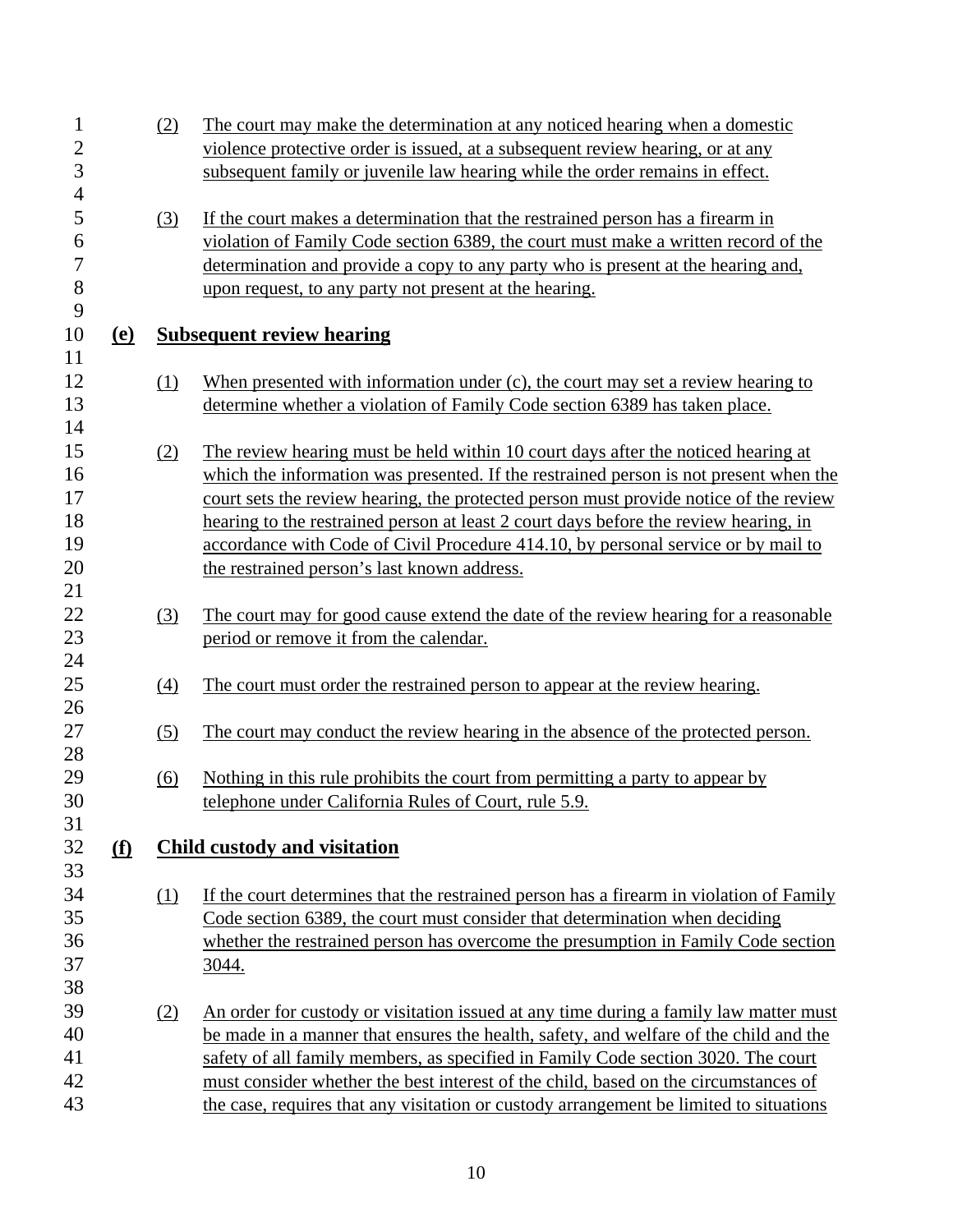| $\mathbf{1}$        |                                         |     | in which a third person, specified by the court, is present, or that visitation or                                                                                      |  |  |  |  |  |
|---------------------|-----------------------------------------|-----|-------------------------------------------------------------------------------------------------------------------------------------------------------------------------|--|--|--|--|--|
| $\overline{c}$<br>3 |                                         |     | custody be suspended or denied, as specified in Family Code section 6323(d).                                                                                            |  |  |  |  |  |
|                     |                                         |     |                                                                                                                                                                         |  |  |  |  |  |
| $\overline{4}$<br>5 |                                         | (3) | An order for visitation issued at any time during a juvenile court matter must not<br>jeopardize the safety of the child, as specified in Welfare and Institutions Code |  |  |  |  |  |
| 6                   |                                         |     |                                                                                                                                                                         |  |  |  |  |  |
| $\overline{7}$      |                                         |     | section 362.1.                                                                                                                                                          |  |  |  |  |  |
| 8                   | $\left( \underline{\mathbf{g}} \right)$ |     | Other orders                                                                                                                                                            |  |  |  |  |  |
| 9                   |                                         |     |                                                                                                                                                                         |  |  |  |  |  |
| 10                  |                                         | (1) | The court may consider a determination that the restrained person has a firearm in                                                                                      |  |  |  |  |  |
| 11                  |                                         |     | violation of Family Code section 6389 in issuing:                                                                                                                       |  |  |  |  |  |
| 12                  |                                         |     |                                                                                                                                                                         |  |  |  |  |  |
| 13                  |                                         |     | An order to show cause for contempt under section $1209(a)(5)$ of the Code of<br>(A)                                                                                    |  |  |  |  |  |
| 14                  |                                         |     | Civil Procedure for failure to comply with the court's order to surrender or sell                                                                                       |  |  |  |  |  |
| 15                  |                                         |     | a firearm; or                                                                                                                                                           |  |  |  |  |  |
| 16                  |                                         |     |                                                                                                                                                                         |  |  |  |  |  |
| 17                  |                                         |     | An order for money sanctions under section 177.5 of the Code of Civil<br>(B)                                                                                            |  |  |  |  |  |
| 18                  |                                         |     | Procedure.                                                                                                                                                              |  |  |  |  |  |
| 19                  |                                         |     |                                                                                                                                                                         |  |  |  |  |  |
| 20                  |                                         | (2) | This rule should not be construed to limit the court's power to issue orders it is                                                                                      |  |  |  |  |  |
| 21                  |                                         |     | otherwise authorized or required to issue.                                                                                                                              |  |  |  |  |  |
| 22                  |                                         |     |                                                                                                                                                                         |  |  |  |  |  |
| 23                  |                                         |     | <b>Advisory Committee Comment</b>                                                                                                                                       |  |  |  |  |  |
| 24                  |                                         |     |                                                                                                                                                                         |  |  |  |  |  |
| 25                  |                                         |     | When issuing a family or juvenile law domestic violence protective order as defined in Family Code                                                                      |  |  |  |  |  |
| 26                  |                                         |     | section 6218 or Welfare and Institutions Code section 213.5, ex parte or after a noticed hearing, the court                                                             |  |  |  |  |  |
| 27                  |                                         |     | is required to order a restrained person "to relinquish any firearm in [that person's] immediate possession                                                             |  |  |  |  |  |
| 28                  |                                         |     | or control or subject to [that person's] immediate possession or control." (Fam. Code, $\S 6389(c)(1)$ .)                                                               |  |  |  |  |  |
| 29                  |                                         |     | Several mandatory Judicial Council forms-Temporary Restraining Order (form DV-110), Restraining                                                                         |  |  |  |  |  |
| 30                  |                                         |     | Order After Hearing (form DV-130), and Notice of Hearing and Temporary Restraining Order-Juvenile                                                                       |  |  |  |  |  |
| 31                  |                                         |     | (form JV-250)—include mandatory orders in bold type that the restrained person must sell to or store                                                                    |  |  |  |  |  |
| 32                  |                                         |     | with a licensed gun dealer or turn in to a law enforcement agency any guns or other firearms within his or                                                              |  |  |  |  |  |
| 33                  |                                         |     | her immediate possession or control within 24 hours after service of the order and must file a receipt with                                                             |  |  |  |  |  |
| 34                  |                                         |     | the court showing compliance with the order within 48 hours of receiving the order. California law                                                                      |  |  |  |  |  |
| 35                  |                                         |     | requires personal service of the request for and any temporary protective order at least five days before                                                               |  |  |  |  |  |
| 36                  |                                         |     | the hearing, unless the court issues an order shortening time for service. Therefore, by the date of the                                                                |  |  |  |  |  |
| 37                  |                                         |     | hearing, the restrained person should have relinquished, stored, or sold his or her firearms and submitted a                                                            |  |  |  |  |  |
| 38                  |                                         |     | receipt to the court.                                                                                                                                                   |  |  |  |  |  |
| 39                  |                                         |     |                                                                                                                                                                         |  |  |  |  |  |
| 40                  |                                         |     | Courts are encouraged to develop local procedures to calendar firearm relinquishment review hearings for                                                                |  |  |  |  |  |
| 41                  |                                         |     | restrained persons.                                                                                                                                                     |  |  |  |  |  |
| 42                  |                                         |     |                                                                                                                                                                         |  |  |  |  |  |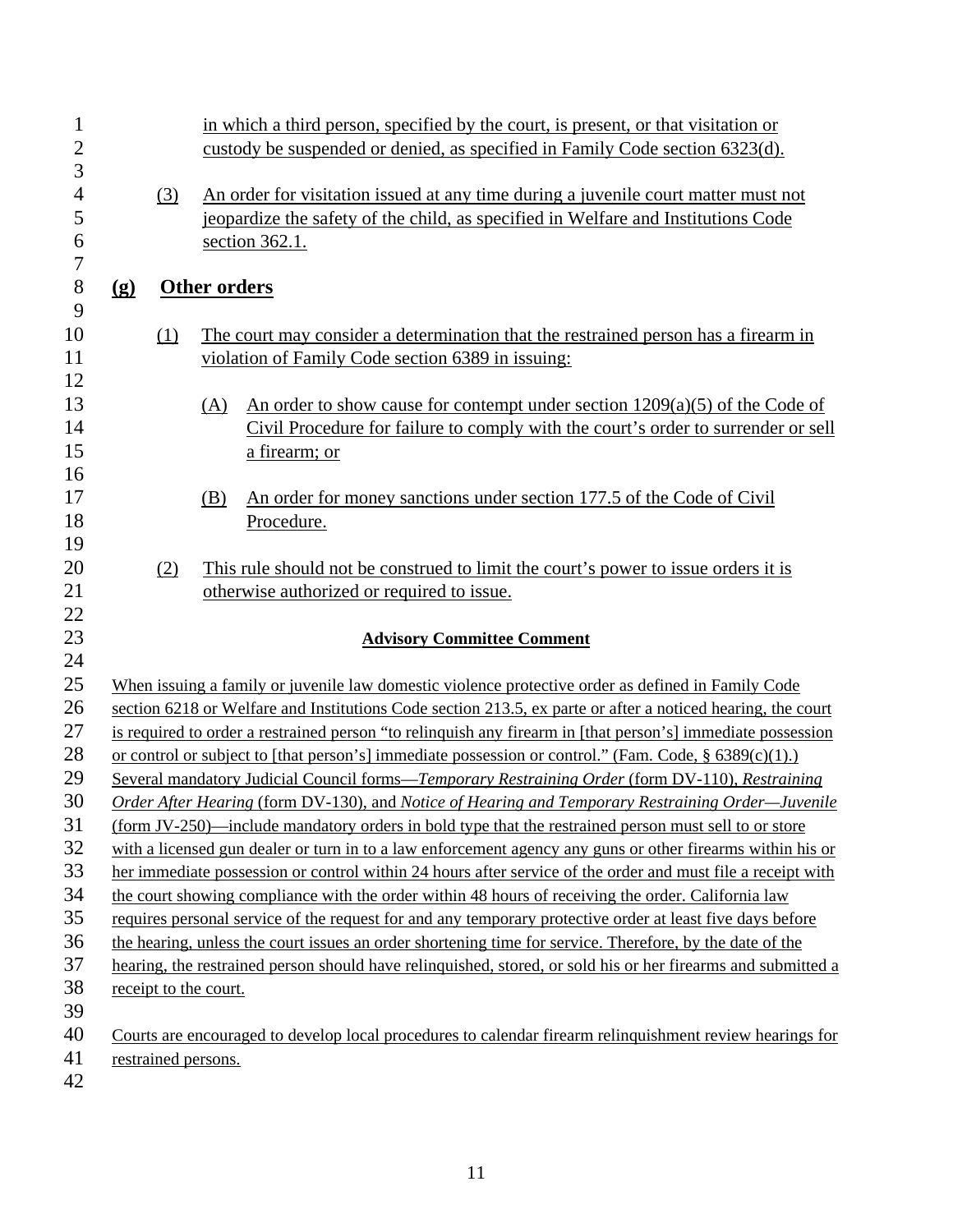- 1 Section (f) of this rule restates existing law on the safety and welfare of children and family members and recognizes the safety issues associated with the presence of prohibited firearms.
- recognizes the safety issues associated with the presence of prohibited firearms.

 $\frac{3}{4}$ 

- 4 Although this rule does not require the court to compel a restrained person to testify, the court may wish<br>5 to advise a party of his or her privilege against self-incrimination under the Fifth Amendment to the
- to advise a party of his or her privilege against self-incrimination under the Fifth Amendment to the
- 6 United States Constitution. The court may also consider whether to grant use immunity under Family
- 7 Code section 6389(d).

8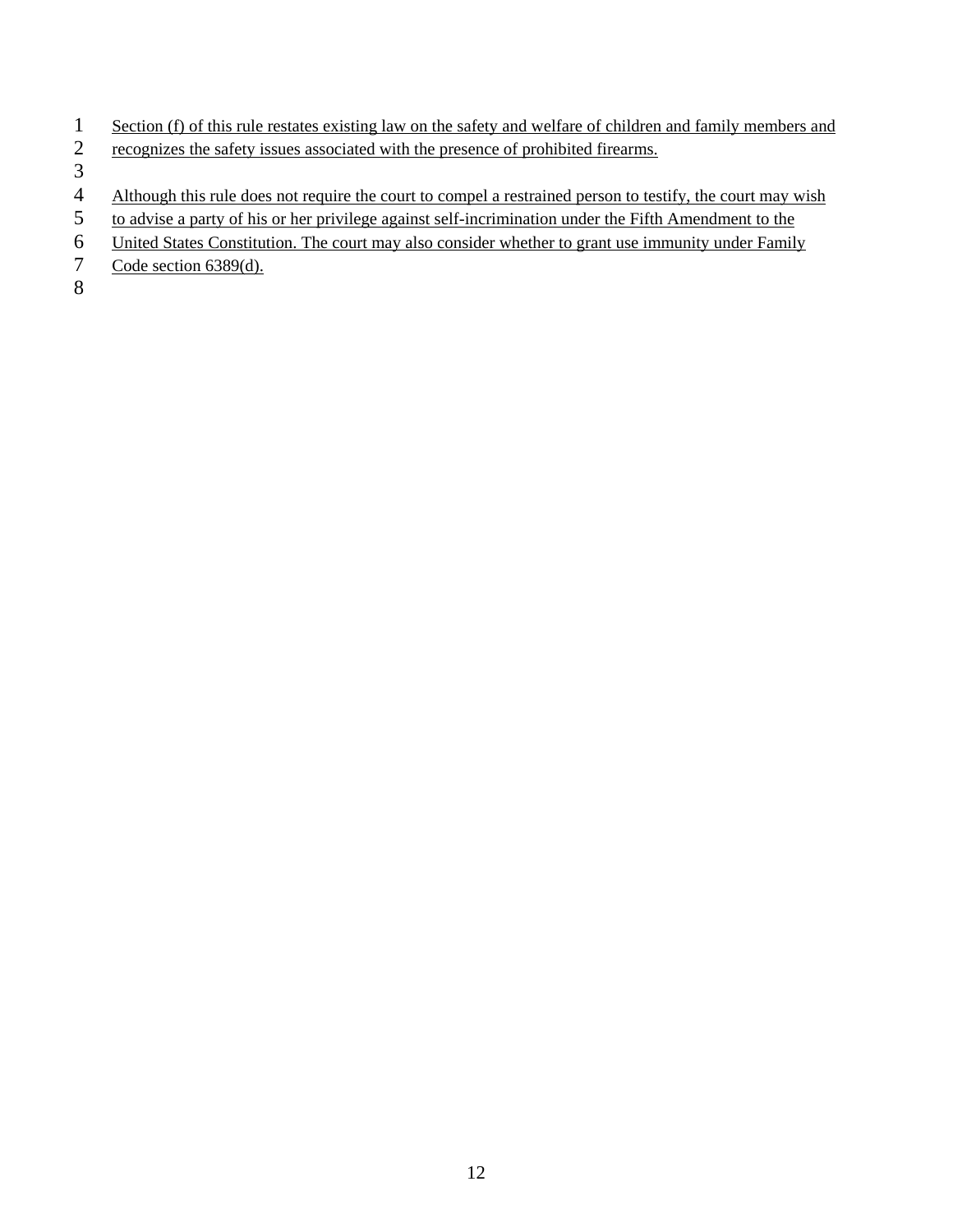### **Domestic Violence: Firearms Relinquishment in Family and Juvenile Law Restraining Order Cases** (adopt Cal. Rules of Court, rule 5.495)

|    | <b>Commentator</b>                      | <b>Position</b> | <b>Comment</b>                                       | <b>Committee Response</b>                         |
|----|-----------------------------------------|-----------------|------------------------------------------------------|---------------------------------------------------|
| 1. | San Diego Family Court                  | N/I             | $(b)(2)$ Assist courts that have issued domestic     | The committee agrees with this suggestion to add  |
|    | Virginia S. Johnson, Staff Attorney     |                 | violence protective orders to determine whether      | the word "store."                                 |
|    |                                         |                 | a restrained person has complied with the            |                                                   |
|    | NOTE: All comments and                  |                 | court's order to relinquish, or sell or [store](This |                                                   |
|    | recommendations in this document are    |                 | may have been an oversight.) the firearm under       |                                                   |
|    | submitted by Virginia S. Johnson,       |                 | Family Code section 6389(c).                         |                                                   |
|    | Staff Attorney for the San Diego        |                 |                                                      |                                                   |
|    | Family Court, strictly as an individual |                 | (c) Local Procedures and Pre-[emption](See           |                                                   |
|    | in consultation with Judge Maureen F.   |                 | comment below in Advisory Committee                  |                                                   |
|    | Hallahan. No comments or                |                 | Comment.)                                            | The commentator suggests moving the Advisory      |
|    | recommendations in this document are    |                 | (1). Courts are encouraged to develop local          | Committee Comment on local procedures to the      |
|    | to be considered as being submitted,    |                 | procedures to insure the restrained person           | rule. The committee has considered this comment   |
|    | approved or endorsed by the San         |                 | has no firearms or has complied with the             | and prefers to keep the text in the Advisory      |
|    | Diego Superior Court.                   |                 | order under Family Code section 6389(c).             | Committee Comment. The suggested text is          |
|    |                                         |                 |                                                      | advisory in nature. Further, the suggested text   |
|    |                                         |                 | (2) This rule of court is not intended to pre-       | exceeds the scope of the rule and would need to   |
|    |                                         |                 | empt any local procedure or local rule               | be circulated to the public for comment.          |
|    |                                         |                 | created pursuant to the subsection above.            |                                                   |
|    |                                         |                 |                                                      |                                                   |
|    |                                         |                 | $(d)(3)$ If the court makes a finding determination  | The committee notes that, although the terms are  |
|    |                                         |                 | ("Finding" would seem to be the more                 | closely related, the committee prefers the term   |
|    |                                         |                 | appropriate word.) that the restrained person has    | "determination" because changing the term in this |
|    |                                         |                 | a firearm in violation of Family Code section        | one location could be confusing.                  |
|    |                                         |                 | 6389, the court must make a written record of        |                                                   |
|    |                                         |                 | the finding determination and provide a copy of      | The committee notes that the written record could |
|    |                                         |                 | it to a party upon [request] (The procedure          | be utilized by a party in a subsequent contempt   |
|    |                                         |                 | seems too vague which could result in a myriad       | proceeding or other action.                       |
|    |                                         |                 | of "written records" among the courts. What is       |                                                   |
|    |                                         |                 | the purpose of the "written record"?)                |                                                   |
|    |                                         |                 |                                                      |                                                   |
|    |                                         |                 |                                                      |                                                   |
|    |                                         |                 |                                                      |                                                   |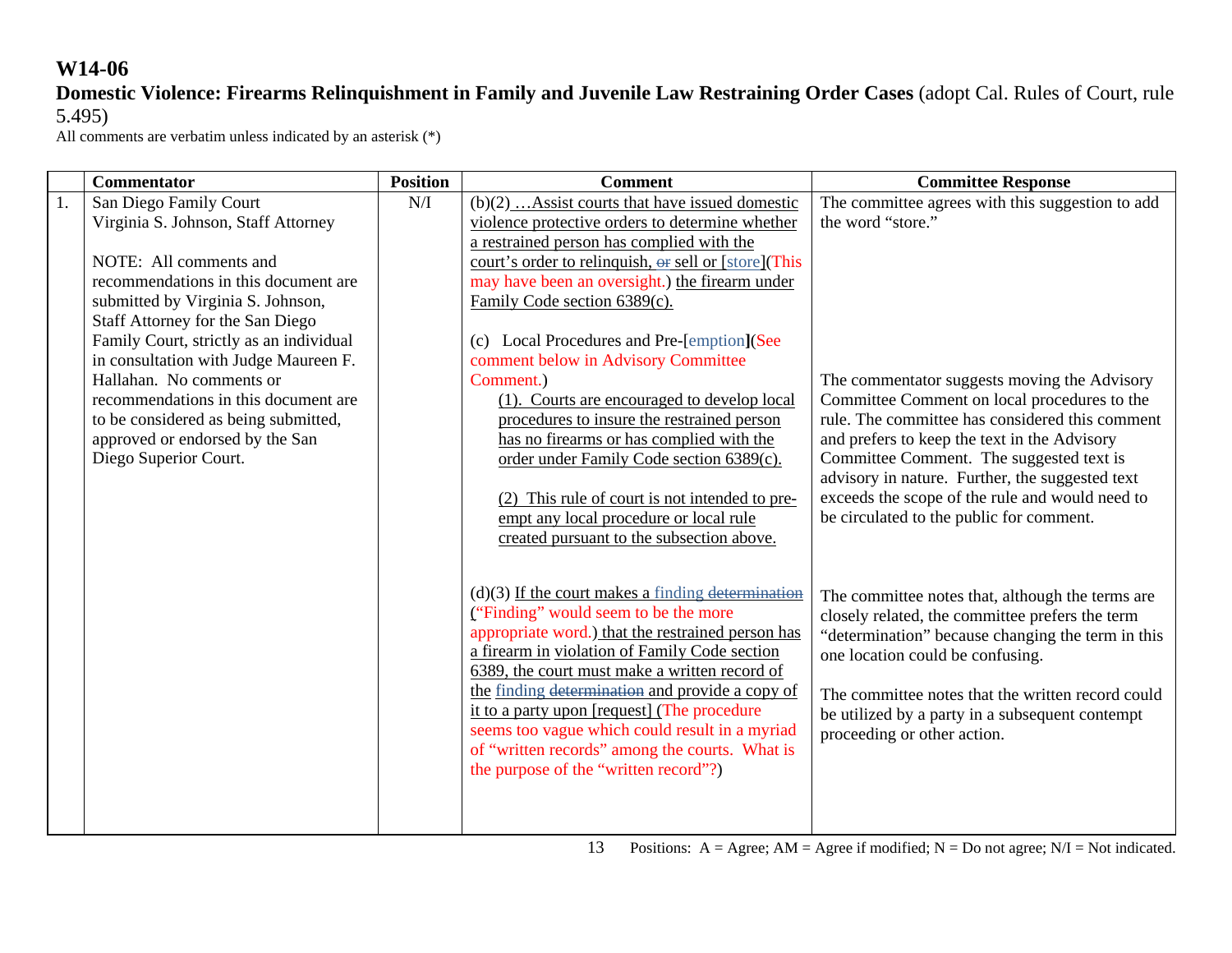## **Domestic Violence: Firearms Relinquishment in Family and Juvenile Law Restraining Order Cases** (adopt Cal. Rules of Court, rule 5.495)

|    | Commentator                          | <b>Position</b> | <b>Comment</b>                                                                                                                                                                                                                                                                                                                                                                                                                            | <b>Committee Response</b>                                        |
|----|--------------------------------------|-----------------|-------------------------------------------------------------------------------------------------------------------------------------------------------------------------------------------------------------------------------------------------------------------------------------------------------------------------------------------------------------------------------------------------------------------------------------------|------------------------------------------------------------------|
|    |                                      |                 | $(e)(2)$ The review hearing must be held within<br>five court days after the noticed hearing at<br>which the information was presented. If the<br>restrained person is not present when the court<br>sets the review hearing, the protected person<br>must provide [notice] (The type of notice should<br>be specific.) of the review hearing to the<br>restrained person at least two court days before<br>the review hearing.           | The committee has incorporated service by mail<br>into the rule. |
|    |                                      |                 | $(e)(4)$ The court must order the restrained<br>person to appear at the review [hearing.] (The<br>type of notice given above should take into<br>consideration the order for the appearance.)                                                                                                                                                                                                                                             | The rule authorizes both types of service for<br>flexibility.    |
|    |                                      |                 | <b>Advisory Committee Comment</b><br>Courts are encouraged to develop local<br>procedures to calendar firearm relinquishment<br>review hearings for restrained [persons.] (This is<br>excellent. Our court has an effective local<br>procedure which should not be pre-empted by<br>the new CRC. To make this certain, suggest<br>that the language actually be included in the rule<br>rather than in the Advisory Committee<br>Comment) | See response above.                                              |
| 2. | Superior Court of Santa Clara County | AM              | Overall I agree with the proposed rule.                                                                                                                                                                                                                                                                                                                                                                                                   |                                                                  |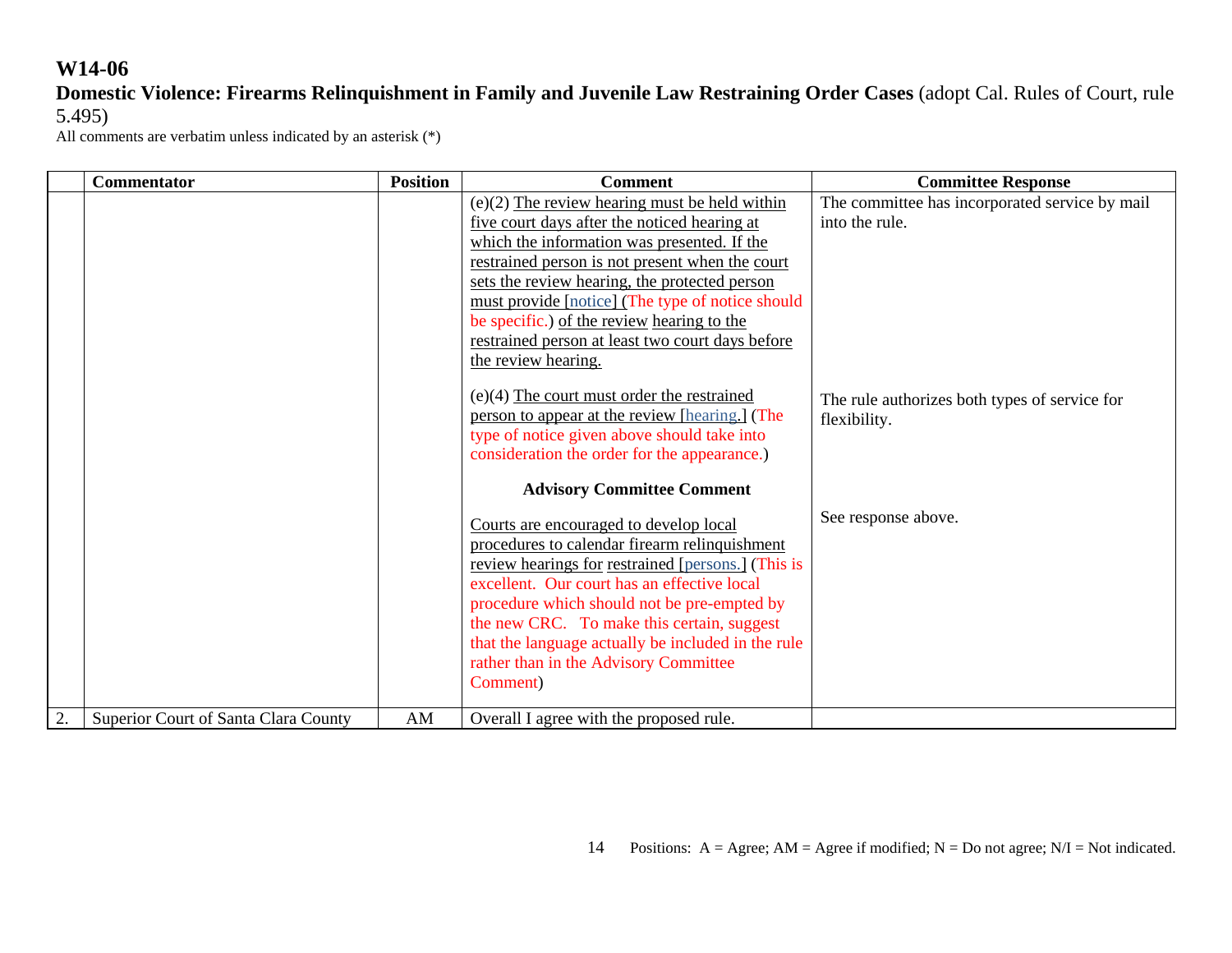### **Domestic Violence: Firearms Relinquishment in Family and Juvenile Law Restraining Order Cases** (adopt Cal. Rules of Court, rule 5.495)

|    | <b>Commentator</b>                                                                                      | <b>Position</b> | <b>Comment</b>                                                                                                                                                                                                                                                                                                                                                                                                                                                                                                                                                                                                                                                                                                                                                                                         | <b>Committee Response</b>                                                                                    |
|----|---------------------------------------------------------------------------------------------------------|-----------------|--------------------------------------------------------------------------------------------------------------------------------------------------------------------------------------------------------------------------------------------------------------------------------------------------------------------------------------------------------------------------------------------------------------------------------------------------------------------------------------------------------------------------------------------------------------------------------------------------------------------------------------------------------------------------------------------------------------------------------------------------------------------------------------------------------|--------------------------------------------------------------------------------------------------------------|
|    | Hon. L. Michael Clark<br><b>Superior Court Judge</b><br>Not on behalf of group                          |                 | However, I recommend that that $5.4881$ ,<br>subdivision (a), be modified to read: "This rule<br>applies when a domestic violence protective<br>order as defined in Family Code section 6218 or<br>Welfare and Institutions Code section 213.5 is<br>issued or in effect."<br>Rationale: The firearm relinquishment rule<br>should apply both to family and juvenile<br>proceedings.                                                                                                                                                                                                                                                                                                                                                                                                                   | The committee agrees to incorporate the<br>suggestion to add Welfare and Institutions Code<br>section 213.5. |
| 3. | Superior Court of Santa Clara County<br><b>Christine Copeland</b><br>Commissioner<br>On behalf of group | $\mathbf{A}$    | Re: changes to CRC 5.488 and AOC's request<br>for specific comments:<br>If notice for the underlying hearing was proper<br>(personal service) then I am not sure why any<br>notice of a secondary, etc hearing is needed for<br>restrained party re: relinquishment compliance.<br>Had they appeared at the underlying hearing,<br>then they would have/could have known about<br>hearing #2 (relinquishment follow-up hearing).<br>Alternatively, mail notice should be sufficient.<br>Let's say that the review hearing is NOT set by<br>the court (as the suggested rule proposes) but<br>instead a protected party files a post RO hearing<br>using an RFO to present evidence that restrained<br>party hasn't relinquished (just assume it's not an<br>OSC for contempt in family/DV court and/or | The committee agrees to incorporate the<br>suggestion for service by mail.                                   |

<sup>&</sup>lt;sup>1</sup> The rule was circulated for comment as rule 5.488. The committee recommends adding Chapter 4 to Division 2 of Title 5 of the California Rules of Court and to number the rule 5.495.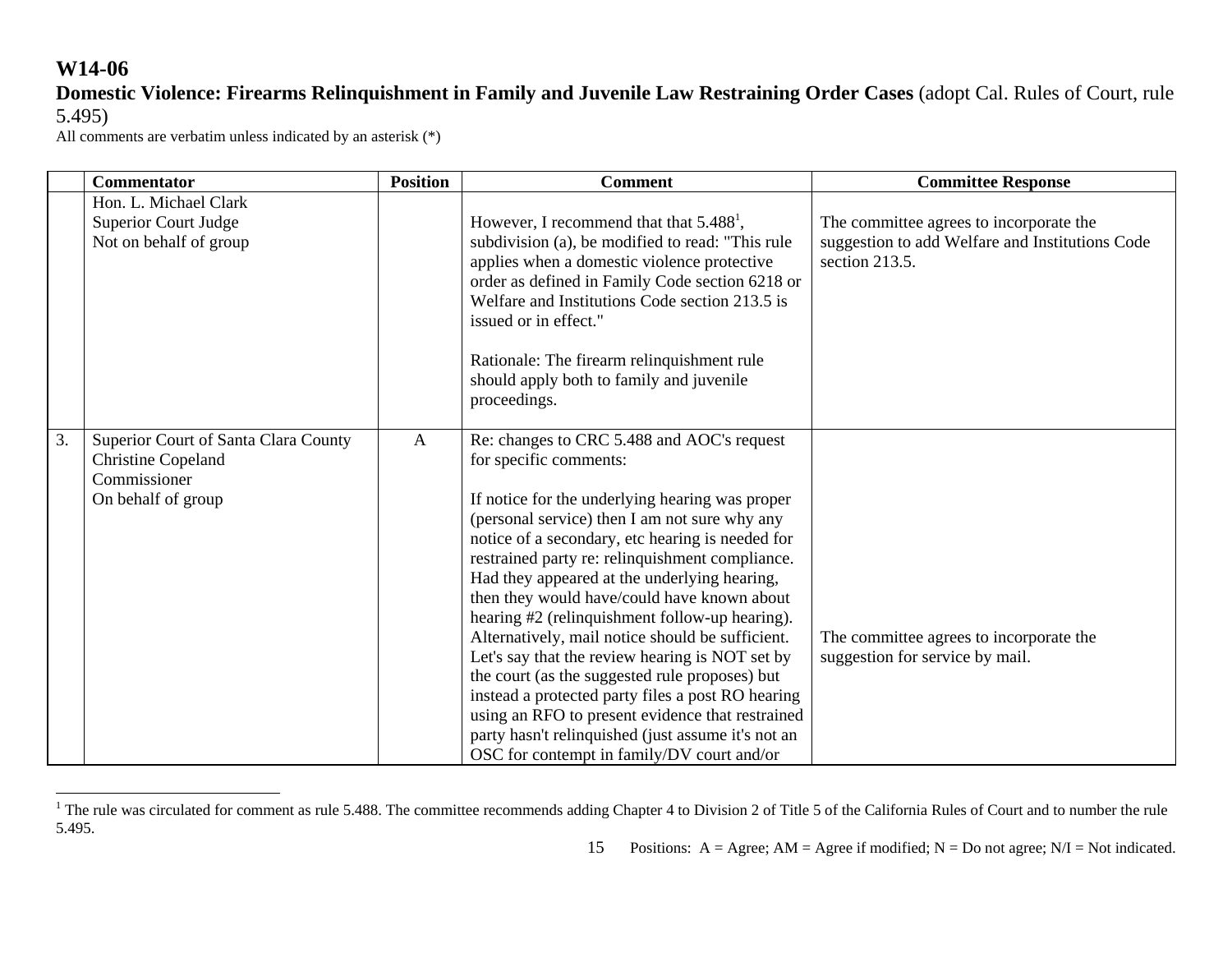# **Domestic Violence: Firearms Relinquishment in Family and Juvenile Law Restraining Order Cases** (adopt Cal. Rules of Court, rule 5.495)

All comments are verbatim unless indicated by an asterisk (\*)

|    | <b>Commentator</b>                                                                                                          | <b>Position</b> | <b>Comment</b>                                                                                                                                                                                                                                                                                                                                                                                                                                                                                                                                                  | <b>Committee Response</b>                                        |
|----|-----------------------------------------------------------------------------------------------------------------------------|-----------------|-----------------------------------------------------------------------------------------------------------------------------------------------------------------------------------------------------------------------------------------------------------------------------------------------------------------------------------------------------------------------------------------------------------------------------------------------------------------------------------------------------------------------------------------------------------------|------------------------------------------------------------------|
|    |                                                                                                                             |                 | assume it's not in criminal court for RO<br>violation): in that instance, I would require RFO<br>be filed at least 16 court days in advance, and<br>via personal service.                                                                                                                                                                                                                                                                                                                                                                                       |                                                                  |
|    |                                                                                                                             |                 | I don't think there would be cost-savings with<br>the proposed CRC and additional court hearings<br>on issue of relinquishment would no doubt add<br>costs, but such are necessary to properly address<br>the relinquishment requirement.                                                                                                                                                                                                                                                                                                                       | No response required.                                            |
|    |                                                                                                                             |                 | Re: firearms relinquishment, I wonder if<br>ammunition relinquishment is also a<br>requirement and if so, that should be included.                                                                                                                                                                                                                                                                                                                                                                                                                              | California law does not require relinquishment of<br>ammunition. |
| 4. | <b>Riverside County Probation Department</b><br><b>Allison Paterson</b><br><b>Executive Secretary</b><br>On behalf of group | N/I             | Family Court and Juvenile Court restraining<br>orders are issued under FC 6218 and WIC 213.5<br>$(213.5(b)$ specifies delinquency court),<br>respectively. Currently, there is no procedure<br>for courts issuing those orders to determine<br>whether a restrained person has complied with<br>the court's order to relinquish any firearms, as<br>specified in FC $6389(c)$ .<br>The proposed modification is to create CRC<br>5.488, which would provide guidance for the<br>family/juvenile court to determine compliance<br>with the relinquishment order. | No response required.                                            |
|    |                                                                                                                             |                 | Department Response: After reviewing the rule,<br>it essentially recommends a review hearing,                                                                                                                                                                                                                                                                                                                                                                                                                                                                   |                                                                  |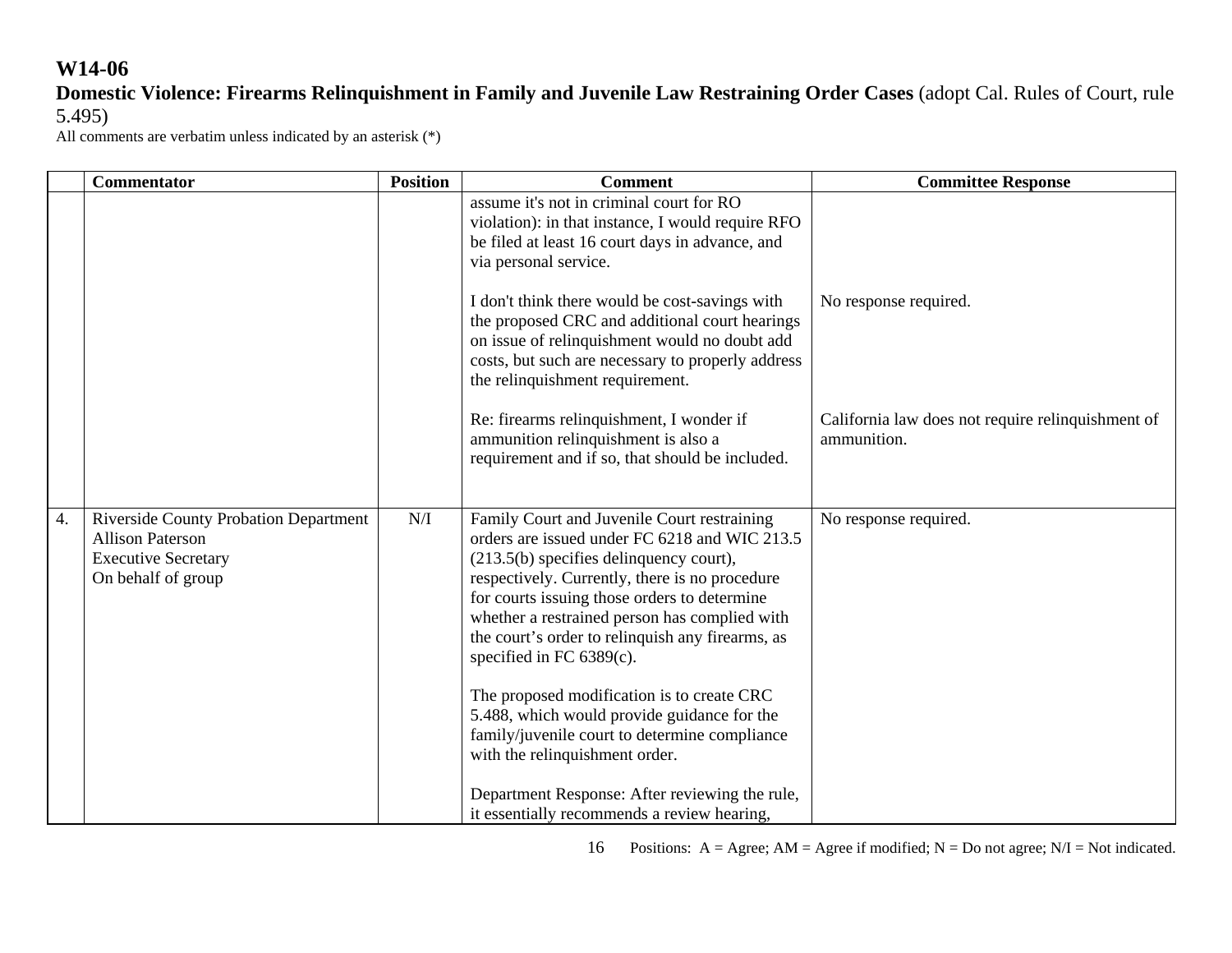# **Domestic Violence: Firearms Relinquishment in Family and Juvenile Law Restraining Order Cases** (adopt Cal. Rules of Court, rule 5.495)

| <b>Commentator</b> | <b>Position</b> | <b>Comment</b>                                                                                                                                                                                                                                                                                                                                                                                                                                                  | <b>Committee Response</b> |
|--------------------|-----------------|-----------------------------------------------------------------------------------------------------------------------------------------------------------------------------------------------------------------------------------------------------------------------------------------------------------------------------------------------------------------------------------------------------------------------------------------------------------------|---------------------------|
|                    |                 | where the restrained person can present<br>evidence he/she relinquished the firearm. If<br>he/she does not, the court can consider that in its<br>order for custody or visitation.                                                                                                                                                                                                                                                                              |                           |
|                    |                 | As the minors we supervise are generally under<br>the age of 18, and therefore unable to legally<br>own/possess firearms; our interaction with<br>restraining orders would probably come in the<br>framework of a restrained parent. The above<br>would primarily be conducted from the bench<br>and have little impact on our department, aside<br>from maybe the juvenile court officer, who<br>would have to disseminate court proceedings to<br>line staff. |                           |
|                    |                 | The request for comment had two specific<br>questions relating to the proposed changes.                                                                                                                                                                                                                                                                                                                                                                         |                           |
|                    |                 | They are:                                                                                                                                                                                                                                                                                                                                                                                                                                                       |                           |
|                    |                 | Question: Does the proposal appropriately<br>address the stated purpose?                                                                                                                                                                                                                                                                                                                                                                                        | No response required.     |
|                    |                 | Answer: From a juvenile court perspective, the<br>wording appears sufficient.                                                                                                                                                                                                                                                                                                                                                                                   |                           |
|                    |                 | Question: In those cases where the court sets a<br>review hearing, should the rule specify that the<br>restrained person be notified by personal service<br>or by mail?                                                                                                                                                                                                                                                                                         |                           |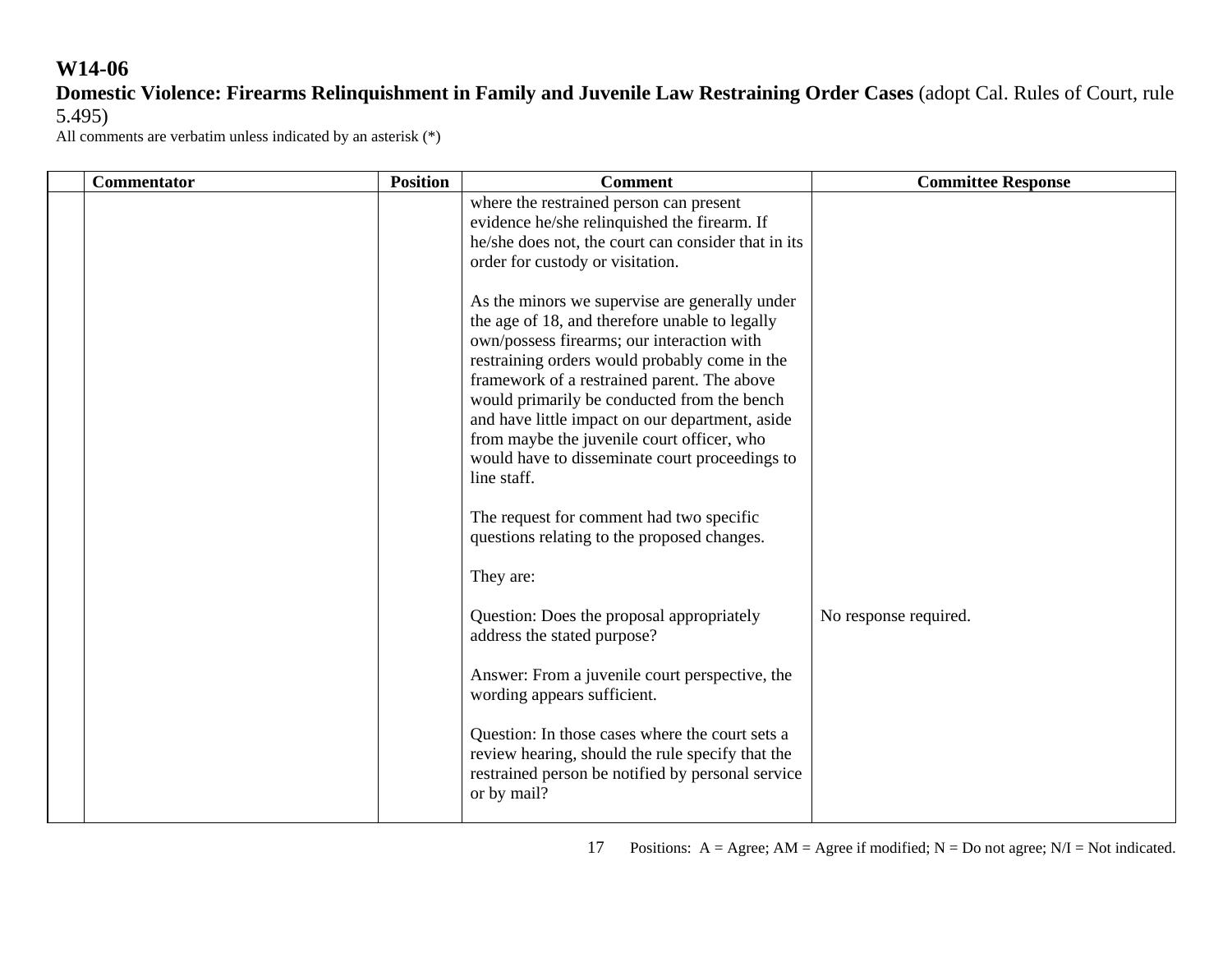### **Domestic Violence: Firearms Relinquishment in Family and Juvenile Law Restraining Order Cases** (adopt Cal. Rules of Court, rule 5.495)

All comments are verbatim unless indicated by an asterisk (\*)

|    | Commentator                                                                                                                        | <b>Position</b> | <b>Comment</b>                                                                                                                                                                                                                                                                                                                                                                                                                                                                                                                                                                                                                                                                                                                                                                                                                                                                                                                                                                                                                                                                                           | <b>Committee Response</b>                                                  |
|----|------------------------------------------------------------------------------------------------------------------------------------|-----------------|----------------------------------------------------------------------------------------------------------------------------------------------------------------------------------------------------------------------------------------------------------------------------------------------------------------------------------------------------------------------------------------------------------------------------------------------------------------------------------------------------------------------------------------------------------------------------------------------------------------------------------------------------------------------------------------------------------------------------------------------------------------------------------------------------------------------------------------------------------------------------------------------------------------------------------------------------------------------------------------------------------------------------------------------------------------------------------------------------------|----------------------------------------------------------------------------|
|    |                                                                                                                                    |                 | Answer: Mail should be sufficient. Our<br>experience is that all parties are present at these<br>hearings, so the court could directly give the<br>person notice. If the person was not present,<br>his/her address is typically in the social<br>worker's or probation officer's report, so first<br>class mail would seem adequate.                                                                                                                                                                                                                                                                                                                                                                                                                                                                                                                                                                                                                                                                                                                                                                    | The committee agrees to incorporate the<br>suggestion for service by mail. |
| 5. | California Partnership to End<br><b>Domestic Violence</b><br>Krista Niemczyk<br><b>Public Policy Manager</b><br>On behalf of group | N/I             | In response to the recent invitation to comment,<br>the California Partnership to End Domestic<br>Violence (the Partnership) respectfully submits<br>the following feedback. As the federally<br>recognized State Domestic Violence Coalition<br>for California, representing over 200<br>organizations and individuals statewide, united<br>in their commitment to safety and justice for<br>victims, we recognize the importance of updated<br>and easily understood forms, and we thank you<br>for your attention to these forms and for the<br>opportunity to comment on the proposed<br>changes. The proposed changes include several<br>helpful updates, and we thank the Family and<br>Juvenile Law Advisory Committee for these<br>proposals.<br>We greatly appreciate the Court's attention to<br>setting standards for firearm relinquishment and<br>support the decision to set a statewide standard<br>rather than relying solely on a local approach.<br>Strengthening firearm relinquishment in<br>domestic violence cases is essential to<br>improving victim safety. Abusers who possess | No response required.                                                      |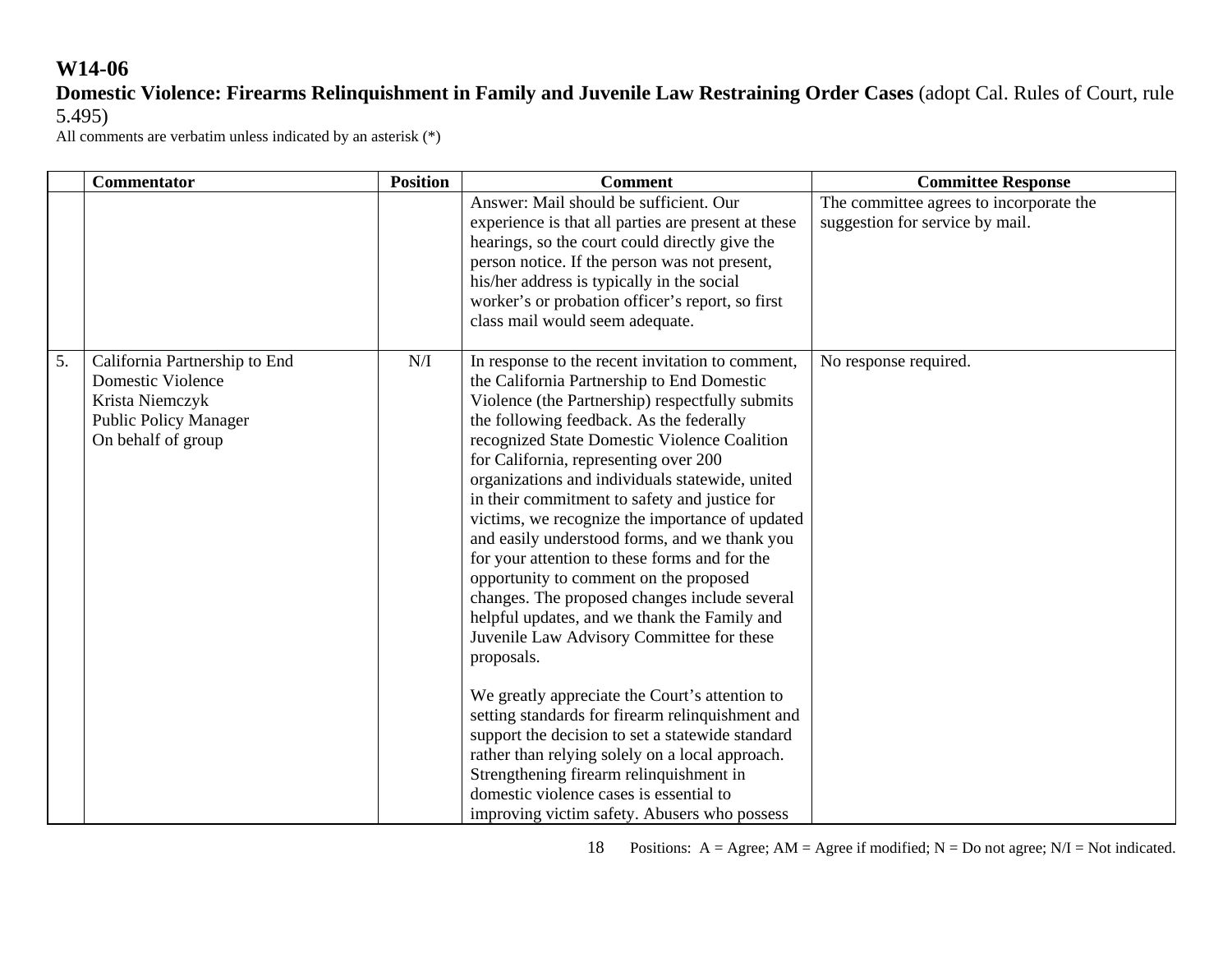### **Domestic Violence: Firearms Relinquishment in Family and Juvenile Law Restraining Order Cases** (adopt Cal. Rules of Court, rule 5.495)

All comments are verbatim unless indicated by an asterisk (\*)

| <b>Commentator</b> | <b>Position</b> | <b>Comment</b>                                                                                                                                                                                                                                                                                                                                                                                                                                                                                        | <b>Committee Response</b>                                                  |
|--------------------|-----------------|-------------------------------------------------------------------------------------------------------------------------------------------------------------------------------------------------------------------------------------------------------------------------------------------------------------------------------------------------------------------------------------------------------------------------------------------------------------------------------------------------------|----------------------------------------------------------------------------|
|                    |                 | guns tend to inflict the most severe abuse on<br>their partners, and domestic violence victims<br>residing in a house with firearms are five times<br>more likely to be killed than victims living in<br>gun-free homes. Guns are used in over half of<br>all domestic violence homicides – more than all<br>other weapons combined.                                                                                                                                                                  |                                                                            |
|                    |                 | While we broadly support the proposed rule, we<br>would draw the Court's attention to the<br>proposed language in $(e)(2)$ , which as drafted<br>states:                                                                                                                                                                                                                                                                                                                                              |                                                                            |
|                    |                 | The review hearing must be held within five<br>court days after the noticed hearing at<br>which the information was presented. If the<br>restrained person is not present when the<br>court sets the review hearing, the protected<br>person must provide notice of the review<br>hearing to the restrained person at least two<br>court days before the review hearing.                                                                                                                              |                                                                            |
|                    |                 | Given the lethal intersection of firearms and<br>domestic violence, we are concerned with the<br>victim's safety if required to provide notice to<br>the restrained person. The courts already allow<br>victims to request that the sheriff or marshal<br>notify the restrained person about an order at no<br>cost, and we would encourage the courts to<br>permit the same notice options for the<br>subsequent review hearing and make that option<br>clearly and explicitly available to victims. | The committee agrees to incorporate the<br>suggestion for service by mail. |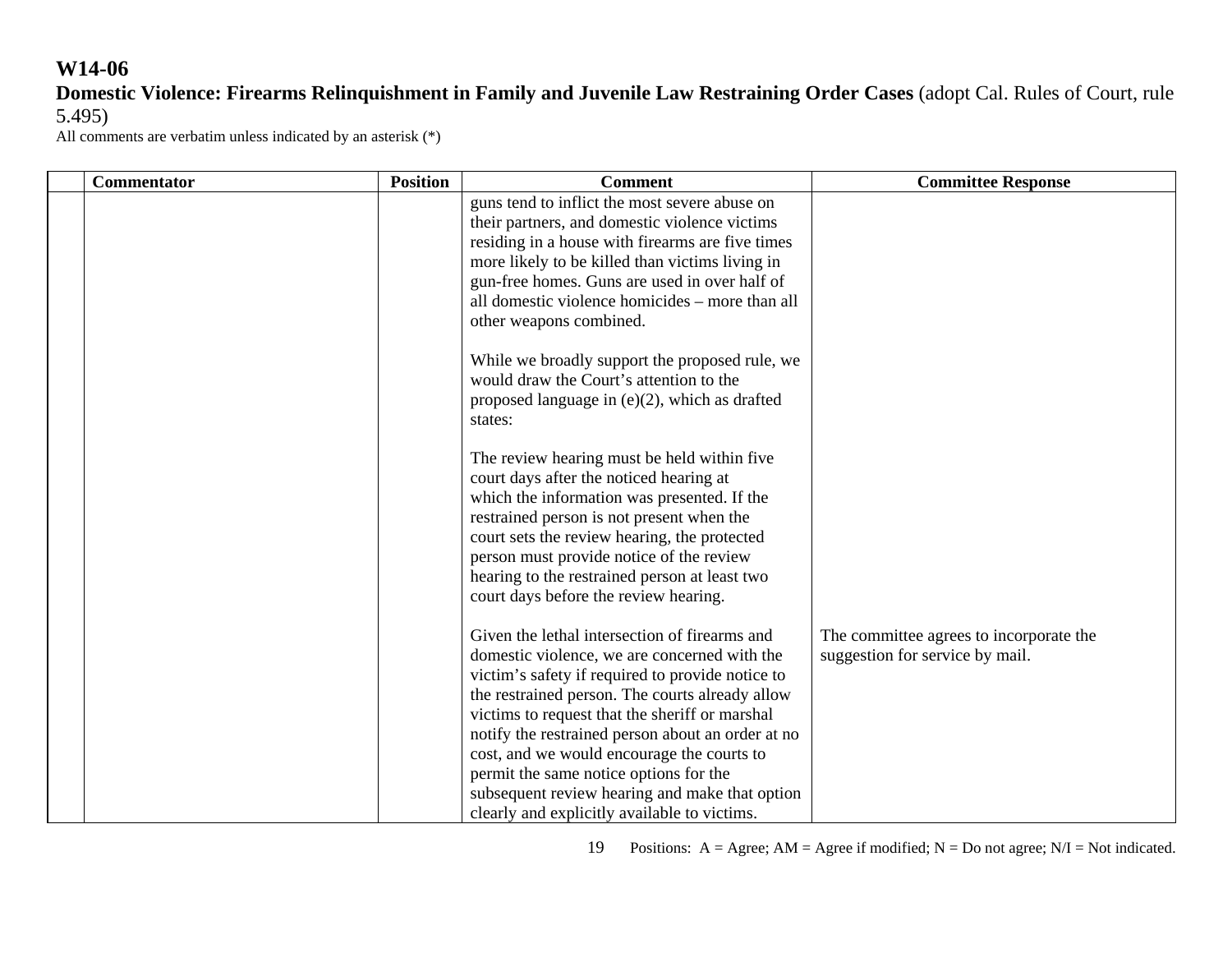**Domestic Violence: Firearms Relinquishment in Family and Juvenile Law Restraining Order Cases** (adopt Cal. Rules of Court, rule 5.495)

All comments are verbatim unless indicated by an asterisk (\*)

|    | <b>Commentator</b>                                                                                                                                                                                                          | <b>Position</b> | <b>Comment</b>                                                                                                                                                                                                                                                                                                                                                                                                                                  | <b>Committee Response</b>                                                                                                                                        |
|----|-----------------------------------------------------------------------------------------------------------------------------------------------------------------------------------------------------------------------------|-----------------|-------------------------------------------------------------------------------------------------------------------------------------------------------------------------------------------------------------------------------------------------------------------------------------------------------------------------------------------------------------------------------------------------------------------------------------------------|------------------------------------------------------------------------------------------------------------------------------------------------------------------|
|    |                                                                                                                                                                                                                             |                 | Thank you for the opportunity to provide these<br>comments. For additional information or<br>questions, please contact Krista Niemczyk,<br>Public Policy Manager, at Krista@cpedv.org or<br>916-444-7163.                                                                                                                                                                                                                                       |                                                                                                                                                                  |
| 6. | Los Angeles County Sheriff's<br>Department<br><b>Court Services Division</b><br>Civil Management Bureau<br>Protective Order Section/Information<br><b>Systems Section</b><br>Marie Hazlett, HCRSC<br>Not on behalf of group | $\mathbf{A}$    | I agree with the proposal and suggest in those<br>cases where the court sets a review hearing, the<br>rule should specify the restrained person be<br>notified by mail.                                                                                                                                                                                                                                                                         | The committee agrees to incorporate the<br>suggestion for service by mail.                                                                                       |
| 7. | Harriett Buhai Center for Family Law<br>Meredith L. Alexander, Staff Attorney<br>On behalf of group                                                                                                                         | AM              | Proposed Changes to Rule 5.488<br>Item (b), the phrase "various points during a<br>family or juvenile law matter" is vague and<br>unclear. The specific points at which<br>information relevant to firearm relinquishment<br>can be presented should be clarified.<br>Item $(d)(2)$ , the word "any" should be added, so<br>that the rule reads, "or at any subsequent family<br>or juvenile law hearing while the order remains<br>in effect." | The committee agrees to delete "at various points"<br>and to incorporate the suggestion into the rule.<br>The committee agrees to incorporate the<br>suggestion. |
|    |                                                                                                                                                                                                                             |                 | Item $(d)(3)$ , we believe that both parties should<br>be provided with a copy of the determination                                                                                                                                                                                                                                                                                                                                             | The committee agrees to incorporate the<br>suggestion, with minor variation, into the                                                                            |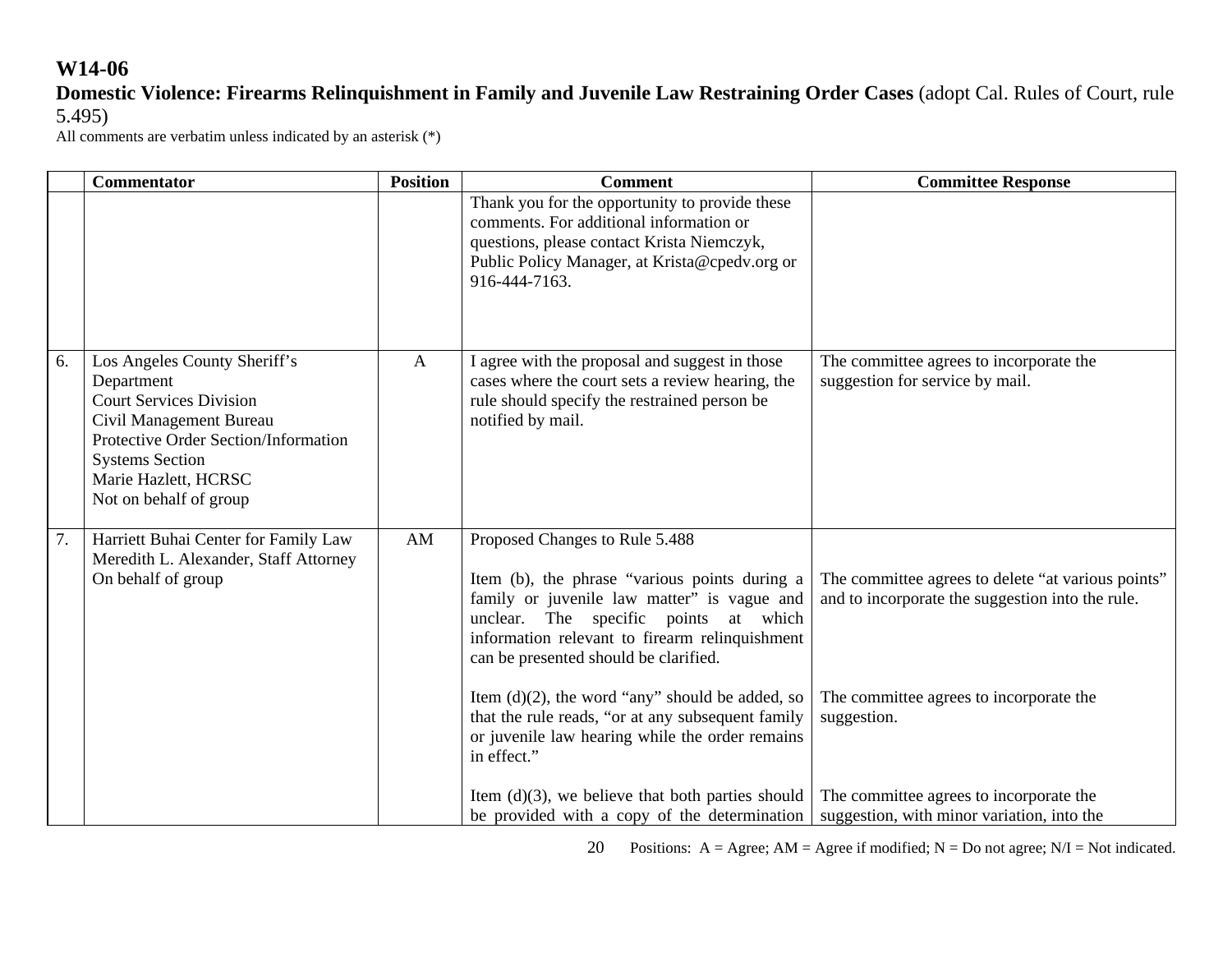### **Domestic Violence: Firearms Relinquishment in Family and Juvenile Law Restraining Order Cases** (adopt Cal. Rules of Court, rule 5.495)

All comments are verbatim unless indicated by an asterisk (\*)

| <b>Commentator</b> | <b>Position</b> | <b>Comment</b>                                                                                                                                                                                                                                                                                                                                                               | <b>Committee Response</b>                                                                                                                                                                                                       |
|--------------------|-----------------|------------------------------------------------------------------------------------------------------------------------------------------------------------------------------------------------------------------------------------------------------------------------------------------------------------------------------------------------------------------------------|---------------------------------------------------------------------------------------------------------------------------------------------------------------------------------------------------------------------------------|
|                    |                 | that the restrained person has a firearm. A self-<br>represented litigant would not know to ask for<br>this on his or her own.                                                                                                                                                                                                                                               | recommendation.                                                                                                                                                                                                                 |
|                    |                 | Item $(e)(2)$ , for safety reasons, we believe that<br>the notice from the protected person to the<br>restrained person should be by mail. Personal<br>service would be inappropriate because it is<br>sometimes difficult to find people, the situation<br>could potentially become dangerous, or more<br>conflict could arise from the personal service.                   | The committee agrees to incorporate the<br>suggestion for service by mail into the<br>recommendation.                                                                                                                           |
|                    |                 | Item $(e)(3)$ , we believe that this item should<br>either be deleted or further clarified. It could be<br>very dangerous or even fatal for the court to<br>extend the date of the hearing when a firearm is<br>involved. Thus, it would be safer to specify<br>what particular types of situations would<br>constitute "good cause" for an extension of the<br>review date. | The committee notes that a good cause finding is<br>fact based. It is difficult to enumerate all potential<br>circumstances in a rule.                                                                                          |
|                    |                 | Item $(e)(5)$ , in the event that the review hearing<br>is conducted in the absence of the protected<br>person, it should be included that notice must<br>still be given to the protected person.                                                                                                                                                                            | The committee notes that the protected person<br>will have been at the initial hearing when review<br>hearing date was set. This provision specifies that<br>the protected person need not be present at the<br>review hearing. |
|                    |                 | Item $(f)(4)$ & $(5)$ , these items do not belong<br>under the heading "Child custody and visitation<br>and other orders." Instead, they should be under<br>their own heading after "Subsequent review<br>hearing" called "Ramifications for violations of                                                                                                                   | The committee agrees to incorporate the<br>suggestion to separate the non-custody remedies<br>into a separate subsection.                                                                                                       |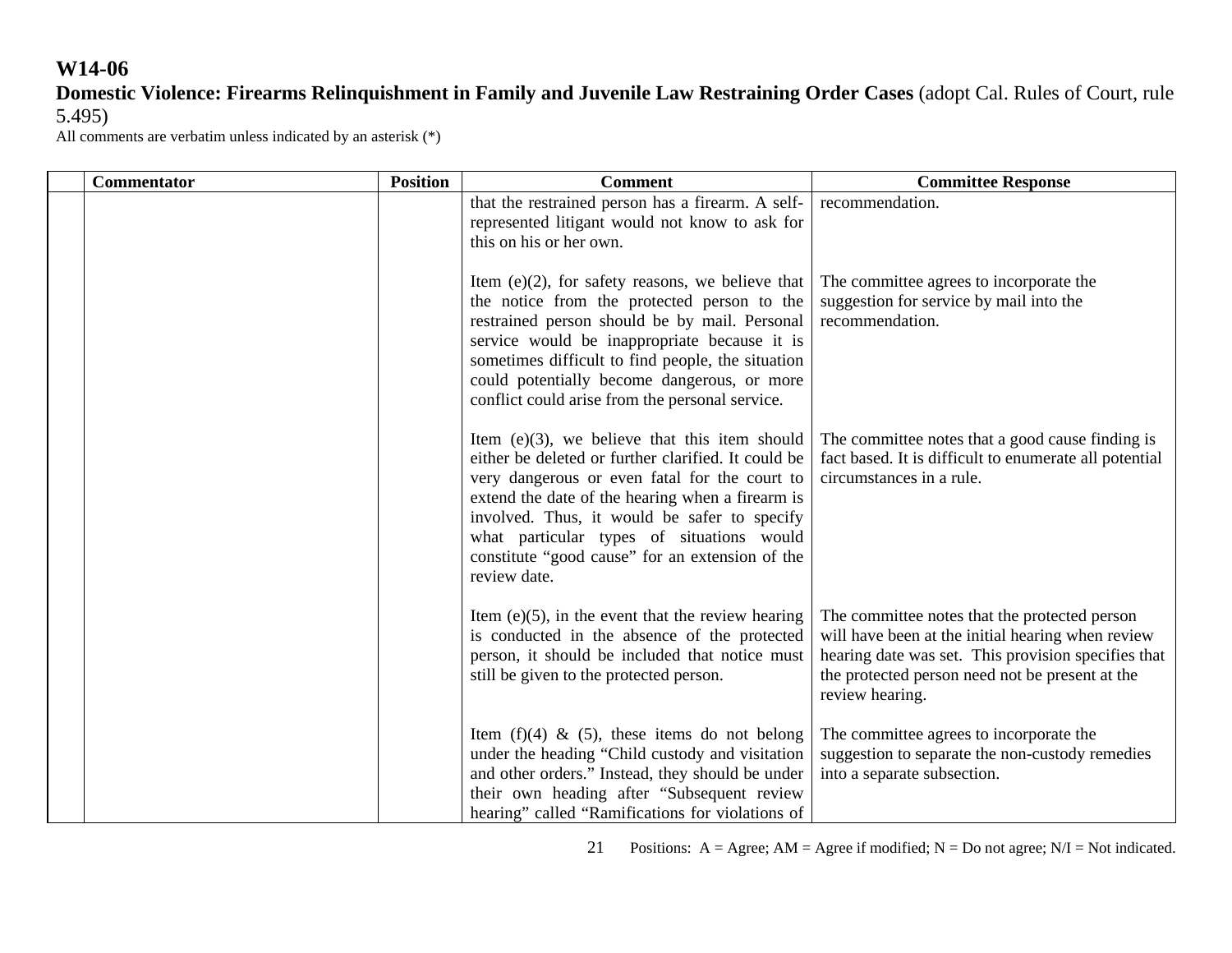### **Domestic Violence: Firearms Relinquishment in Family and Juvenile Law Restraining Order Cases** (adopt Cal. Rules of Court, rule 5.495)

All comments are verbatim unless indicated by an asterisk (\*)

|    | <b>Commentator</b>                                                                                                                                                       | <b>Position</b> | <b>Comment</b>                                                                                                                                                                                                                                                                                                                                                                                                                                                                                                                                                                                                                                                                                                                                                                                                                                                                                                                                                                                                                                                                                                                                   | <b>Committee Response</b>                                                                                                        |
|----|--------------------------------------------------------------------------------------------------------------------------------------------------------------------------|-----------------|--------------------------------------------------------------------------------------------------------------------------------------------------------------------------------------------------------------------------------------------------------------------------------------------------------------------------------------------------------------------------------------------------------------------------------------------------------------------------------------------------------------------------------------------------------------------------------------------------------------------------------------------------------------------------------------------------------------------------------------------------------------------------------------------------------------------------------------------------------------------------------------------------------------------------------------------------------------------------------------------------------------------------------------------------------------------------------------------------------------------------------------------------|----------------------------------------------------------------------------------------------------------------------------------|
|    |                                                                                                                                                                          |                 | firearm relinquishment."                                                                                                                                                                                                                                                                                                                                                                                                                                                                                                                                                                                                                                                                                                                                                                                                                                                                                                                                                                                                                                                                                                                         |                                                                                                                                  |
| 8. | Superior Court of Shasta County<br>Stacy Larson, Family Law Facilitator<br>Not on behalf of group                                                                        | AM              | Clarification of the Court's role enforcing the<br>firearm relinquishment is much needed—I hope<br>there are correlating statutes pertaining to elder<br>abuse/dependent adult, workplace violence,<br>civil harassment, and other types of restraining<br>orders, which have similar needs.<br>Most courts, like ours, are hopelessly<br>overwhelmed with hearings and lack<br>courtrooms as well as bench officers to handle<br>the hearings. Absent resources to comply with<br>this statute's requirements of holding a hearing<br>in a timely manner, it will serve little purpose.<br>Litigants who know enough to ask for a hearing<br>on this issue will not be granted a hearing unless<br>there are courtrooms and bench officers<br>available for the hearings to occur. If denied<br>their hearings, the litigants' options include<br>writs, appeals, etc. The majority are self-<br>represented and are unable to pursue these<br>avenues without legal assistance, which is not<br>available to them. The courts need adequate<br>resources to ensure that these self-represented<br>litigants' rights are protected and honored. | This suggestion would require circulation for<br>public comment and will be considered by the<br>applicable advisory committees. |
| 9. | The State Bar of California<br><b>Family Law Section</b><br>The Executive Committee of the Family<br>Law Section of the State Bar of<br>California<br>On behalf of group | AM              | The Executive Committee of the Family Law<br>Section of the State Bar (FLEXCOM) supports<br>Proposal W14-06 with the amendments set forth<br>below.<br>Date position taken: January 13, 2014                                                                                                                                                                                                                                                                                                                                                                                                                                                                                                                                                                                                                                                                                                                                                                                                                                                                                                                                                     |                                                                                                                                  |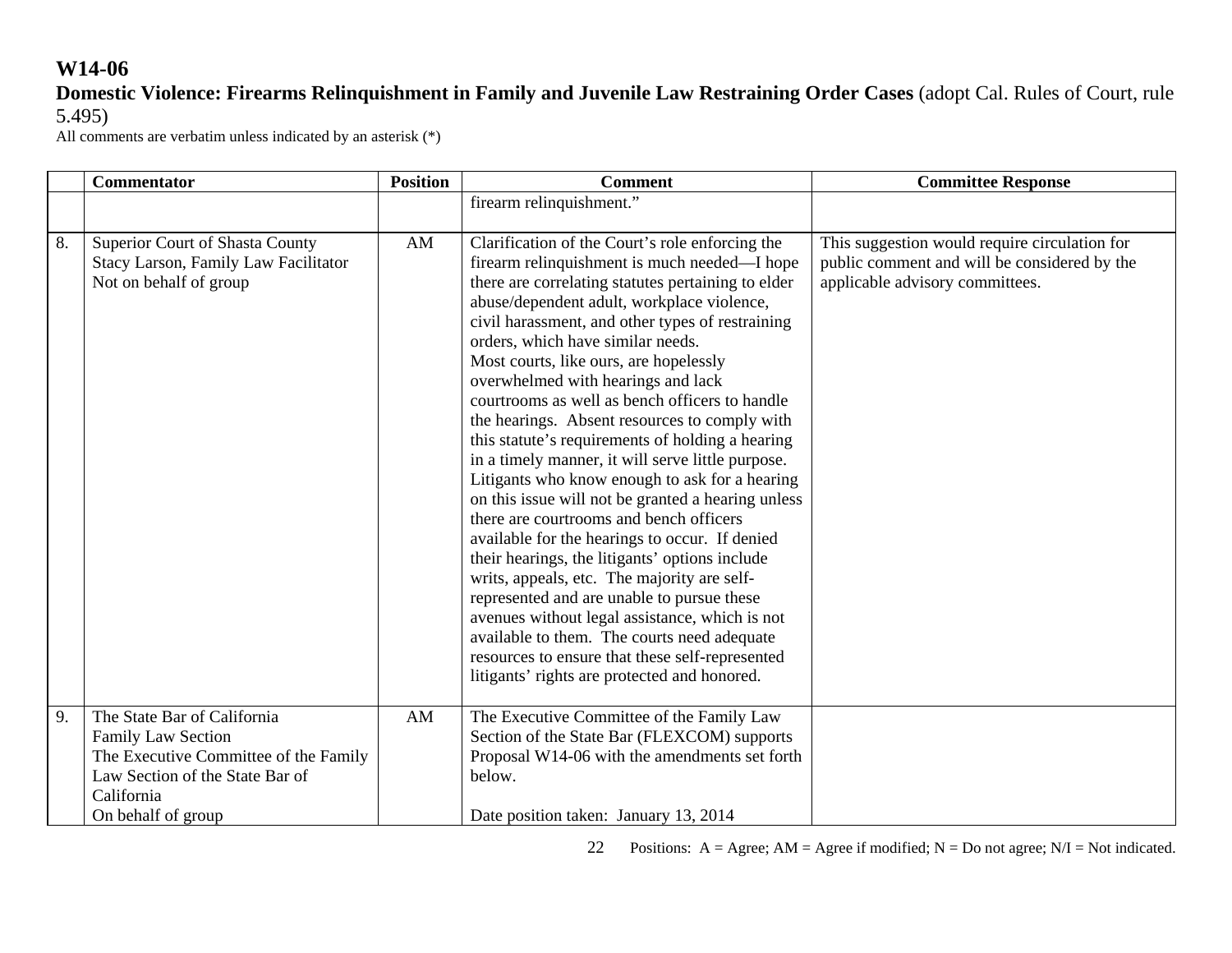**Domestic Violence: Firearms Relinquishment in Family and Juvenile Law Restraining Order Cases** (adopt Cal. Rules of Court, rule 5.495)

All comments are verbatim unless indicated by an asterisk (\*)

| <b>Commentator</b>                                                        | <b>Position</b> | <b>Comment</b>                                                                                      | <b>Committee Response</b>                         |
|---------------------------------------------------------------------------|-----------------|-----------------------------------------------------------------------------------------------------|---------------------------------------------------|
|                                                                           |                 | Executive Committee vote: 11-0-0                                                                    |                                                   |
| Contacts:                                                                 |                 |                                                                                                     |                                                   |
|                                                                           |                 | <b>Basis for Position:</b>                                                                          |                                                   |
| <b>Andrew Cain</b>                                                        |                 |                                                                                                     |                                                   |
| Legal Advocates for Children and                                          |                 | FLEXCOM supports the proposal to create a                                                           |                                                   |
| Youth                                                                     |                 | process to review whether restrained parties                                                        |                                                   |
|                                                                           |                 | have surrendered any firearms. The proposed                                                         |                                                   |
|                                                                           |                 | rule creates a consistent mechanism that                                                            |                                                   |
| Saul Bercovitch                                                           |                 | institutionalizes the enforcement of firearm                                                        |                                                   |
| Legislative Counsel<br>The State Bar of California                        |                 | relinquishment by requiring a court to determine<br>whether a person is in violation of Family Code |                                                   |
|                                                                           |                 | section 6389 once a court has information that a                                                    |                                                   |
| <b>DISCLAIMER:</b>                                                        |                 | person may be in violation, and to set a hearing                                                    |                                                   |
|                                                                           |                 | within 5 days if the court does not determine                                                       |                                                   |
| This position is only that of the                                         |                 | this at the initial noticed hearing on the                                                          |                                                   |
| FAMILY LAW SECTION of the State                                           |                 | restraining order.                                                                                  |                                                   |
| Bar of California. This position has not                                  |                 |                                                                                                     |                                                   |
| been adopted by either the State Bar's                                    |                 |                                                                                                     |                                                   |
| Board of Governors or overall                                             |                 | As to whether the restrained party should be                                                        | The committee has considered the suggestion and   |
| membership, and is not to be construed                                    |                 | notified in person or by mail of any subsequent                                                     | recommends incorporating service of the notice of |
| as representing the position of the State                                 |                 | review hearing on the firearm relinquishment if                                                     | a review hearing by mail. The restrained person   |
| Bar of California.                                                        |                 | they are not present in court when the hearing is                                                   | has already been personally served with notice of |
|                                                                           |                 | set, FLEXCOM believes the ordinary rules of                                                         | the initial hearing. Accordingly, the committee   |
| Membership in the FAMILY LAW                                              |                 | service should apply. If the notice is contained                                                    | recommends extending the time for the review      |
| SECTION is voluntary and funding for<br>section activities, including all |                 | in a restraining order after hearing that must be<br>served personally, then the notice should be   | hearing to 10 days after the noticed hearing.     |
| legislative activities, is obtained entirely                              |                 | served personally. If the notice is contained in a                                                  |                                                   |
| from voluntary sources.                                                   |                 | restraining order or other order that may be                                                        |                                                   |
|                                                                           |                 | served by mail, then the notice may be served                                                       |                                                   |
|                                                                           |                 | by mail. However, if the order is served by                                                         |                                                   |
|                                                                           |                 | mail, the court would need to set the hearing out                                                   |                                                   |
|                                                                           |                 | by more than 5 days. Otherwise, there would                                                         |                                                   |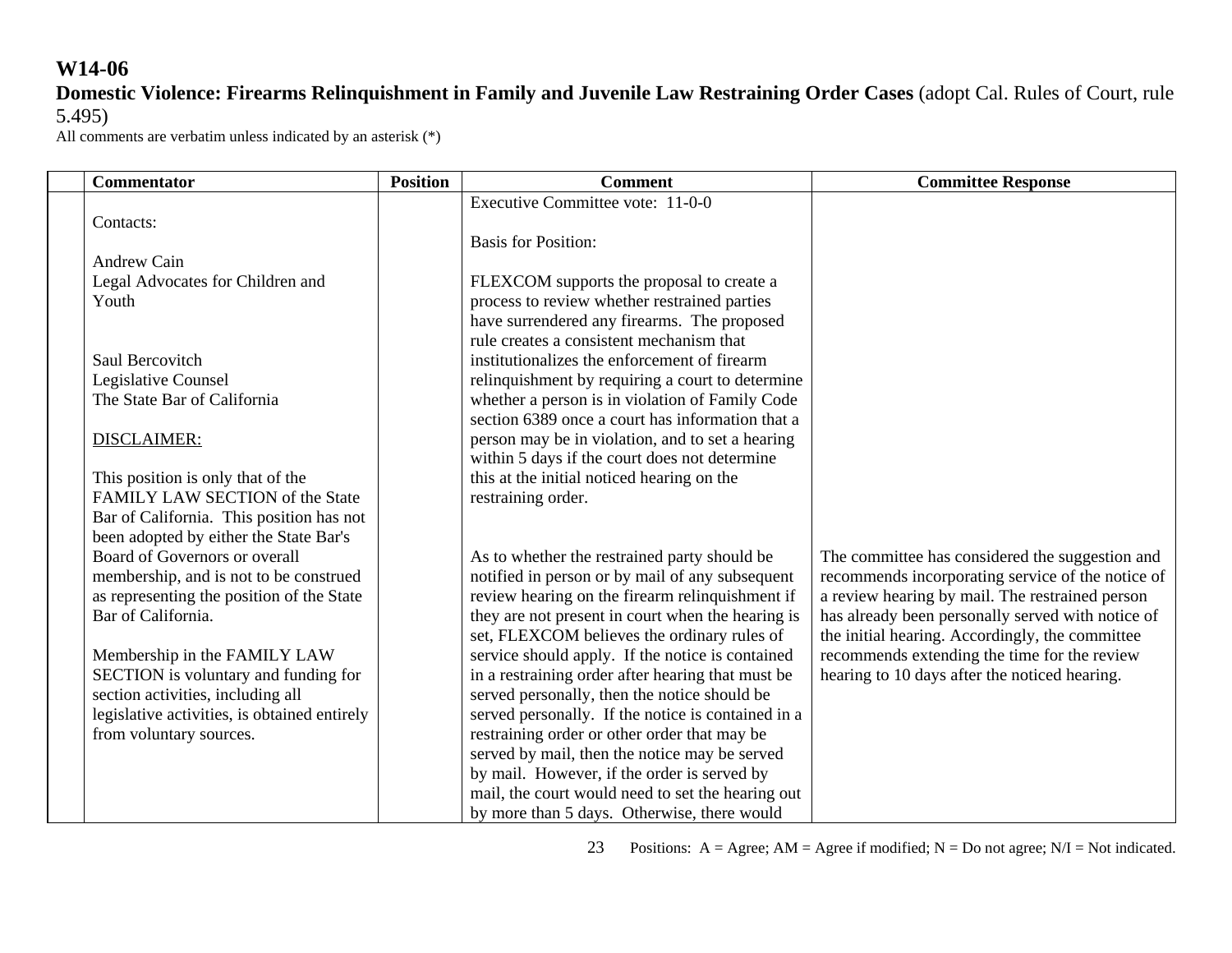# **Domestic Violence: Firearms Relinquishment in Family and Juvenile Law Restraining Order Cases** (adopt Cal. Rules of Court, rule 5.495)

All comments are verbatim unless indicated by an asterisk (\*)

|     | <b>Commentator</b>                                         | <b>Position</b> | <b>Comment</b>                                                                                                                                                                                                                                                                                                                                                                                                                                                                                                                     | <b>Committee Response</b>                                                                    |
|-----|------------------------------------------------------------|-----------------|------------------------------------------------------------------------------------------------------------------------------------------------------------------------------------------------------------------------------------------------------------------------------------------------------------------------------------------------------------------------------------------------------------------------------------------------------------------------------------------------------------------------------------|----------------------------------------------------------------------------------------------|
|     |                                                            |                 | not be sufficient time to perfect service by mail,<br>since Code of Civil Procedure section 1013(a)<br>requires adding an additional 5 days for service<br>when mailed in California.                                                                                                                                                                                                                                                                                                                                              |                                                                                              |
|     |                                                            |                 | We recommend the following language be<br>added to proposed Rule of Court 5.488(e)(2):                                                                                                                                                                                                                                                                                                                                                                                                                                             |                                                                                              |
|     |                                                            |                 | The review hearing must be held within five<br>court days after the noticed hearing at which the<br>information was presented, if the notice of the<br>review hearing is to be served personally, or<br>within ten court days if the notice is to be served<br>by mail. The notice of the review hearing may<br>be served by mail if it is part of a restraining<br>order which may be served by mail pursuant to<br>Family Code section 6384(a) or it is part of any<br>other Order After Hearing which may be served<br>by mail. |                                                                                              |
| 10. | <b>Superior Court of Los Angeles</b><br>On behalf of group | AM              | Rule 5.488 (c) Firearm determination states that<br>"When relevant information is presented to the<br>court at any noticed hearing that a restraining<br>person has a firearm"<br>(d) Determination procedures states "(2)The<br>court may make the determination at the time a<br>domestic violence protective order is issued"<br>Although it appears that the section (d)<br>Determination procedures is intended to clarify<br>section (c) Firearm Determination, it is unclear<br>whether this section refers to only noticed | The committee agrees to clarify that section (d) is<br>applicable only at a noticed hearing. |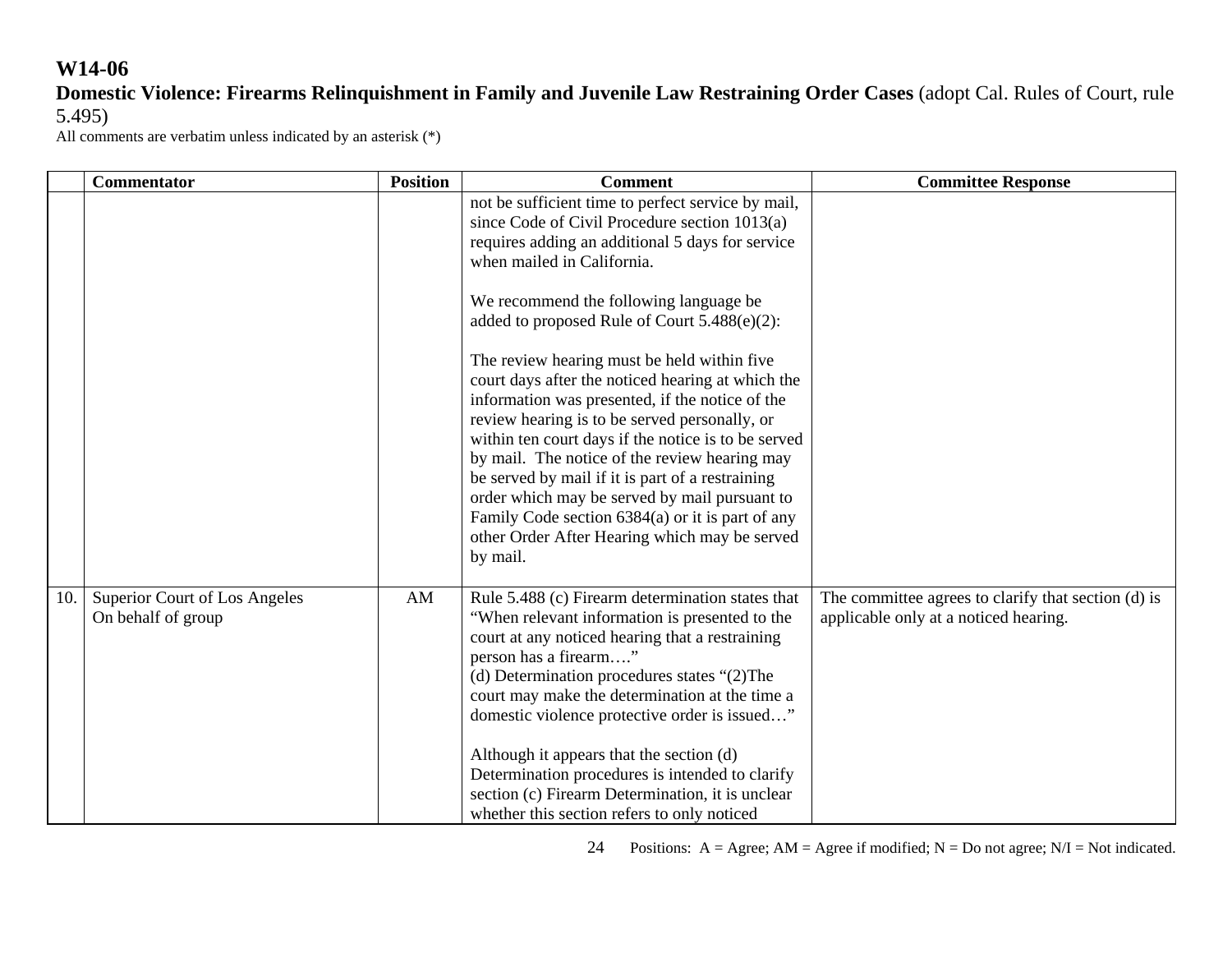### **Domestic Violence: Firearms Relinquishment in Family and Juvenile Law Restraining Order Cases** (adopt Cal. Rules of Court, rule 5.495)

| <b>Commentator</b> | <b>Position</b> | <b>Comment</b>                                                                                                                                                                                                                                                                                                                                                                                                                                                                                                                                                                                                                                                                                                                                                                                                                                  | <b>Committee Response</b>                                                       |
|--------------------|-----------------|-------------------------------------------------------------------------------------------------------------------------------------------------------------------------------------------------------------------------------------------------------------------------------------------------------------------------------------------------------------------------------------------------------------------------------------------------------------------------------------------------------------------------------------------------------------------------------------------------------------------------------------------------------------------------------------------------------------------------------------------------------------------------------------------------------------------------------------------------|---------------------------------------------------------------------------------|
|                    |                 | hearings, as domestic violence protective orders<br>are frequently issued without notice at an ex<br>parte hearing.                                                                                                                                                                                                                                                                                                                                                                                                                                                                                                                                                                                                                                                                                                                             |                                                                                 |
|                    |                 | Rule 5.488(e) Subsequent review hearing states<br>"(2) The review hearing must be held within<br>five court days after the noticed hearing at<br>which the information was presented. If the<br>restrained person is not present when the court<br>sets the review hearing, the protected person<br>must provide notice of the review hearing to the<br>restrained person at least two court days before<br>the review hearing."                                                                                                                                                                                                                                                                                                                                                                                                                | The committee agrees to incorporate the<br>suggestion to allow service by mail. |
|                    |                 | This section appears to put an undue burden and<br>risk on the protected party. Presumably the<br>review hearing would be set when it is alleged<br>that the restrained party has a firearm, and has<br>not filed proof with the court of having turned<br>in, sold or stored that firearm. The review<br>hearing being set within 5 days would mandate<br>that notice of the hearing would be by personal<br>service, and the short notice period would<br>generally preclude service by sheriff. This<br>would mean that a friend or family member of<br>the protected party would need to go to the<br>home of the restrained party who is alleged to<br>have a firearm, yet has refused to surrender it -<br>to personally serve notice to that person. Given<br>the circumstances, it seems like it may be an<br>unwise risk to undertake. |                                                                                 |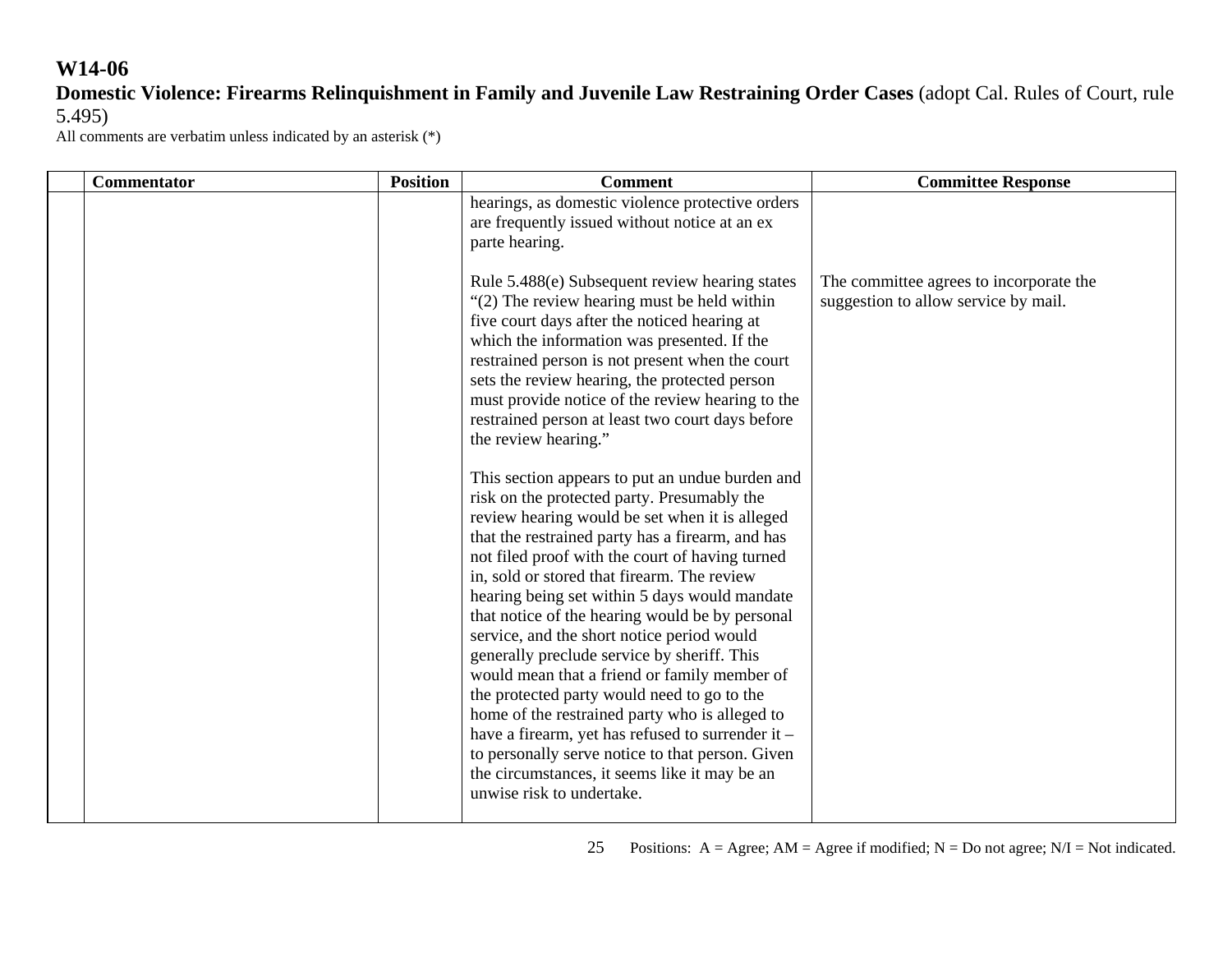# **Domestic Violence: Firearms Relinquishment in Family and Juvenile Law Restraining Order Cases** (adopt Cal. Rules of Court, rule 5.495)

All comments are verbatim unless indicated by an asterisk (\*)

| <b>Commentator</b> | <b>Position</b> | <b>Comment</b>                                                                                                                                                                                                                                                                                                                                                                                                                                   | <b>Committee Response</b>                                                                                                                                                                                                                                                                     |
|--------------------|-----------------|--------------------------------------------------------------------------------------------------------------------------------------------------------------------------------------------------------------------------------------------------------------------------------------------------------------------------------------------------------------------------------------------------------------------------------------------------|-----------------------------------------------------------------------------------------------------------------------------------------------------------------------------------------------------------------------------------------------------------------------------------------------|
|                    |                 | If in fact it is contemplated that armed law<br>enforcement would be required to serve notice<br>of the review hearing, what procedures would<br>be put in place to carry this out? Currently,<br>service of process by the sheriff is carried out by<br>civilian sheriff staff with a delay of up to 2<br>weeks to process the service request.<br>Rule 5.488 (e) states "(5) The court may<br>conduct the review hearing in the absence of the |                                                                                                                                                                                                                                                                                               |
|                    |                 | protected person."<br>If the protected party is not present, this would<br>require the judicial officer to question the<br>respondent, thereby placing the judicial officer<br>in the role of investigator rather than neutral<br>arbiter.                                                                                                                                                                                                       | The committee has considered this comment and<br>notes that the judicial officer is not required to<br>question the respondent. The judicial officer is<br>required to consider the information presented.<br>This could include information previously<br>presented by the protected person. |
|                    |                 | Rule 5.488 (f) Child custody and visitation and<br>other orders states "(1) If the court determines<br>that the restrained person has a firearm in<br>violation of Family Code section 6389, the court<br>must consider that determination when deciding<br>whether the restrained person has overcome the<br>presumption in Family Code section 3044".                                                                                          |                                                                                                                                                                                                                                                                                               |
|                    |                 | The phrasing "when deciding whether "<br>seems to mean that the requirement for the court<br>to consider this determination is meant to be<br>triggered only when custody/visitation has been<br>put at issue by one of the parties. However, we                                                                                                                                                                                                 | The committee agrees to incorporate the<br>suggestion by moving former sub-sections $(f)(4)$ -<br>$(5)$ into new subsection $(g)$ .                                                                                                                                                           |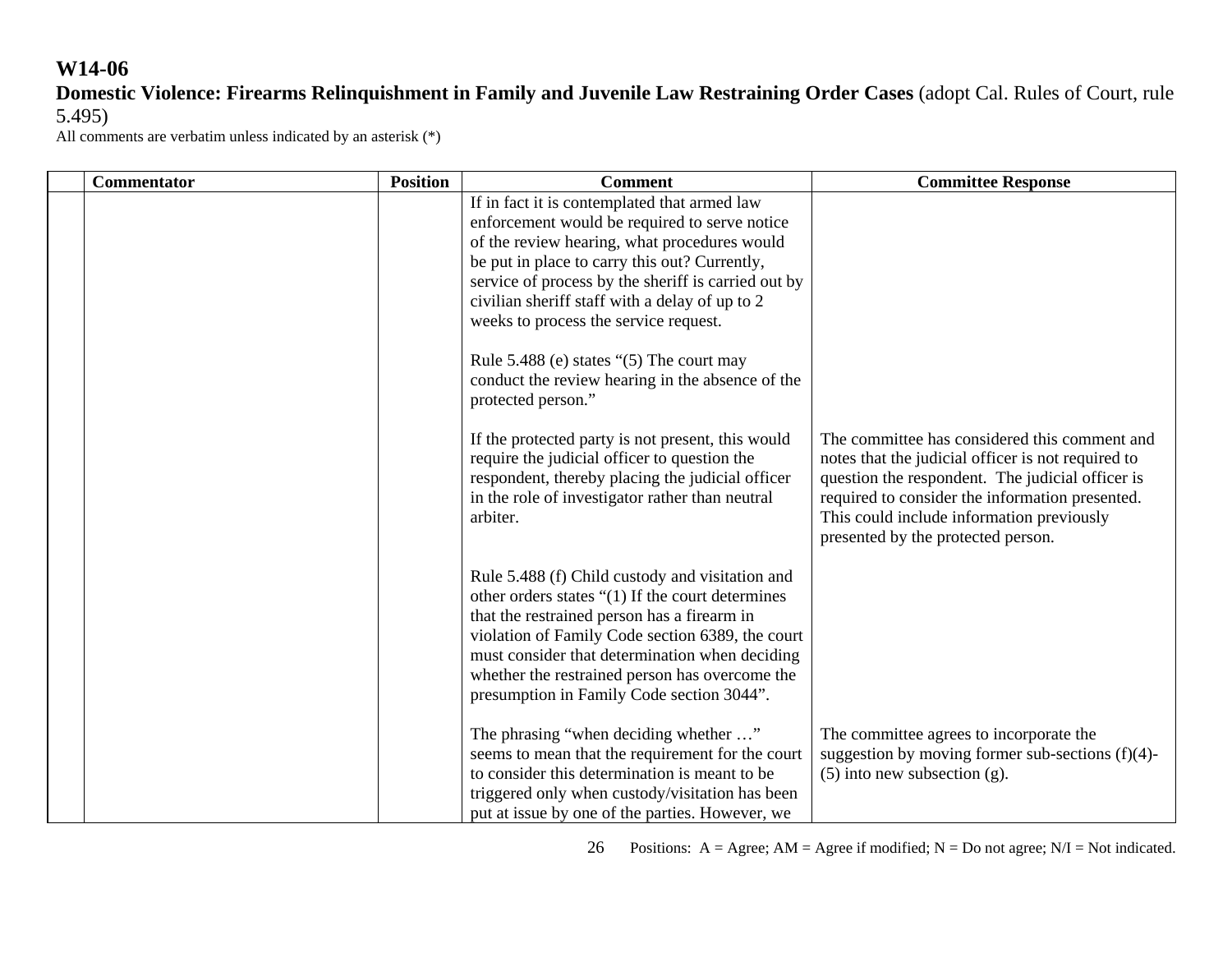# **Domestic Violence: Firearms Relinquishment in Family and Juvenile Law Restraining Order Cases** (adopt Cal. Rules of Court, rule 5.495)

|     | <b>Commentator</b>                                                                                          | <b>Position</b> | <b>Comment</b>                                                                                                                                                                                                                                                                                                                                                                                  | <b>Committee Response</b>                                                                                                                                                                                                                                                                        |
|-----|-------------------------------------------------------------------------------------------------------------|-----------------|-------------------------------------------------------------------------------------------------------------------------------------------------------------------------------------------------------------------------------------------------------------------------------------------------------------------------------------------------------------------------------------------------|--------------------------------------------------------------------------------------------------------------------------------------------------------------------------------------------------------------------------------------------------------------------------------------------------|
|     |                                                                                                             |                 | think it should be stated more clearly to avoid<br>any misinterpretation that this rule might require<br>the court to consider such a determination even<br>when initial or modified custody/visitation<br>orders have not been requested or placed at<br>issue by either party.                                                                                                                |                                                                                                                                                                                                                                                                                                  |
|     |                                                                                                             |                 | Rule 5.488 (f) (4) Order to Show Cause for<br>Contempt or Money Sanctions.                                                                                                                                                                                                                                                                                                                      |                                                                                                                                                                                                                                                                                                  |
|     |                                                                                                             |                 | Either request for relief appears to place an<br>undue burden on the protected party to bring a<br>rather legally technical hearing, such as for<br>contempt, without appearing to provide any<br>immediate relief of removing the firearm from<br>the restrained party who has not relinquished it.<br>Is there any assistance or remedy contemplated<br>through the police or criminal court? | The committee notes that the protected person<br>may alert law enforcement of the court's<br>determination. The protected person may submit<br>the court's determination under $(d)(3)$ to initiate a<br>criminal justice response, in addition to or instead<br>of a civil contempt proceeding. |
| 11. | <b>Orange County Bar Association</b><br>Thomas H. Bienert, Jr., President<br>On behalf of group             | $\mathbf{A}$    | No narrative comments submitted.                                                                                                                                                                                                                                                                                                                                                                | No response required.                                                                                                                                                                                                                                                                            |
| 12. | Superior Court of California, County of<br>San Diego<br>Mike Roddy, Executive Officer<br>On behalf of group | AM              | Restraining orders in juvenile court cases are<br>governed primarily by Welfare and Institutions<br>Code section § 213.5 and rule 5.630 of the<br>California Rules of Court. It would be helpful<br>to add something in Rule 5.630 about firearm<br>relinquishment, even if it is just a reference to<br>Rule 5.488.                                                                            | The committee has revised rule 5.630 to reference<br>rule 5.495 (renumbered from 5.488 after comment<br>period).                                                                                                                                                                                 |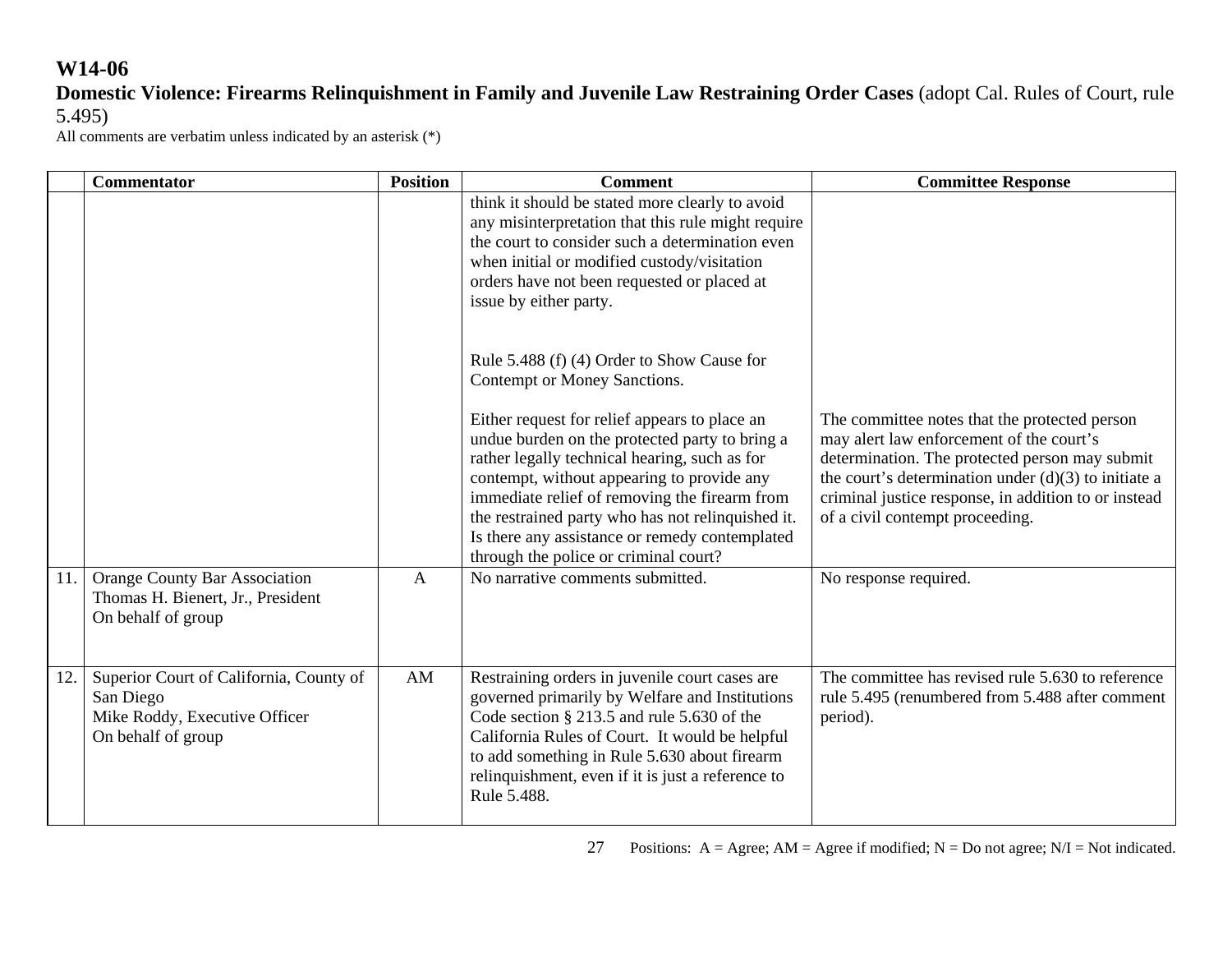### **Domestic Violence: Firearms Relinquishment in Family and Juvenile Law Restraining Order Cases** (adopt Cal. Rules of Court, rule 5.495)

All comments are verbatim unless indicated by an asterisk (\*)

| <b>Commentator</b> | <b>Position</b> | <b>Comment</b>                                                                                                                                                                                                                                                                                                                                                                                                                     | <b>Committee Response</b>                                                                                                                                                                                                                                                                                         |
|--------------------|-----------------|------------------------------------------------------------------------------------------------------------------------------------------------------------------------------------------------------------------------------------------------------------------------------------------------------------------------------------------------------------------------------------------------------------------------------------|-------------------------------------------------------------------------------------------------------------------------------------------------------------------------------------------------------------------------------------------------------------------------------------------------------------------|
|                    |                 | Does the proposal appropriately address<br>$\bullet$<br>the stated purpose? For the most part.                                                                                                                                                                                                                                                                                                                                     | No response required.                                                                                                                                                                                                                                                                                             |
|                    |                 | In those cases where the court sets a review<br>$\bullet$<br>hearing, should the rule specify that the<br>restrained person be notified by personal<br>service or by mail?                                                                                                                                                                                                                                                         |                                                                                                                                                                                                                                                                                                                   |
|                    |                 | The proposed rule reads: "The review hearing<br>must be held within five court days after the<br>noticed hearing at which the information was<br>presented. If the restrained person is not present<br>when the court sets the review hearing, the<br>protected person must provide notice of the<br>review hearing to the restrained person at least<br>two court days before the review hearing."<br>$(CRC, rule 5.488(e)(2))$ . | The committee agrees to incorporate the<br>suggestion to allow service by mail and, as a<br>result, to lengthen the period of time between the<br>noticed hearing and the review hearing to 10 days.<br>Standard service rules apply. The committee<br>agrees to add a reference to Code of Civ. Proc.<br>414.10. |
|                    |                 | First, why is the responsibility for providing<br>notice to the restrained person placed on the<br>protected person? (See CCP § 414.10 [TRO<br>and order after hearing must be served by adult<br>non-party].) Second, assuming the protected<br>person is required to serve notice, wouldn't<br>personal service place the protected person at<br>risk? For this reason, service should be by mail.                               |                                                                                                                                                                                                                                                                                                                   |
|                    |                 | Rule 5.488(e) Subsequent review hearing                                                                                                                                                                                                                                                                                                                                                                                            |                                                                                                                                                                                                                                                                                                                   |
|                    |                 | $(1)$                                                                                                                                                                                                                                                                                                                                                                                                                              |                                                                                                                                                                                                                                                                                                                   |
|                    |                 | (2) The review hearing must be held within five                                                                                                                                                                                                                                                                                                                                                                                    | See response above.                                                                                                                                                                                                                                                                                               |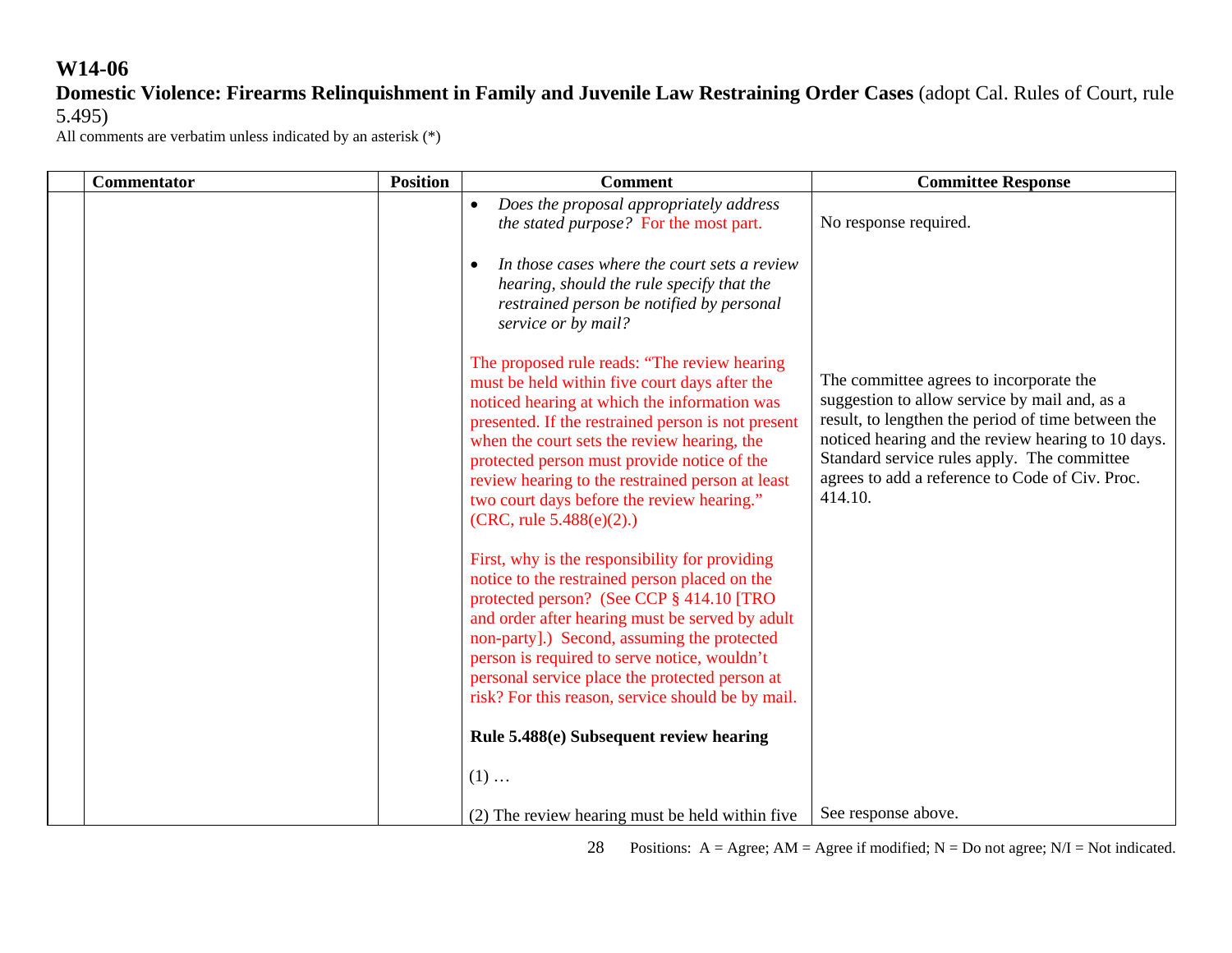### **Domestic Violence: Firearms Relinquishment in Family and Juvenile Law Restraining Order Cases** (adopt Cal. Rules of Court, rule 5.495)

All comments are verbatim unless indicated by an asterisk (\*)

|     | <b>Commentator</b>                    | <b>Position</b> | <b>Comment</b>                                        | <b>Committee Response</b>                           |
|-----|---------------------------------------|-----------------|-------------------------------------------------------|-----------------------------------------------------|
|     |                                       |                 | court days after the noticed hearing at               |                                                     |
|     |                                       |                 | which the information was presented. If               |                                                     |
|     |                                       |                 | the restrained person is not present when             |                                                     |
|     |                                       |                 | the court sets the review hearing, the                |                                                     |
|     |                                       |                 | protected person must provide notice of               |                                                     |
|     |                                       |                 | the review hearing to the restrained                  |                                                     |
|     |                                       |                 | person at least two court days before the             |                                                     |
|     |                                       |                 | review hearing.                                       |                                                     |
|     |                                       |                 | Why is the responsibility for providing notice of     |                                                     |
|     |                                       |                 | the review hearing to the restrained person           |                                                     |
|     |                                       |                 | placed on the protected person? (See CCP $\S$         |                                                     |
|     |                                       |                 | 414.10 [TRO and order after hearing must be           |                                                     |
|     |                                       |                 | served by adult non-party].) Couldn't this place      |                                                     |
|     |                                       |                 | the protected person at risk?                         |                                                     |
|     |                                       |                 |                                                       |                                                     |
|     |                                       |                 | <b>Advisory Committee Comment</b>                     |                                                     |
|     |                                       |                 |                                                       |                                                     |
|     |                                       |                 | California law requires personal service of           | The committee agrees to clarify that the request is |
|     |                                       |                 | the request <i>it is not clear what type of</i>       | for a temporary order.                              |
|     |                                       |                 | <u>"request" this is referring to; suggest adding</u> |                                                     |
|     |                                       |                 | "for protective order" and any temporary              |                                                     |
|     |                                       |                 | protective order at least five days before the        |                                                     |
|     |                                       |                 | hearing, unless the court issues an order             |                                                     |
|     |                                       |                 | shortening time for service. Therefore, by the        |                                                     |
|     |                                       |                 | date of the hearing, the restrained person should     |                                                     |
|     |                                       |                 | have relinquished, stored, or sold his or her         |                                                     |
|     |                                       |                 | firearms and submitted a receipt to the court.        |                                                     |
| 13. | Joint Rules Working Group             | AM              | <b>TCPJAC/CEAC Joint Rules Working Group</b>          |                                                     |
|     | Judicial Council and Court Leadership |                 | <b>Comment</b>                                        |                                                     |
|     |                                       |                 |                                                       |                                                     |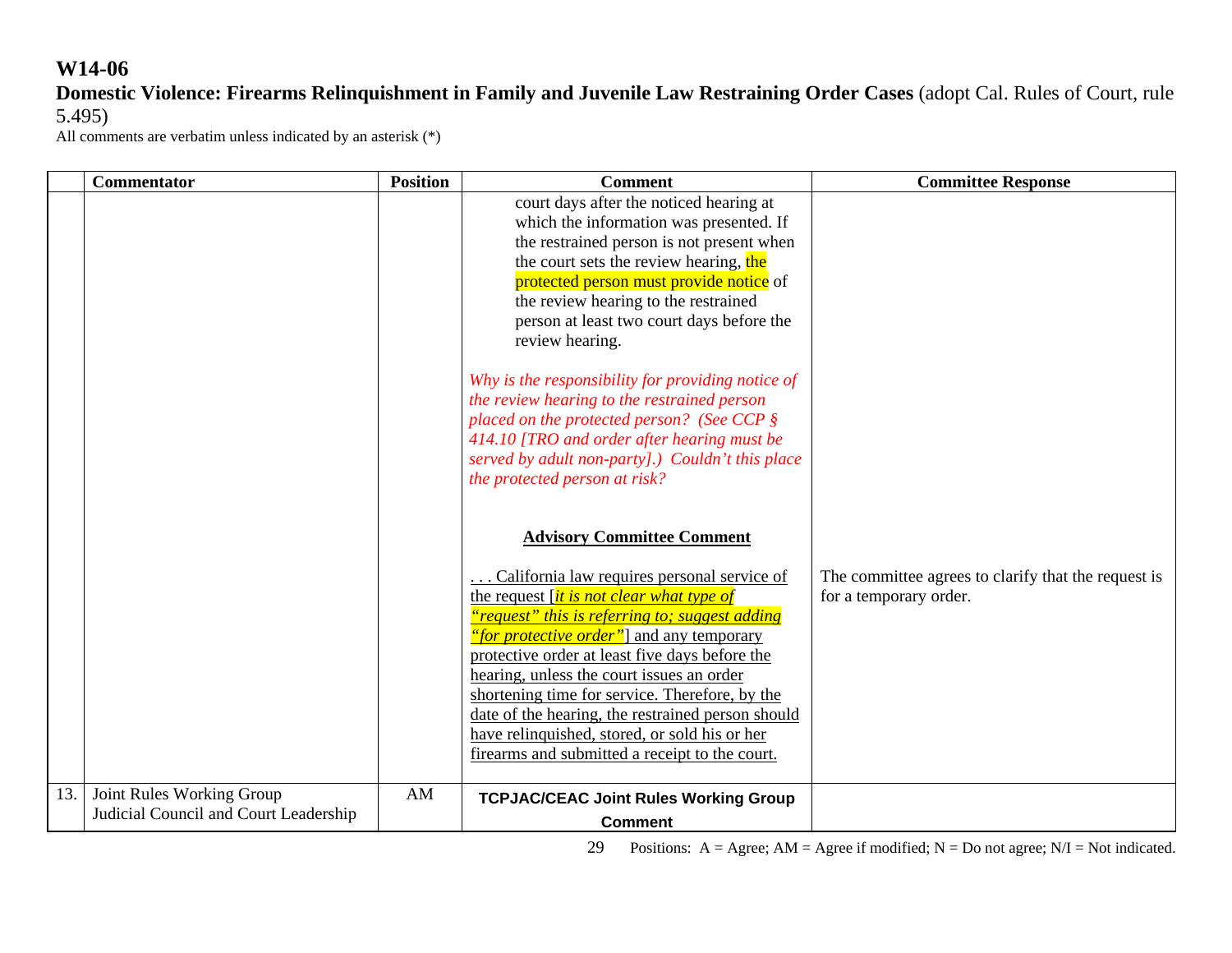**Domestic Violence: Firearms Relinquishment in Family and Juvenile Law Restraining Order Cases** (adopt Cal. Rules of Court, rule 5.495)

| <b>Commentator</b>                                                                                                                                                             | <b>Position</b> | <b>Comment</b>                                                                                                                                                                                                                                                                                                                                                                                                                                                                                                          | <b>Committee Response</b> |
|--------------------------------------------------------------------------------------------------------------------------------------------------------------------------------|-----------------|-------------------------------------------------------------------------------------------------------------------------------------------------------------------------------------------------------------------------------------------------------------------------------------------------------------------------------------------------------------------------------------------------------------------------------------------------------------------------------------------------------------------------|---------------------------|
| <b>Services Division</b><br>Judicial Council of California -<br>Administrative Office of the Courts<br>Claudia Ortega, Senior Court Services<br>Analyst<br>On behalf of group. |                 | Impact on existing automated systems (e.g.,<br>case management system, accounting system,<br>technology infrastructure or security equipment,<br>Jury Plus/ACS, etc.)<br>The courts will need to create new event codes,<br>docket codes, and wording for minute orders.                                                                                                                                                                                                                                                |                           |
|                                                                                                                                                                                |                 | Increases court staff workload<br>The proposal will increase court staff workload<br>in the following ways:<br>Expedite processing of receipts for<br>input and imaging;<br>Prepare calendars for firearm<br>relinquishment review hearings,<br>including file reviews for Proofs of<br>Service and Relinquishment Receipts.<br>Provide judicial officers with printouts<br>of the CLETS, AFS and CARPOS<br>reports.<br>Impact on local or statewide justice partners<br>Juvenile Impact - County welfare and Probation |                           |
|                                                                                                                                                                                |                 | departments will need to research and inform<br>the courts when restrained parties own/possess<br>firearms in violation of Family Code section<br>6389. If OCS re: contempt is pursued, there                                                                                                                                                                                                                                                                                                                           |                           |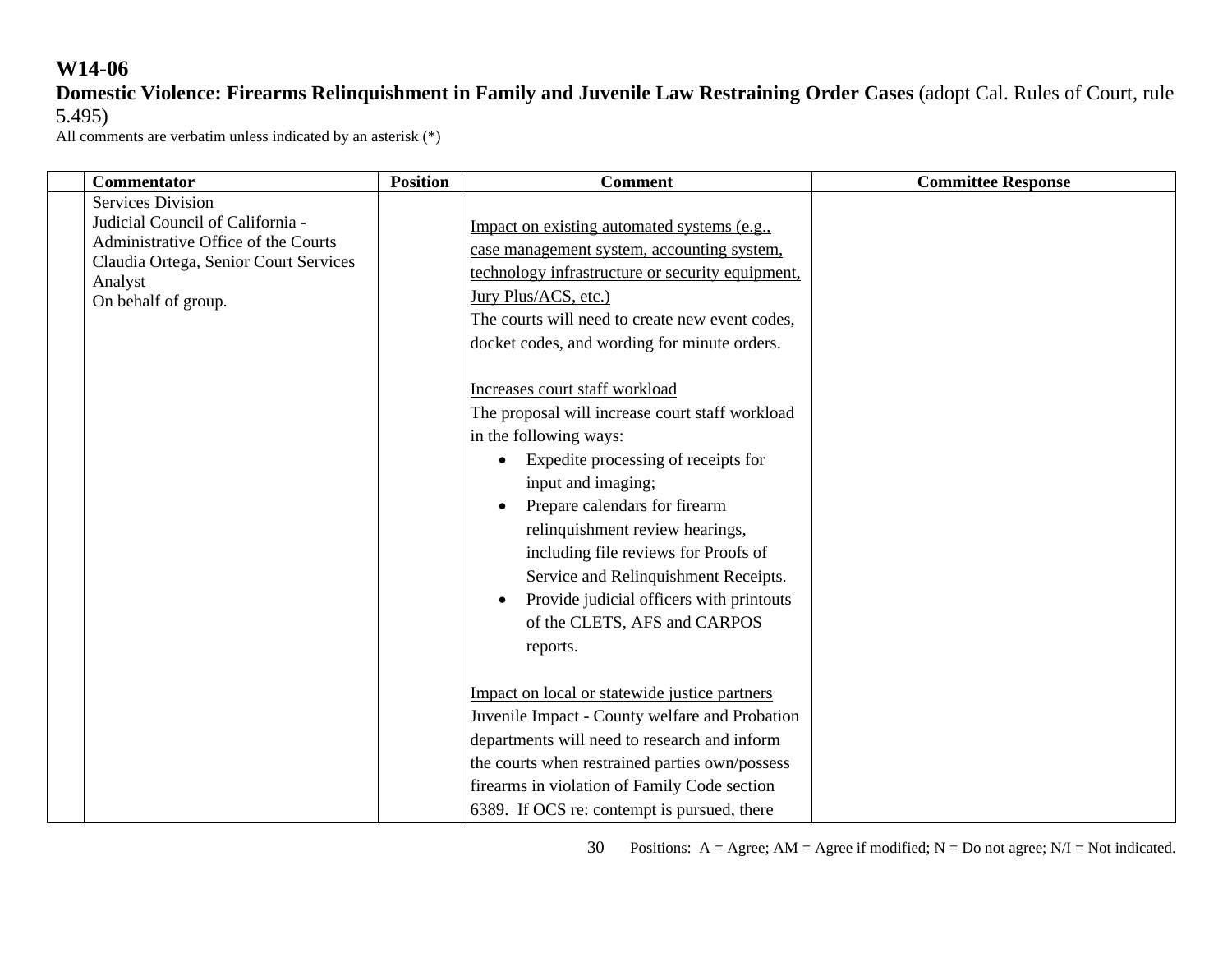**Domestic Violence: Firearms Relinquishment in Family and Juvenile Law Restraining Order Cases** (adopt Cal. Rules of Court, rule 5.495)

All comments are verbatim unless indicated by an asterisk (\*)

| Commentator | <b>Position</b> | <b>Comment</b>                                                                                                                                                                                                                                                                                                                                              | <b>Committee Response</b>                                                                       |
|-------------|-----------------|-------------------------------------------------------------------------------------------------------------------------------------------------------------------------------------------------------------------------------------------------------------------------------------------------------------------------------------------------------------|-------------------------------------------------------------------------------------------------|
|             |                 | may also need to be prepared affidavits to                                                                                                                                                                                                                                                                                                                  |                                                                                                 |
|             |                 | pursue the contempt.                                                                                                                                                                                                                                                                                                                                        |                                                                                                 |
|             |                 | Other<br>Proposed rule 5.488(c) Firearm<br>determination states "When relevant<br>information is presented to the court at<br>any <i>noticed</i> hearing that a restraining<br>person has a firearm"<br>$(d)(2)$ Determination procedures<br>states "The court may make the<br>determination at the time a domestic<br>violence protective order is issued" | The committee agrees to clarify that<br>section (d) is applicable only at a noticed<br>hearing. |
|             |                 | Although it appears that the section (d)<br>Determination procedures is intended to<br>clarify section (c) Firearm<br>Determination, it is unclear whether this<br>section refers to only noticed hearings,<br>as domestic violence protective orders<br>are frequently issued without notice at<br>an ex parte hearing.                                    |                                                                                                 |
|             |                 | Proposed rule $5.488(e)(2)$ Subsequent<br>2.<br>review hearing states "The review<br>hearing must be held within five court<br>days after the noticed hearing at which                                                                                                                                                                                      | The committee agrees to incorporate the<br>2.<br>suggestion to require service by mail.         |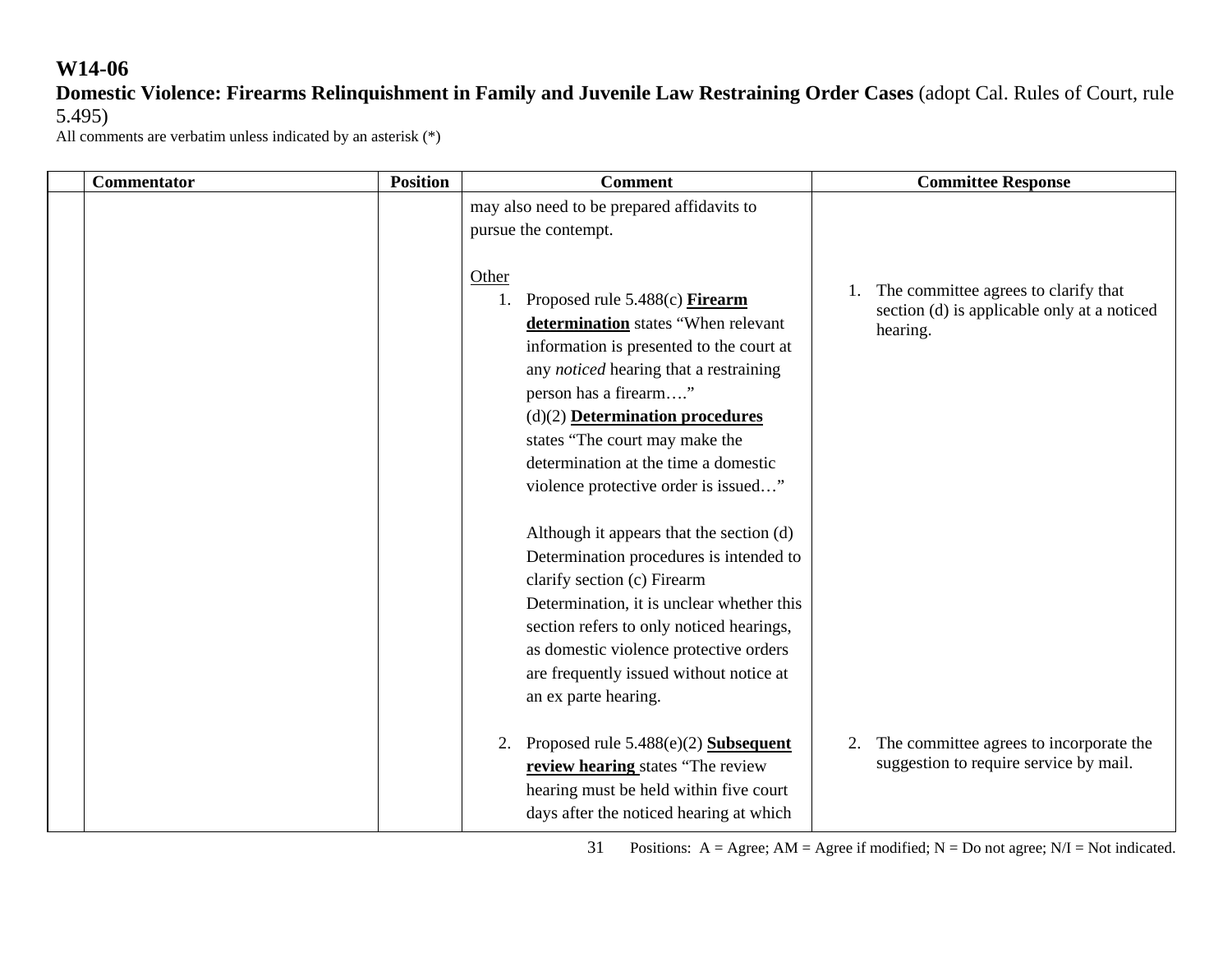# **Domestic Violence: Firearms Relinquishment in Family and Juvenile Law Restraining Order Cases** (adopt Cal. Rules of Court, rule 5.495)

All comments are verbatim unless indicated by an asterisk (\*)

| <b>Commentator</b> | <b>Position</b> | <b>Comment</b>                            | <b>Committee Response</b> |
|--------------------|-----------------|-------------------------------------------|---------------------------|
|                    |                 | the information was presented. If the     |                           |
|                    |                 | restrained person is not present when     |                           |
|                    |                 | the court sets the review hearing, the    |                           |
|                    |                 | protected person must provide notice of   |                           |
|                    |                 | the review hearing to the restrained      |                           |
|                    |                 | person at least two court days before the |                           |
|                    |                 | review hearing."                          |                           |
|                    |                 | This section appears to put an undue      |                           |
|                    |                 | burden and risk on the protected party.   |                           |
|                    |                 | Presumably the review hearing would       |                           |
|                    |                 | be set when it is alleged that the        |                           |
|                    |                 | restrained party has a firearm, and has   |                           |
|                    |                 | not filed proof with the court of having  |                           |
|                    |                 | turned in, sold or stored that firearm.   |                           |
|                    |                 | The review hearing being set within 5     |                           |
|                    |                 | days would mandate that notice of the     |                           |
|                    |                 | hearing would be by personal service,     |                           |
|                    |                 | and the short notice period would         |                           |
|                    |                 | generally preclude service by sheriff.    |                           |
|                    |                 | This would mean that a friend or family   |                           |
|                    |                 | member of the protected party would       |                           |
|                    |                 | need to go to the home of the restrained  |                           |
|                    |                 | party who is alleged to have a firearm,   |                           |
|                    |                 | yet has refused to surrender it $-$ to    |                           |
|                    |                 | personally serve notice to that person.   |                           |
|                    |                 | Given the circumstances, it seems like it |                           |
|                    |                 | may be an unwise risk to undertake.       |                           |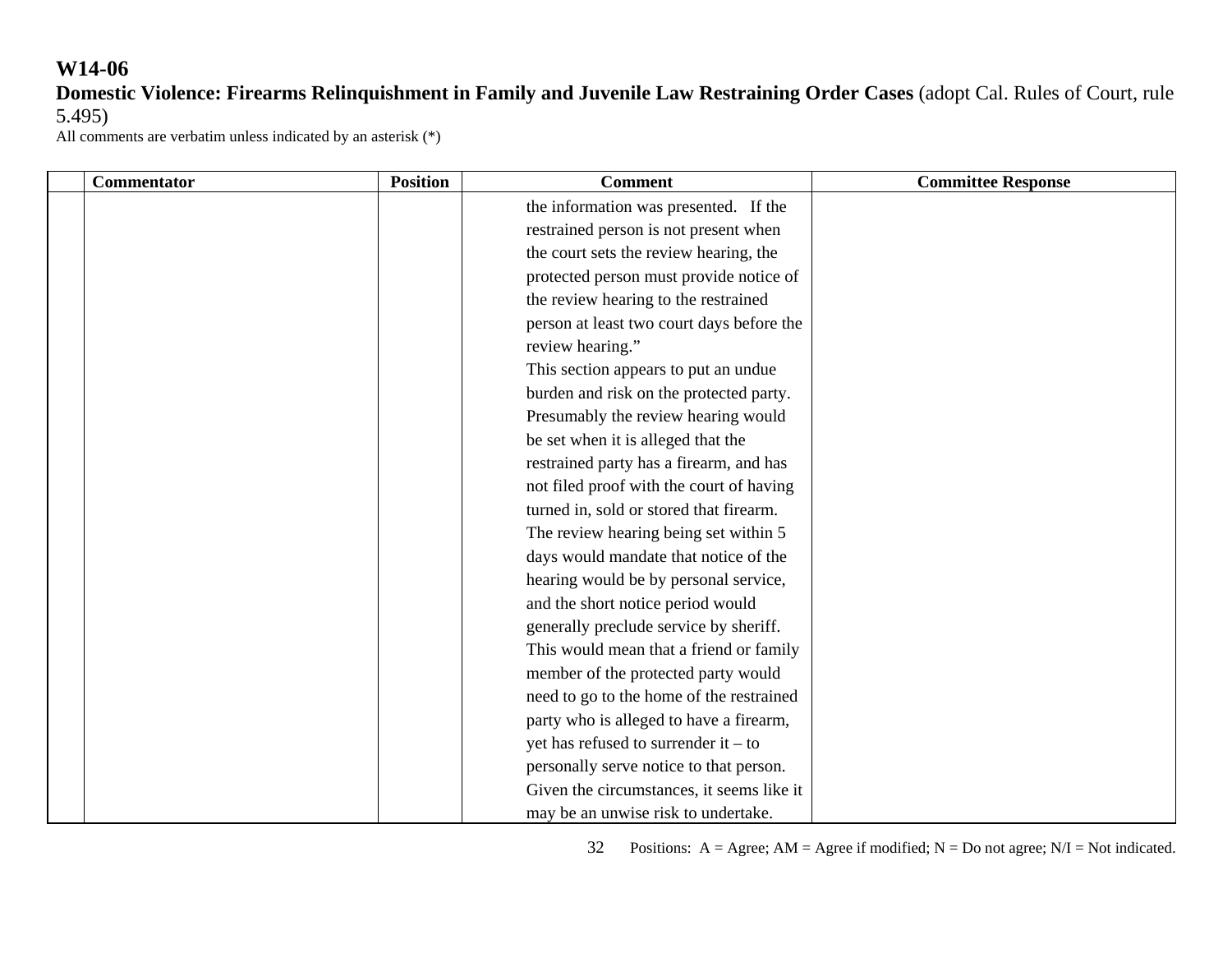**Domestic Violence: Firearms Relinquishment in Family and Juvenile Law Restraining Order Cases** (adopt Cal. Rules of Court, rule 5.495)

All comments are verbatim unless indicated by an asterisk (\*)

| <b>Commentator</b> | <b>Position</b> | <b>Comment</b>                                                                                                                                                                                                                                                                                                                                         | <b>Committee Response</b>                                                                                                                                                                                                  |
|--------------------|-----------------|--------------------------------------------------------------------------------------------------------------------------------------------------------------------------------------------------------------------------------------------------------------------------------------------------------------------------------------------------------|----------------------------------------------------------------------------------------------------------------------------------------------------------------------------------------------------------------------------|
|                    |                 | If in fact it is contemplated that armed<br>law enforcement would be required to<br>serve notice of the review hearing, what<br>procedures would be put in place to<br>carry this out? Currently, service of<br>process by the sheriff is carried out by<br>civilian sheriff staff with a delay of up<br>to 2 weeks to process the service<br>request. |                                                                                                                                                                                                                            |
|                    |                 | Proposed rule 5.488(e)(5) Subsequent<br>review hearing states "The court may<br>conduct the review hearing in the<br>absence of the protected person."                                                                                                                                                                                                 | The committee has considered this<br>3.<br>comment and notes that the rule does not<br>require the court to question the<br>respondent. The judicial officer is only<br>required to consider the information<br>presented. |
|                    |                 | If the protected party is not present, this<br>would require the judicial officer to<br>question the respondent, thereby placing<br>the judicial officer in the role of<br>investigator rather than neutral arbiter.                                                                                                                                   |                                                                                                                                                                                                                            |
|                    |                 | Proposed rule $5.488(f)(1)$ Child<br>custody and visitation and other<br>orders states "If the court determines<br>that the restrained person has a firearm<br>in violation of Family Code section                                                                                                                                                     | 4. The committee agrees to incorporate the<br>suggestion by moving former sub-sections<br>$(f)(4)-(5)$ into section (g).                                                                                                   |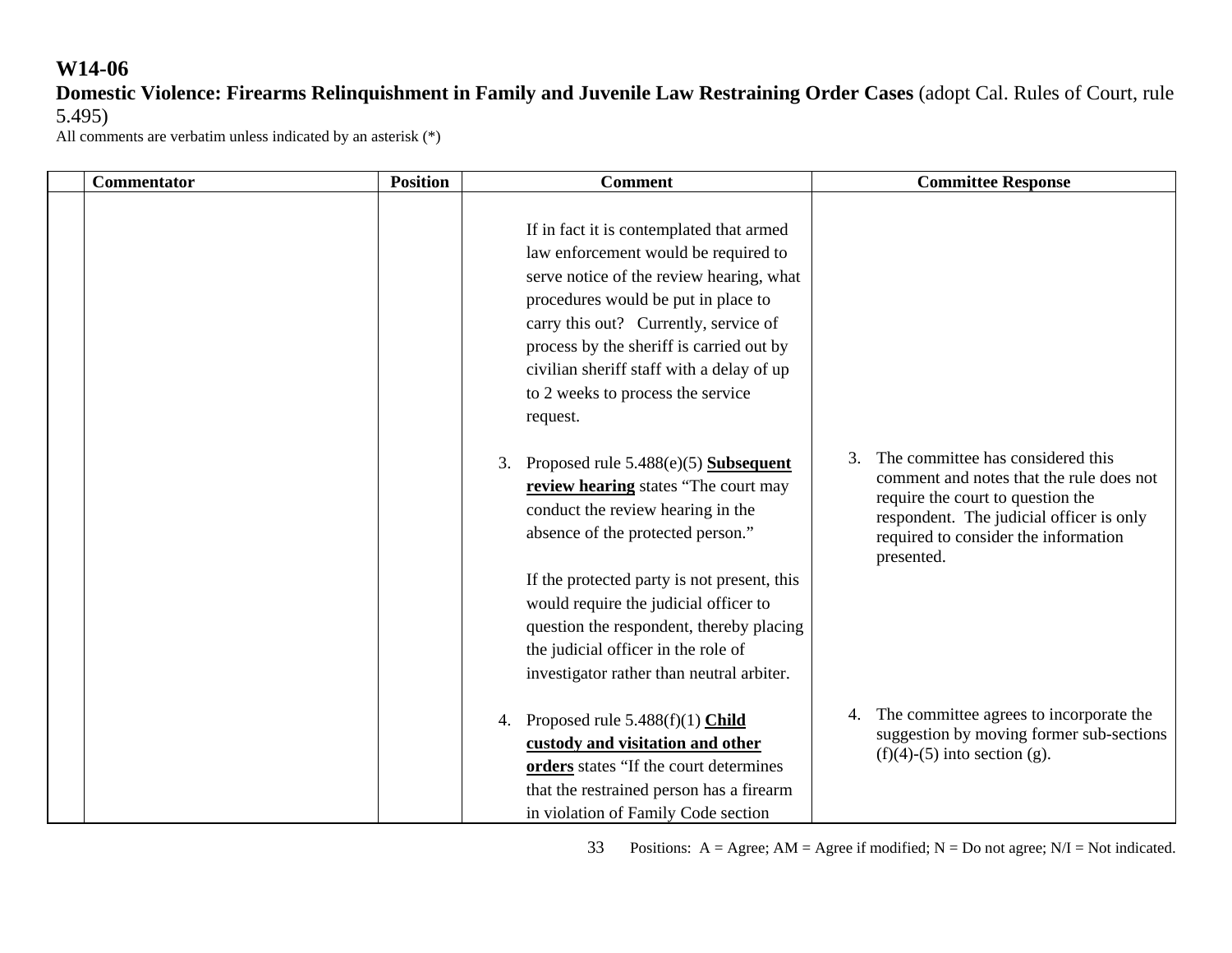# **Domestic Violence: Firearms Relinquishment in Family and Juvenile Law Restraining Order Cases** (adopt Cal. Rules of Court, rule 5.495)

All comments are verbatim unless indicated by an asterisk (\*)

| <b>Commentator</b> | <b>Position</b> | <b>Comment</b>                           | <b>Committee Response</b>                    |
|--------------------|-----------------|------------------------------------------|----------------------------------------------|
|                    |                 | 6389, the court must consider that       |                                              |
|                    |                 | determination when deciding whether      |                                              |
|                    |                 | the restrained person has overcome the   |                                              |
|                    |                 | presumption in Family Code section       |                                              |
|                    |                 | 3044."                                   |                                              |
|                    |                 |                                          |                                              |
|                    |                 |                                          |                                              |
|                    |                 | The phrasing "when deciding whether      |                                              |
|                    |                 | " seems to mean that the requirement     |                                              |
|                    |                 | for the court to consider this           |                                              |
|                    |                 | determination is meant to be triggered   |                                              |
|                    |                 | only when custody/visitation has been    |                                              |
|                    |                 | put at issue by one of the parties.      |                                              |
|                    |                 | However, we think it should be stated    |                                              |
|                    |                 | more clearly to avoid any                |                                              |
|                    |                 | misinterpretation that this rule might   |                                              |
|                    |                 | require the court to consider such a     |                                              |
|                    |                 | determination even when initial or       |                                              |
|                    |                 | modified custody/visitation orders have  |                                              |
|                    |                 | not been requested or placed at issue by |                                              |
|                    |                 | either party.                            |                                              |
|                    |                 |                                          | The committee notes that the protected<br>5. |
|                    |                 | Regarding proposed rule $5.488(f)(4)$    | person may alert law enforcement of the      |
|                    |                 | <b>Order to Show Cause for Contempt</b>  | court's determination. The protected         |
|                    |                 | or Money Sanctions, either request for   | person may submit the court's                |
|                    |                 | relief appears to place an undue burden  | determination under $(d)(3)$ to initiate a   |
|                    |                 | on the protected party to bring a rather | criminal justice response, in addition to or |